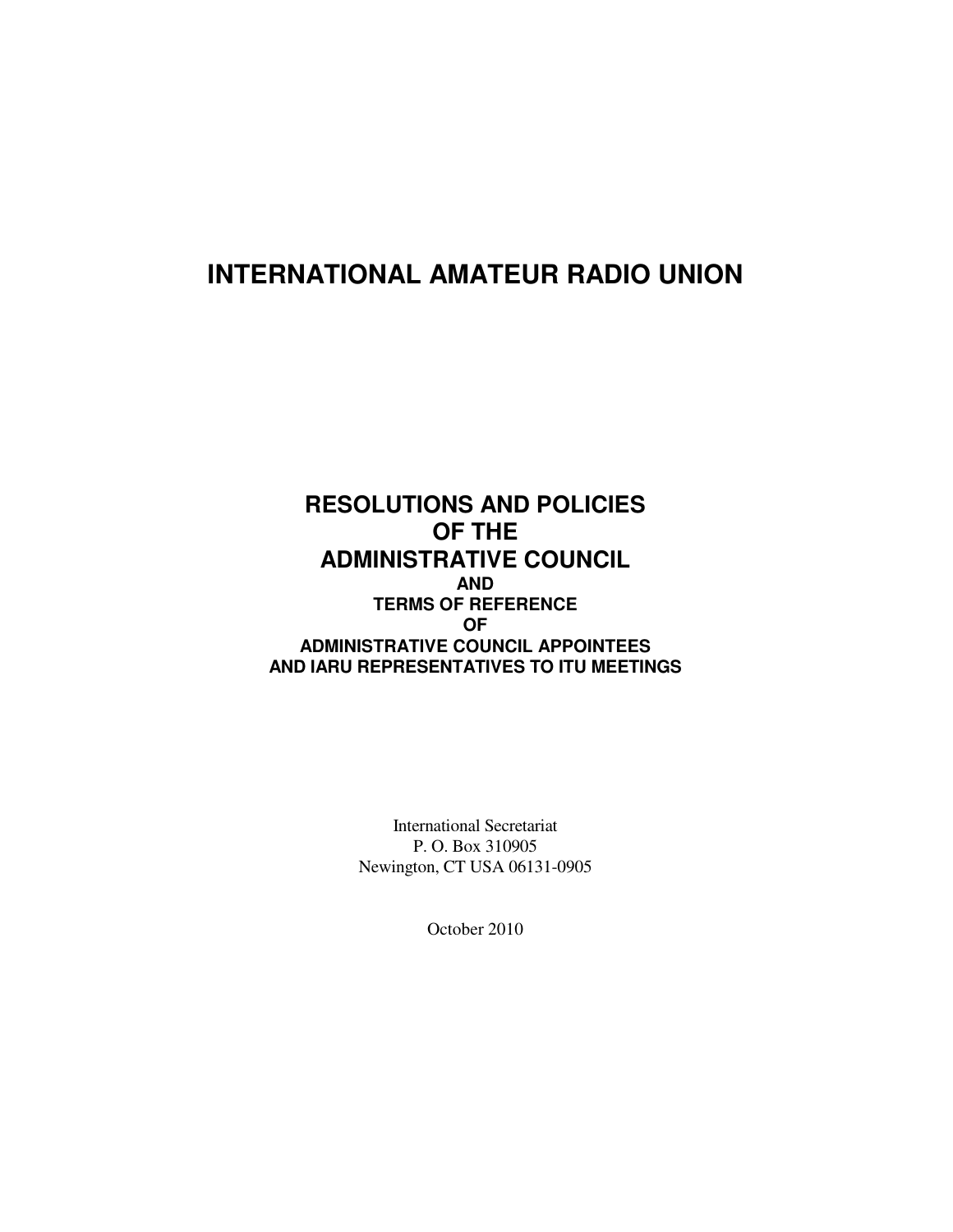### **REFERENCE NUMBERS, SUBJECTS AND STATUS OF RESOLUTIONS**

- 83-1 Monitoring System (Action completed)
- 83-2 American Radio Relay League (Action completed)
- 83-3 World Plenary Meeting (Action completed)
- 84-1 10 MHz Band (Superseded)
- 84-2 Monitoring System (Action completed)
- 84-3 Constitution and Bylaws (Action completed)
- 84-4 World Plenary Meeting (Action completed)
- 84-5 World Radio Amateurs Day (Superseded)
- 84-6 Participation in International Telecommunications Conferences (Action completed)
- 85-1 28 MHz Beacons (Superseded)
- 85-2 Contacts with the ITU regarding IARU Monitoring System matters (Superseded)
- 85-3 Monitoring System (Superseded)
- 85-4 Participation in International Telecommunications Conferences (Superseded)
- 85-5 Membership in Regional Organizations (Action completed)
- 85-6 Specialized Amateur Radio Organizations (Continuing)
- 85-7 Packet Radio (Superseded)
- 85-8 IARU Representation by a Member-Society (Continuing)
- 85-9 QSL Bureau (Continuing Revised 2009)
- 86-1 28 MHz Beacons (Suppressed)
- 86-2 Packet Radio (Superseded)
- 86-3 IARU Representation by a Member-Society (Continuing Revised 1989)
- 86-4 Electromagnetic Compatibility (Continuing)
- 87-1 Possible Future WARC (Superseded)
- 87-2 Relaying Messages by Amateur Stations (Continuing Revised 1989)
- 88-1 Monitoring System (Continuing)
- 88-2 10 MHz Band (Continuing Revised 1990 and 1999)
- 88-3 Funding of IARU Activities (Superseded)
- 88-4 Packet Radio (Suppressed Overtaken by events)
- 88-5 Call Signs (Suppressed)
- 89-1 1992 WARC (Action completed)
- 89-2 Common Frequency Allocations at VHF/UHF/SHF (Continuing)
- 89-3 Amateur Satellite Usage (Continuing)
- 89-4 IARU Satellite Activity Coordinator (Action completed)
- 90-1 1992 WARC (Action completed)
- 90-2 Development of Amateur Radio (Suppressed Overtaken by events)
- 91-1 Improper Use of the Amateur Bands (Superseded)
- 91-2 Guidelines for "Digimode" (Continuing Revised 1995)
- 91-3 Sharing of Certain IARU Expenses by the Regional Organizations (Continuing)
- 92-1 Effects of non-ionizing emissions (Continuing)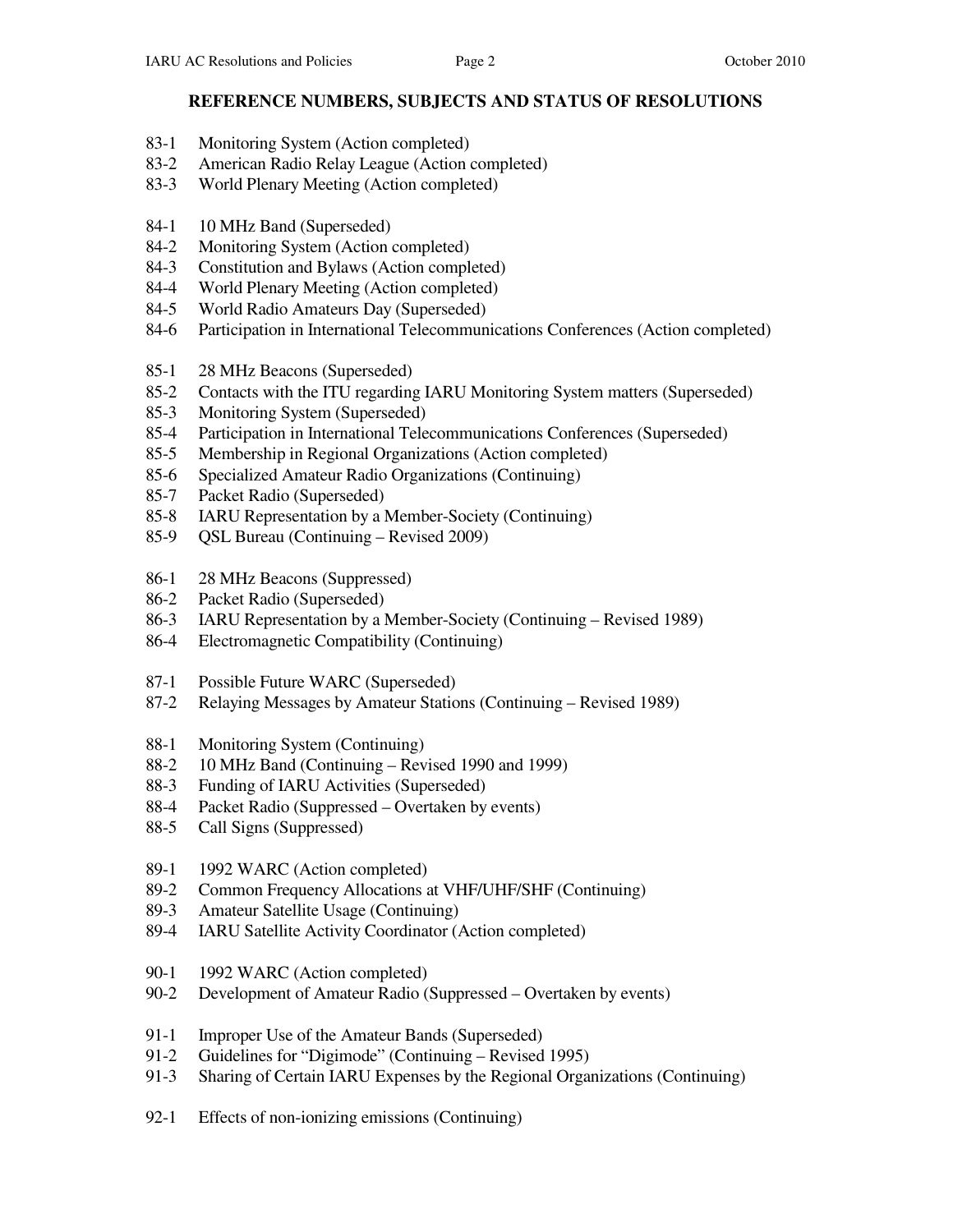- 93-1 International Coordinators and Other Appointees (Continuing Revised 2001)
- 93-2 Commonly Accepted Amateur License (Suppressed)
- 93-3 Effective Representation of Radio Amateurs (Continuing)
- 93-4 "Type Approval" of Radio Equipment (Continuing)
- 93-5 Regular Inspection of Amateur Stations (Continuing)
- 93-6 IARU Response to ITU Restructuring (Superseded)<br>93-7 Implementation of IARU Strategic Plan (Superseded)
- Implementation of IARU Strategic Plan (Superseded)
- 94-1 IARU policy on the report of the ITU Voluntary Group of Experts (Action completed)
- 94-2 Formation of IARU policy relative to Morse code regulations (Suppressed made obsolete by WRC-95)
- 94-3 World Amateur Radio Day Continuing (Revised 1997 and 2001)
- 95-1 Role of the IARU regional organizations in the promotion and defense of the Amateur and Amateur-Satellite Services (Continuing – Revised 2001)
- 95-2 Roaming license qualifications (Suppressed made obsolete by WRC-95)
- 97-1 Developments in amateur digital communication (Continuing)
- 97-2 Review of the structure of the IARU (Action completed)
- 98-1 Tampere Convention on the Provision of Telecommunication Resources for Disaster Relief and Mitigation (Suppressed)
- 98-2 Beacons (Suppressed)
- 99-1 Amateur service and amateur-satellite service operator qualifications (Action completed)
- 99-2 Growth in wireless communications (Rescinded)
- 99-3 An intellectual property rights policy for Amateur Radio (Continuing)
- 99-4 Terms of reference for the IARU Monitoring System (Continuing)
- 01-1 Morse code (Continuing Revised 2003)
- 02-1 Potential interference from power line communications (Continuing)
- 02-2 Theme for World Amateur Radio Day 2003 (Action completed)
- 03-1 Implementation of revised Article 25 of the international Radio Regulations (Continuing)
- 04-1 Potential interference to radio services from BPL systems (Continuing)
- 08-1 Operating standards (Continuing)
- 09-1 Member-Societies that have ceased to exist (Continuing Revised 2010)

# **IARU Policies Adopted by the Administrative Council**

- Policy # 1 Submission of Resolutions to Regional Conferences (1988, Revised 1993)
- Policy # 2 Responsibility for Representation at ITU Meetings (1993, Revised 2000)
- Policy # 3 Response of the IARU to the Evolution of the ITU (1995)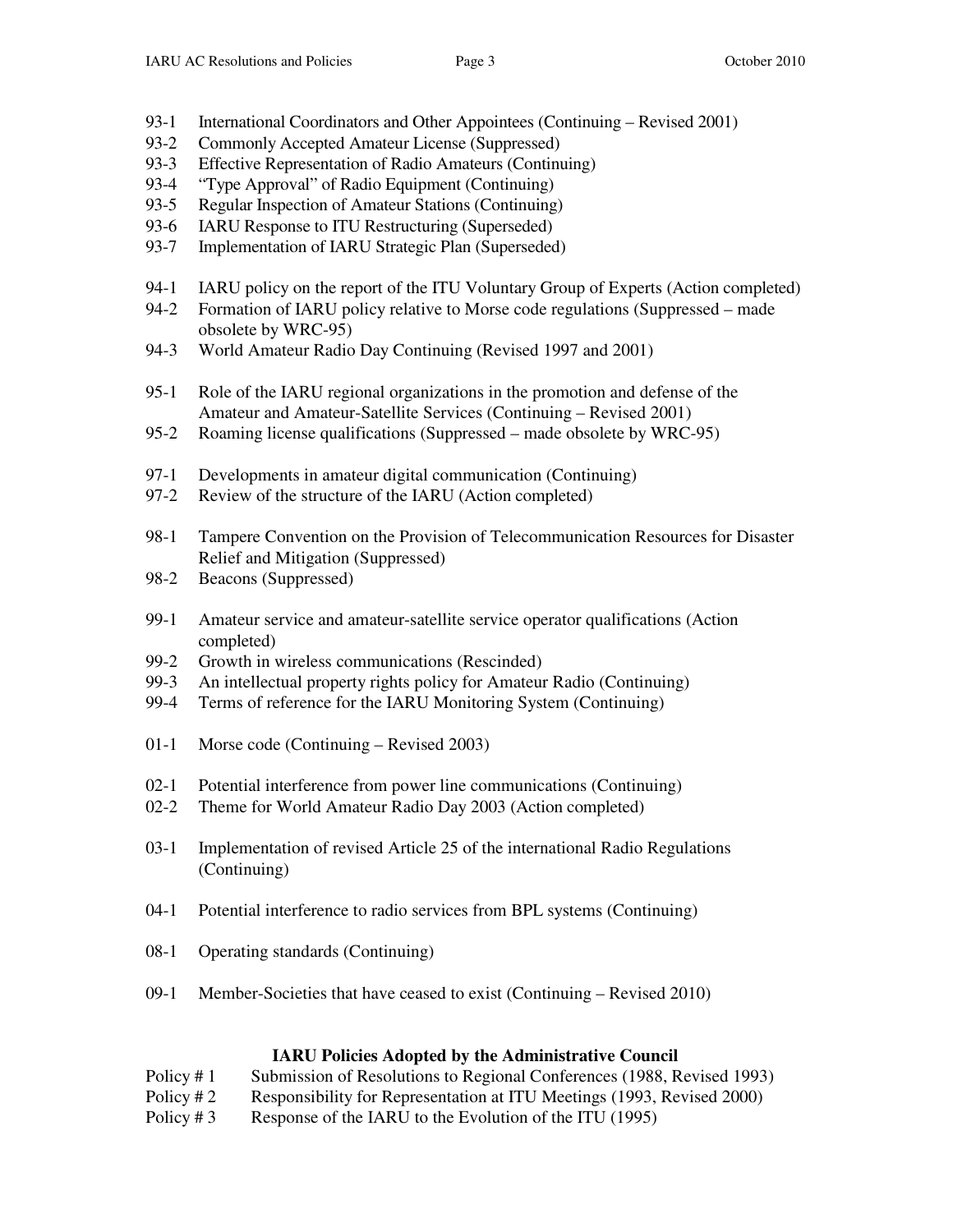- Policy #4 Administrative Council voting procedures by electronic mail (2001)
- Policy # 5 Guidelines for the election of IARU President and Vice President (2001, Revised 2003)

### **Terms of Reference of Administrative Council Appointees**

IARU Monitoring System International Coordinator (1985, Amended 2001) IARU Beacon Project International Coordinator (1990, Amended 1996/2001) IARU Satellite Adviser (1995, Amended 2001) IARU EMC Adviser (1995, Amended 2001) IARU International Coordinator for Emergency Communications (2003, Amended 2004)

# **INDEX**

### Administrative Matters

| Administrative Council Voting Procedures by Electronic MailPolicy #4 |  |
|----------------------------------------------------------------------|--|
|                                                                      |  |
|                                                                      |  |
|                                                                      |  |
|                                                                      |  |
|                                                                      |  |
|                                                                      |  |
|                                                                      |  |

#### ITU-related Matters

| Implementation of Revised Article 25 of the International                  |  |
|----------------------------------------------------------------------------|--|
|                                                                            |  |
|                                                                            |  |
| Responsibilities for Representation at ITU meetings Policy #2 and #3       |  |
| Role of Regional Organizations in Amateur Radio Promotion and Defense.95-1 |  |

### Operational Matters

### **Other Matters**

| Interference from power line communications (BPL) 02-1, 04-1 |  |
|--------------------------------------------------------------|--|
|                                                              |  |
|                                                              |  |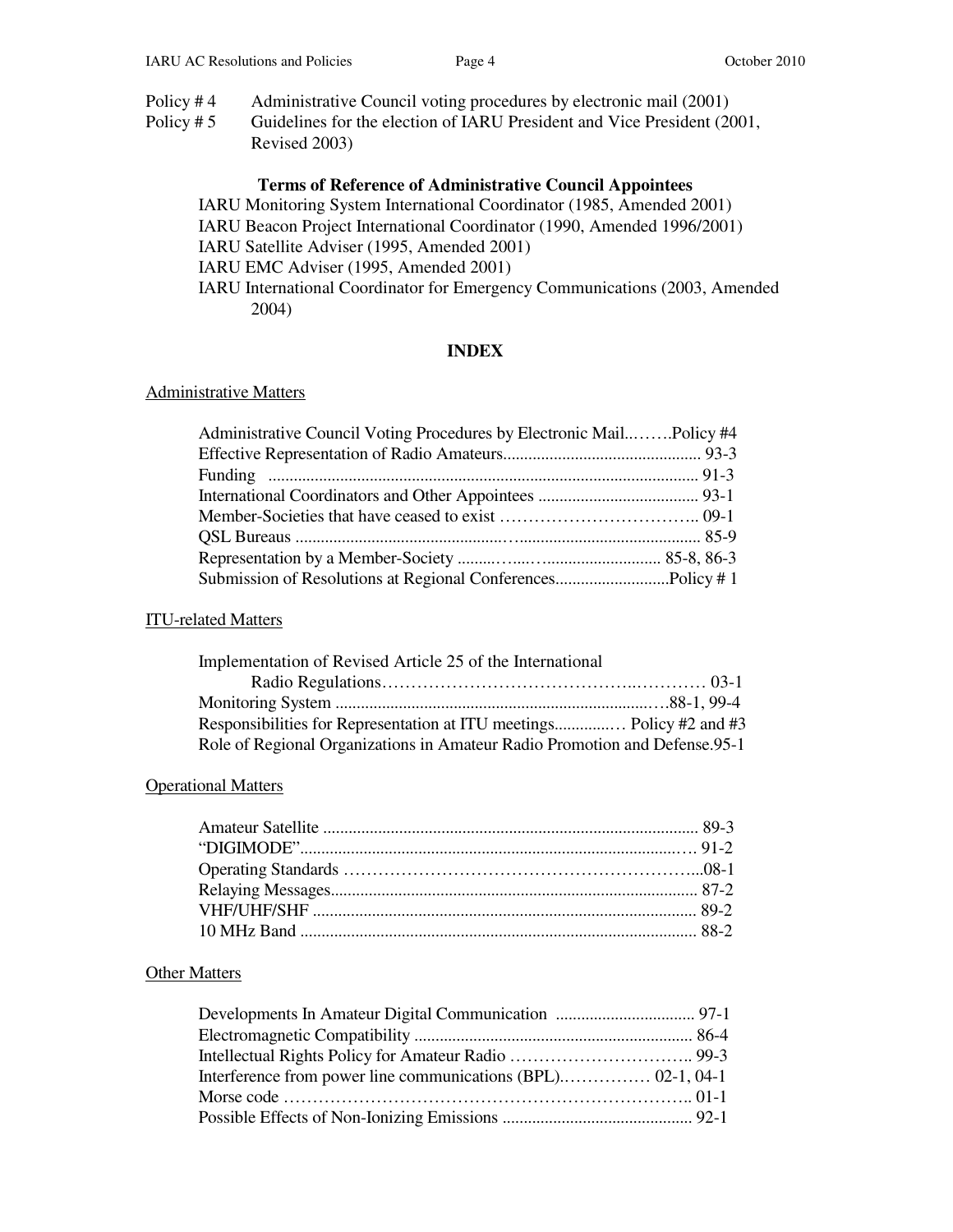### **RESOLUTION 85-6**

*concerning recognition of activities of specialized amateur radio organizations* 

The IARU Administrative Council, Auckland, November 1985,

recognizing that meritorious accomplishments often result from the initiative and efforts of individual amateurs and groups, related to specific activities or developments in the field of radio communication techniques or applications,

recognizing that it is in the interest of the Amateur Service worldwide that such endeavors be shared and developed with radio amateurs worldwide, and

recognizing further, that the work of such individual amateurs and groups may in some cases be enhanced through the facilities of the IARU organization, it is

resolved, that individual amateurs and groups are hereby invited to share information on their initiatives with the IARU for possible coordination for the benefit of the whole radio amateur community.

### **RESOLUTION 85-8**

### *concerning guarantee of the exclusive right of a member-society to represent the IARU in its country or territory*

resolved, by the IARU Administrative Council, Auckland, November 1985, that no member-society nor regional organization, nor the Administrative Council, shall recognize any amateur radio society in another country or territory which is represented by an IARU member-society; and

further resolved, that no member-society nor regional organization, nor the Administrative Council, shall have any communication with such society which in any way detracts from or interferes with, the sole and exclusive right of an IARU member-society to represent the IARU in its country or territory. Should any doubt arise as to such communication, the wishes of the IARU member-society in the country or territory concerned shall prevail.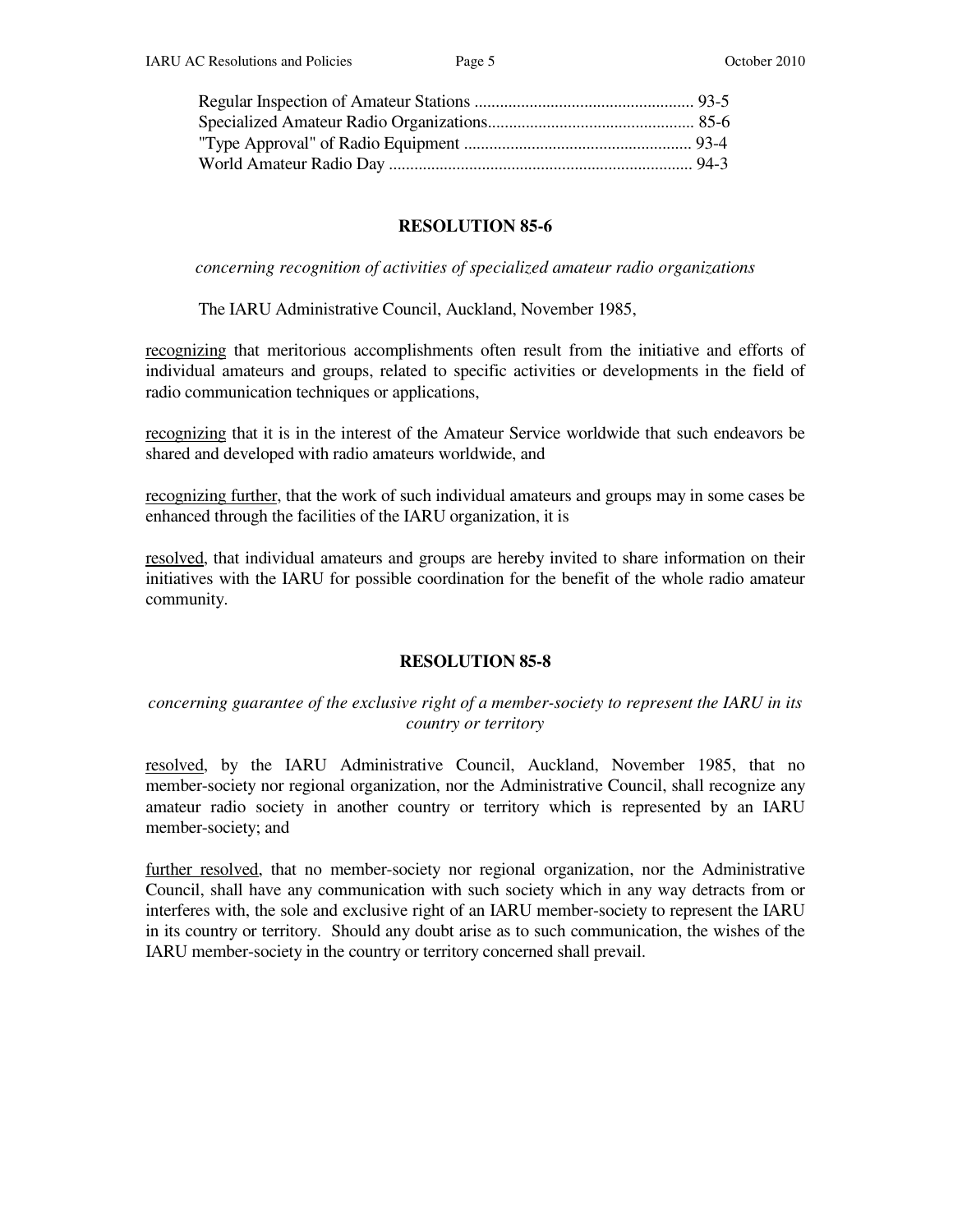# **RESOLUTION 85-9**

(Revised 2009)

#### *concerning QSL bureaus*

### The IARU Administrative Council, Auckland, November 1985,

recognizing that the exchanging of QSL cards is a "final courtesy" in an Amateur Radio communication,

recognizing that the cost of exchanging cards between individual amateur stations is prohibitive in most cases, unless an efficient international bureau system in operation,

recognizing that an amateur who sends a card via the bureau usually has no way of knowing whether the amateur to whom it is addressed is a member of his national IARU society, and

recognizing that most IARU member-societies operate incoming bureau systems that are available to members and non-members alike, but that some are unable, for good and sufficient reason, to provide service to non-members even it the expenses of doing so are fully reimbursed,

resolves that member-societies are strongly encouraged, whenever possible, to provide incoming QSL bureaus service to non-members within their operating territory, if such non-members agree to pay the full cost of this service; and if they are not already doing so, to explore appropriate means and methods for delivering QSL cards to non-members, and

further resolves that member-societies shall not forward QSL Cards to bureaus operated by non-members of IARU, if there is an IARU member-society in the country concerned that forwards cards to non-members who agree to pay the full cost of this service.

# **RESOLUTION 86-3**

(Revised 1989)

*concerning guarantee of the exclusive right of a member-society to represent the IARU to its government* 

Resolved by the IARU Administrative Council, Buenos Aires, October 1986,

That no Member-Society, Regional Organization, or the Administrative Council shall communicate with any government department (including the Telecommunications Administration) of a country or territory represented by an IARU Member-Society if this interferes with the exclusive right of that Society to represent amateur radio in that country or territory.

Should there be any doubt about such a communication the opinion of the Member-Society involved shall be respected -- unless the Administrative Council believes that the Society is acting contrary to the interests of amateur radio of the IARU

*or* no longer represents the interests of radio amateurs in its country or territory.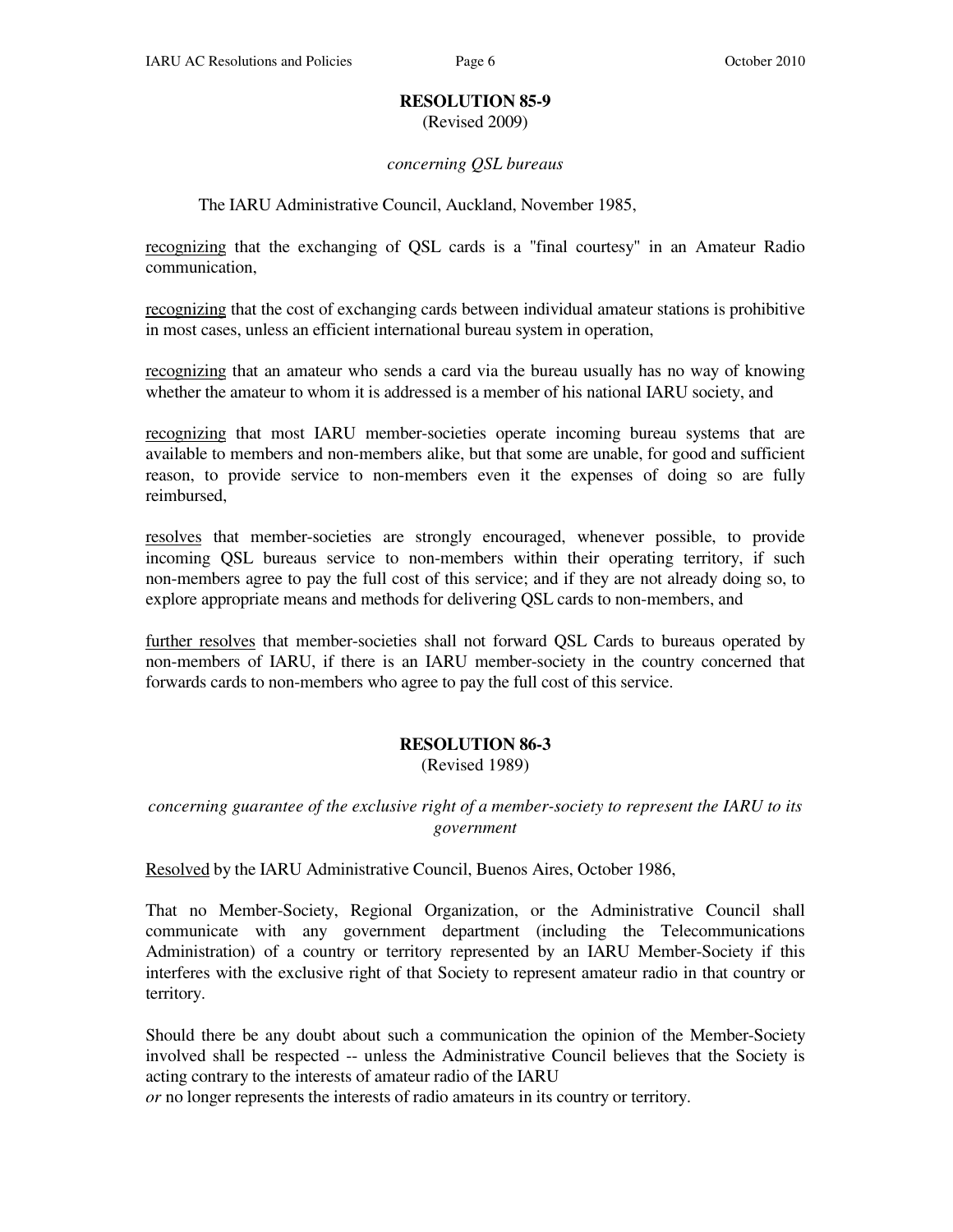### **RESOLUTION 86-4**

#### *concerning electromagnetic compatibility*

Whereas 1) radio amateurs in many countries are experiencing serious problems arising from the RF susceptibility of non-radio electronic products,

 2) the manufacturers of such products are reluctant to reduce the RF susceptibility of these products, and

 3) without appropriate regulations, radio amateurs will be held responsible for the malfunction of these products, and (as has occurred in Canada) be subject to harassment, lawsuit and indictment before the law,

The IARU Administrative Council, Buenos Aires, 1986,

Resolves that IARU member-societies be urged to press their communications authorities to assume responsibility for non-radio electronic products, require manufacturers to build RF susceptibility safeguards into their products, and make regulations that will require manufacturers to repair, without charge, any of their products that malfunction in an RF field.

### **RESOLUTION 87-2**

(Revised 1989)

*concerning the relaying of messages by amateur stations* 

The IARU Administrative Council, Noordwijkerhout, April 1987,

recognizing the problems caused by the handling by amateur stations of communications having inappropriate content, particularly with regard to business and commercial matters,

recognizing the impact on the crowded spectrum from unattended store-and-forward ("mailbox") stations, and

further recognizing that the problems of controlling the content of amateur radiocommunication is made more difficult by the availability of such stations.

resolves that the Administrative Council affirms the action taken at its Buenos Aires meeting, in urging member-societies to emphasize to their members the importance of adhering to the spirit and intentions of the ITU Radio Regulations, and of handling only that traffic which does conform; and

further resolves that member-societies are hereby urged to acquaint their members as to the undesirable aspects of the uncontrolled proliferation of unattended store-and-forward ("mailbox") stations.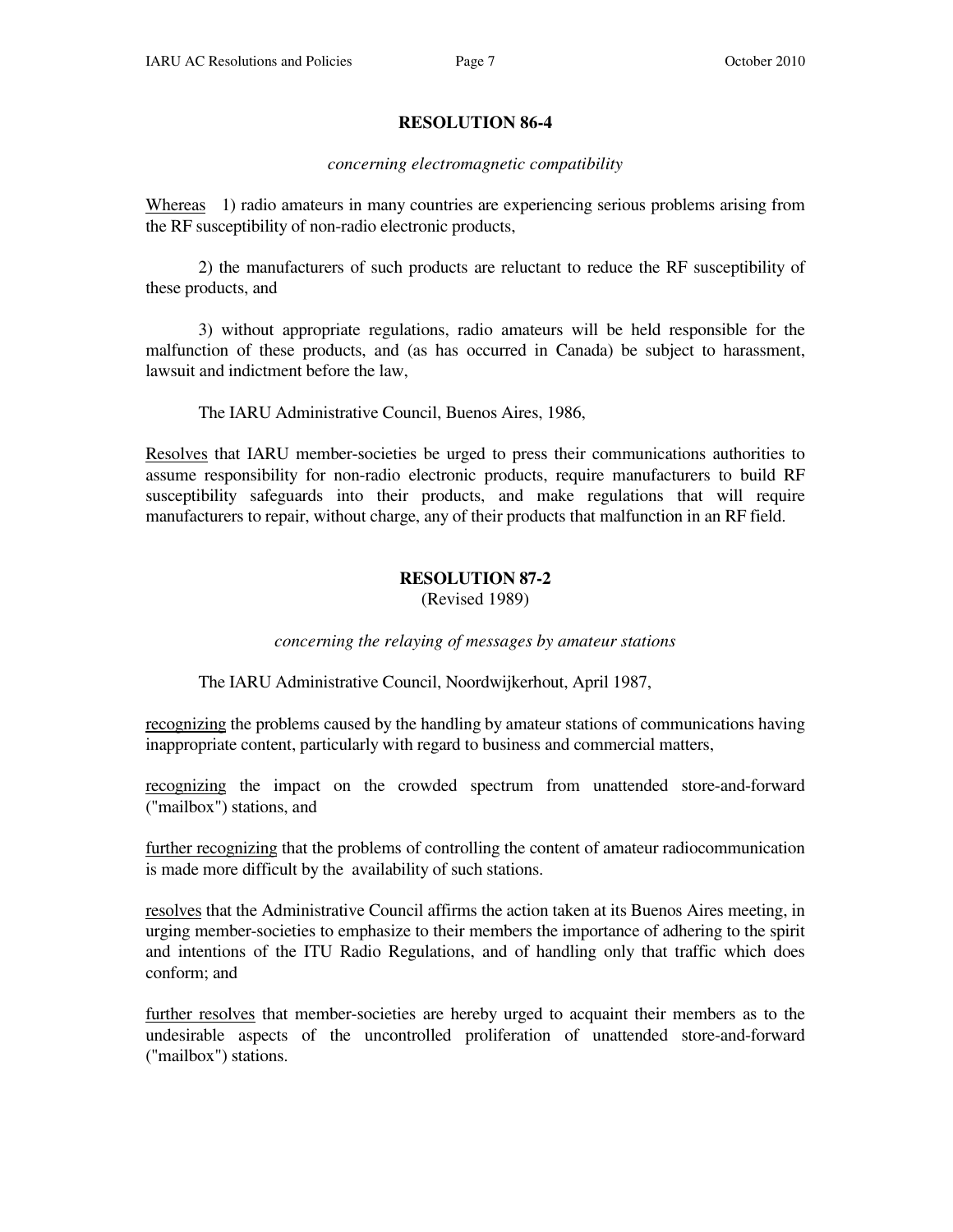### **RESOLUTION 88-1**

*concerning the IARU Monitoring System*

### The IARU Administrative Council, Seoul, October 1988

recognizing the importance and value to Amateur Radio of the work performed by the IARU Monitoring System,

considering the global organization that has been effectively created under the leadership of the IARUMS International Coordinator,

recognizing the technical capabilities of the IARUMS, and

noting the contributions of the IARUMS Regional Coordinators,

resolves to continue its efforts to seek recognition of the IARUMS by international telecommunications organizations so as to better ensure that the work of the IARUMS can be as effective as possible in protecting the frequency allocations to the Amateur and Amateur-Satellite Services.

### **RESOLUTION 88-2**

(Revised 1990 and 1999)

The IARU Administrative Council, Seoul, October 1988,

recognizing that the allocation to the Amateur Service of 10.1-10.15 MHz is unique, in that it is the only high-frequency allocation to our service that is on a secondary basis,

noting that the band is narrow, and in many parts of the world is occupied by stations of the Fixed Service, which have priority, and

further noting that harmful interference to stations in the Fixed Service by stations in the Amateur Service could result in the imposition of additional restrictions on amateur operation, and even in loss of the band,

resolves 1. that member-societies should seek to have their administrations relocate fixed stations outside the 10.1-10.15 MHz band, on a national basis;

 2. that amateurs using the band shall limit themselves to narrow-band, non-voice emissions except as necessary for temporary emergency and disaster relief communications;

3. that contest activity shall be prohibited in the band; and

 4. that member-societies shall avoid creating incentives, such as special awards, for operating in the 10 MHz band that could result in interference to stations operating in the Fixed Service.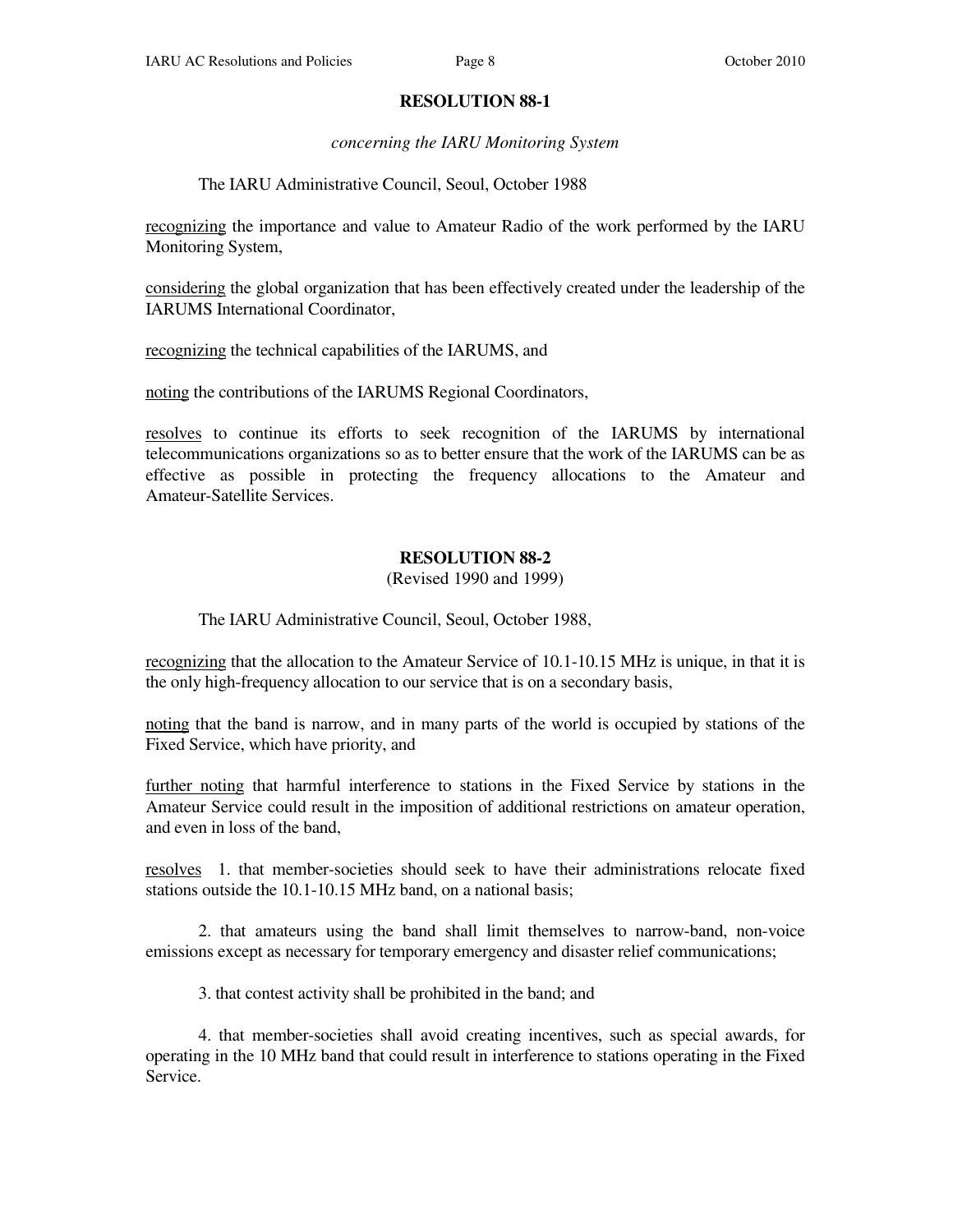### **RESOLUTION 89-2**

#### *concerning common frequency allocations at VHF/UHF/SHF*

The IARU Administrative Council, Orlando, September 1989,

recognizing the international nature of amateur operations at VHF/UHF/SHF, especially for long distance modes such as moonbounce, meteor scatter, etc.,

resolves that member-societies work to maintain common frequency allocations at these frequencies, to enable international working and to facilitate band planning.

### **RESOLUTION 89-3**

*concerning amateur satellite usage* 

The IARU Administrative Council, Orlando, September 1989,

recognizing the important contributions made by amateur radio societies in the following areas:

 \* demonstration to the professional community that radio amateurs contribute to the development of state-of-the-art technology and techniques,

 \* provisions of new and challenging operational opportunities and training ground for radio amateurs to acquire new skills,

 \* providing opportunities for training in an exciting technological field by direct participation, in schools, universities and professional organizations, and

 \* stimulating the interest of young people in a worthwhile activity, and encouraging the pursuit of a technological career to provide the next generation of industrial and research engineers.

Wishing to stimulate the growth of the Amateur Satellite Service in an orderly manner; and

strongly supporting the following goals:

 \* the encouragement of a wide dynamic range of activities stimulating training through increasing intellectual challenge,

 \* the stimulation of young people in schools and universities to develop an interest in amateur radio through participation in amateur satellite activities.

 \* where allowed, the provision of emergency services, especially to parts of the world that are less technologically developed, and

 \* the adoption of a 'code of practice' that ensures the use of amateur frequency allocations by satellites in accordance with the spirit and ethics of amateur radio.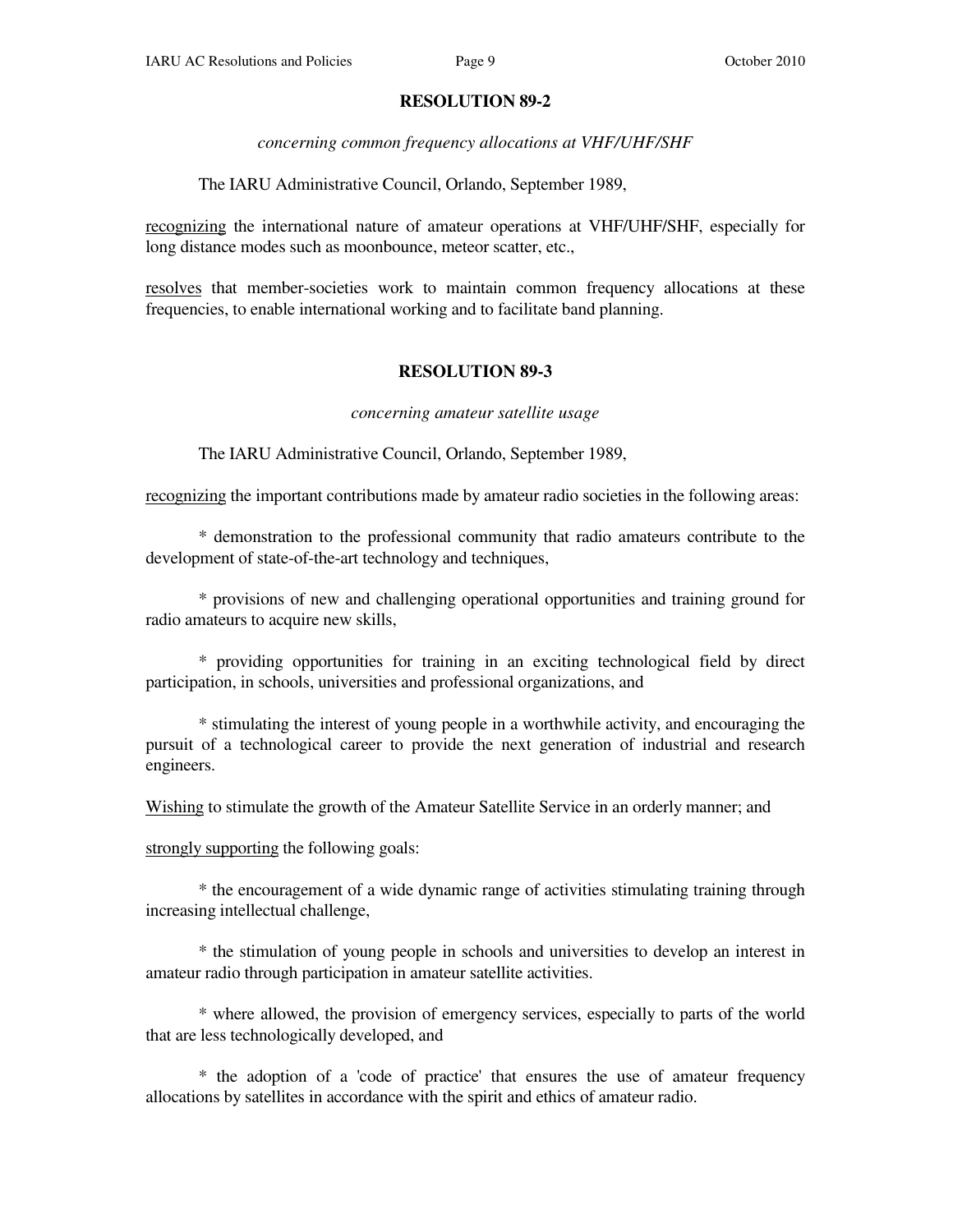Resolves 1. Member-societies shall make Administrations more aware of the value and achievements of the Amateur Satellite Service.

 2. Satellite operating within amateur frequency allocations shall carry payloads and experiments that are relevant to, of interest to, and freely available for participation by radio amateurs worldwide.

 3. Operational frequencies of amateur satellites shall be in accordance with all applicable IARU band plans.

4. The use of higher frequency bands by amateur satellites shall be encouraged.

# **RESOLUTION 91-2**

(Revised 1995)

*concerning guidelines for "DIGIMODE"* 

The IARU Administrative Council, Bandung, October 1991,

considering the growing popularity of "DIGIMODE" for the relaying of messages between radio amateurs,

recognizing that a medium as effective as "DIGIMODE" can invite abuse through the introduction of traffic that is inappropriate to the Amateur Service internationally,

noting Resolution 87-2 (Revised 1989) which urges adherence to the spirit and intentions of the ITU Radio Regulations in handling traffic, and calls attention to the undesirable aspects of the uncontrolled proliferation of unattended store-and-forward "mailbox" stations,

resolves that the attached "Guidelines for 'DIGIMODE' Operators" and "Guidelines for 'DIGIMODE' Bulletin Board Operators" first adopted at the IARU Region 3 Conference, Bandung, 1991, and later revised, shall be distributed to IARU member-societies worldwide with the request that they be shared with the amateurs of each country; and

further resolves that future IARU regional conferences are invited to suggest improvements to these guidelines so they will continue to be representative of good Amateur Radio operating practices as these practices evolve over time.

### **Guidelines for "DIGIMODE" Operators**

 1. Amateur Radio takes pride in being self-regulated. "DIGIMODE" Operators should continue this tradition.

 2. "DIGIMODE" Operators, like all Amateur Radio Operators, should observe published Band Plans.

 3. A "DIGIMODE" Operator should not send the following traffic either direct or via mail boxes: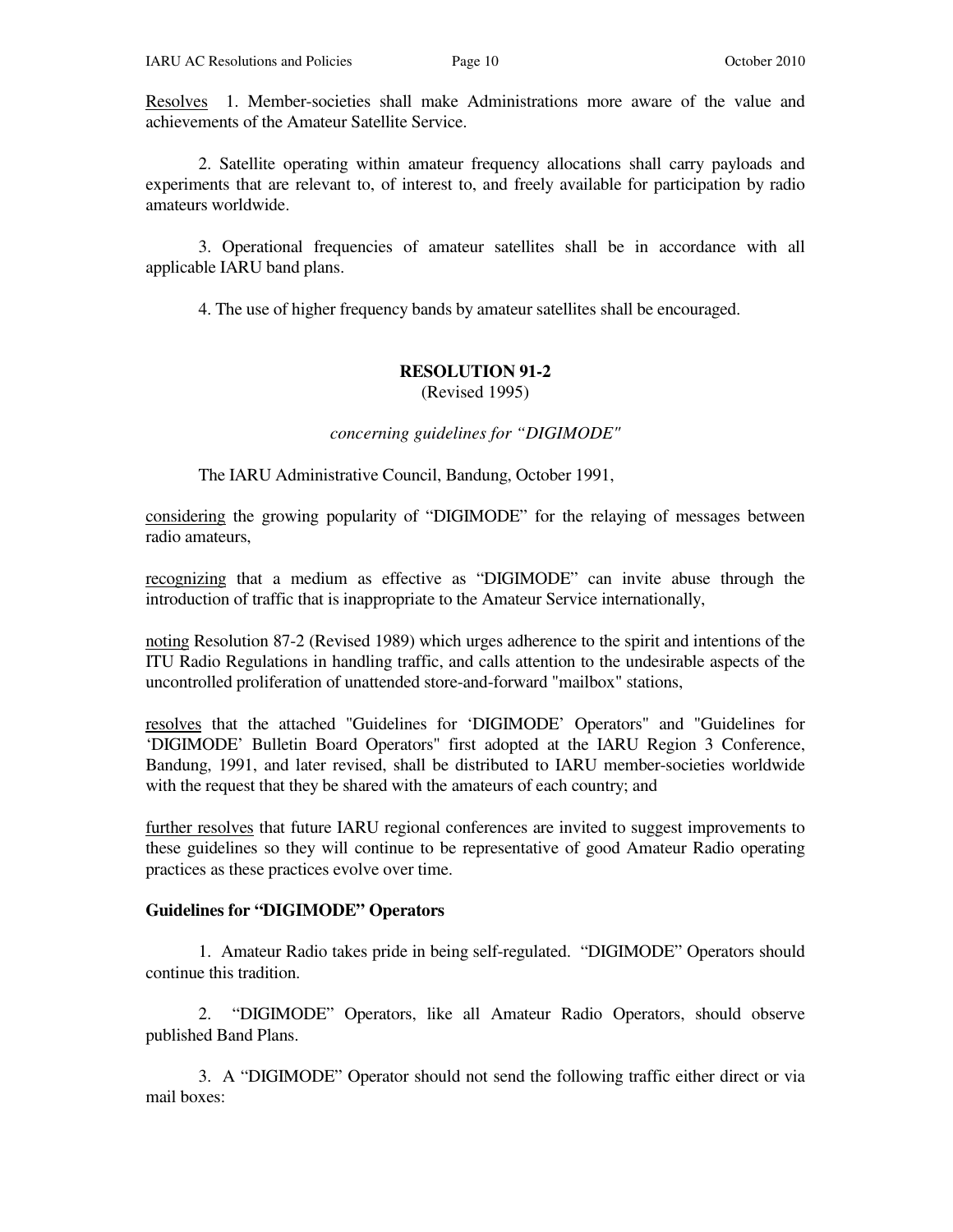a. All advertising for selling, buying or trading goods, including amateur equipment (except if permitted by local regulations);

b. All statements or propaganda on political or religious subjects;

 c. All inappropriate language, as, for instance, the use of swear words, obscenities, defamatory or libelous language, etc.;

d. All material which may infringe Copyright;

e. All material which infringes privacy, whether personal or corporate.

 4. A "DIGIMODE" Operator utilizing a BBS should avoid transmitting unnecessary or redundant messages and documents in order to enhance network efficiency.

 5. A "DIGIMODE" Operator utilizing a BBS should ensure that the callsign of the originating station, including the name of the person responsible in the case of a club station, is clearly shown on every message so that the sender can be identified.

 6. A "DIGIMODE" Operator should avoid messages that are too long for efficient relay though the network.

 7. A "DIGIMODE" Operator utilizing a BBS should ensure that all messages transmitted are addressed to the appropriate group of recipients and not addressed to inappropriate areas in order to enhance network efficiency.

### **Guidelines of "DIGIMODE" Bulletin Board Operators**

 1. The Operator of a "DIGIMODE" Bulletin Board is obliged to provide a reliable service, within a defined area for a defined purpose.

 2. A "DIGIMODE" Bulletin Board Operator is morally responsible for all messages forwarded by his/her system. He/she should make his/her best efforts to insure that the traffic forwarded is appropriate to the Amateur Radio Service and in accordance with the Guidelines for "DIGIMODE" Operators.

 3. HF Mailboxes should only be used where there is a genuine need that cannot be provided by VHF or other means.

 4. A "DIGIMODE" Bulletin Board Operator may take action to exclude a User who persistently contravenes the Guidelines for "DIGIMODE" Operators. Excluding a User should only be done as a last resort after the User has been warned and where exclusion does not contravene local regulations.

 5. "DIGIMODE" Bulletin Board Operators should be aware of their responsibilities for the content of messages and are encouraged to use authentication mechanisms.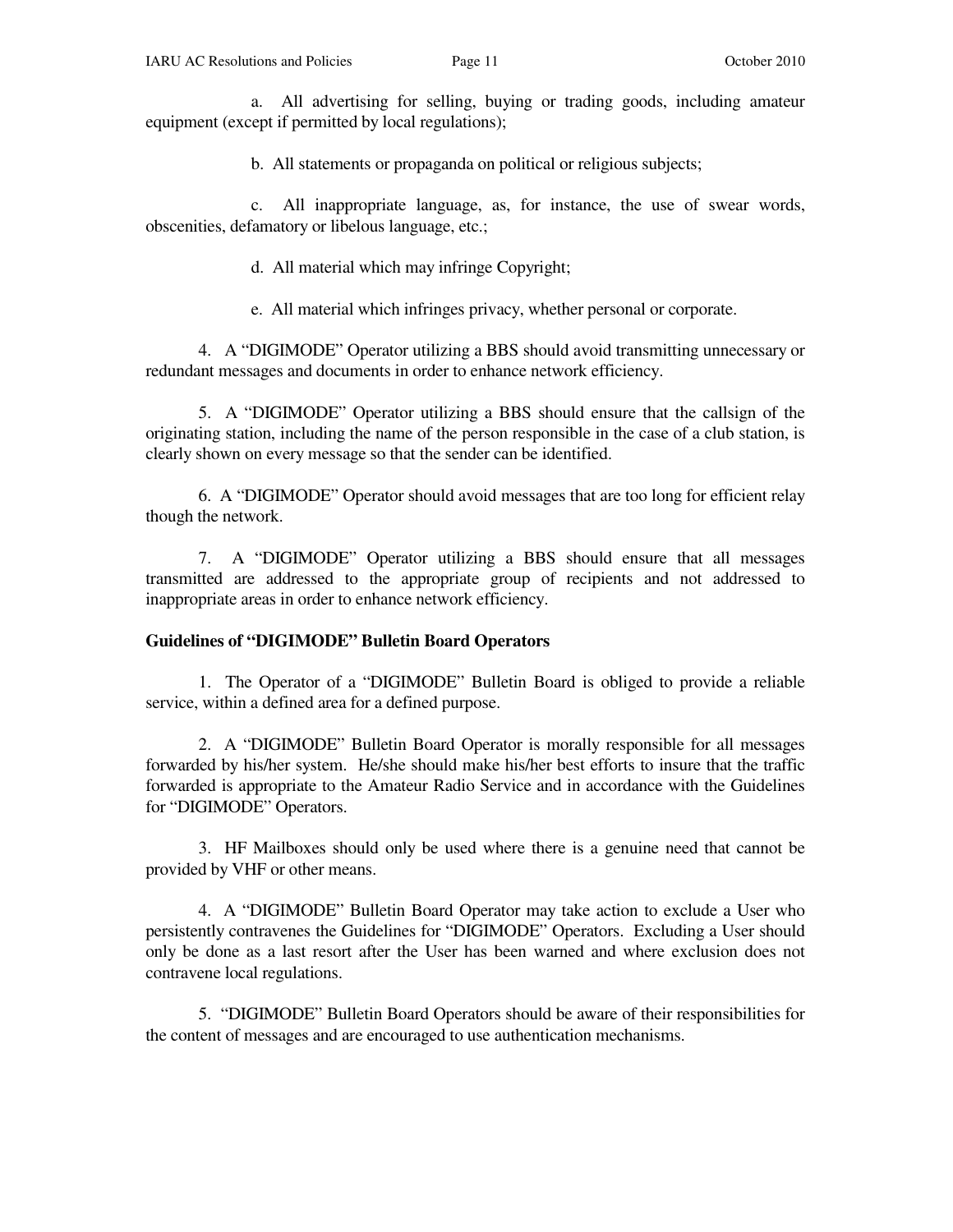### **RESOLUTION 91-3**

*concerning the sharing of certain IARU expenses by the regional organizations* 

The IARU Administrative Council, Bandung, October 1991.

recognizing the increasing cost of the activities necessary to advance the objects of the IARU undertaken as a result of the decisions of the Administrative Council,

acknowledging the unstinting contribution of the International Secretariat to such activities beyond its strict constitutional responsibility,

recognizing the existing arrangements between the International Secretariat and the Regions in respect of particular activities and particularly the contribution of Region 1,

recognizing the evolutionary nature of the development of the IARU,

recognizing the desirability of adopting principles to advance this evolutionary development, and

acknowledging the commitment of the International Secretariat and the Regions not to treat the commitments adopted by this resolution as a limitation of their contributions for particular activities having regard to the needs of the IARU and their respective resources,

resolves that each of the Regions shall contribute a sum equivalent to 10% of their gross annual membership subscription income for such purposes, such contributions to be made in reimbursement of particular expenses or to the International Secretariat as may be agreed between the Administrative Council, the Regions and the International Secretariat from time to time.

# **RESOLUTION 92-1**

*concerning possible effects of non-ionizing emissions* 

IARU Administrative Council, Curacao, September 1992,

noting a concern as to the possible effects of radio-frequency non-ionizing radiation on humans,

supporting the continuing investigations into these matters by the scientific community, and

recognizing the importance of the Amateur Service remaining informed of developments in this area,

resolves 1. to urge member-societies to recognize the importance of these scientific investigations;

 2. to request member-societies to forward published information on these investigations in their own country promptly to the International Secretariat; and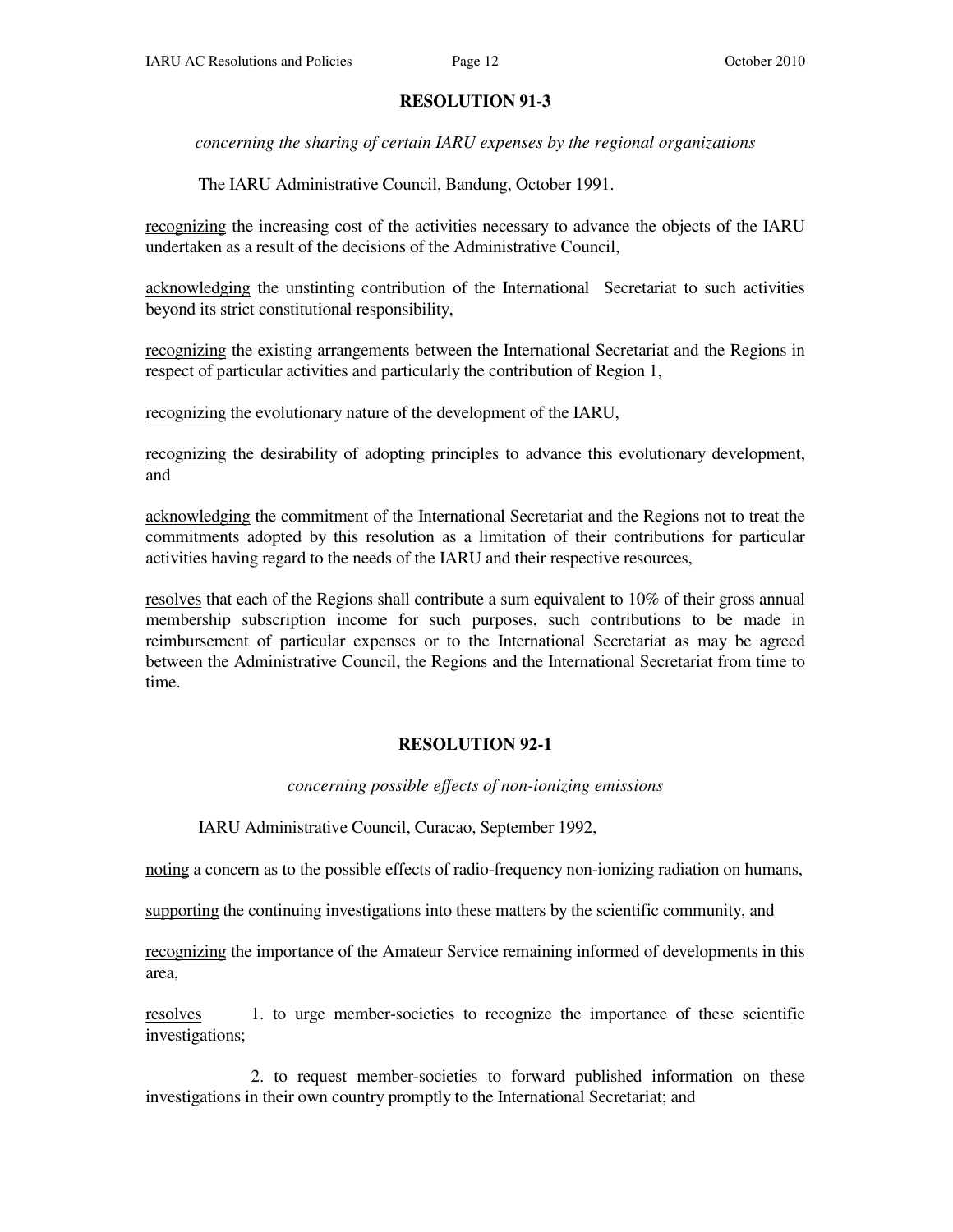3. to make available copies of relevant scientific papers to any member-society upon request.

### **RESOLUTION 93-1**

(Revised 2001)

*concerning international coordinators and other appointees*

adopted in Brussels, September 1993

Whereas the IARU Administrative Council from time to time has, and in the future will, appoint co-ordinators, liaison officers, and others to assist it in various ways, and

whereas confusion may have arisen as to the terms of such positions, the duties to be undertaken in changing circumstances, and the length of time that such people are to hold such appointments, and for the avoidance of doubt, it is

resolved that the terms of all such positions shall be three years. At the meeting of the Administrative Council corresponding to the expiration of the term, the Council may or may not reconfirm the position, its terms of reference, and the appointment thereto.

### **RESOLUTION 93-3**

*concerning effective representation of radio amateurs* 

The IARU Administrative Council, Brussels, September 1993,

noting 1. the constitutional obligation of all member Societies to represent adequately the interests of radio amateurs throughout their country or separate territory,

2. that in some countries there are radio amateurs who are members of other groups,

 3. that to promote and defend the interests of radio amateurs throughout the world at international telecommunications conferences it is necessary for the IARU to speak on behalf of all radio amateurs, and

 4. that it is desirable to have a common voice speak on behalf of radio amateurs to each administration,

resolves 1. to draw the attention of the regional organizations to the fact that for member Societies to meet their constitutional obligations, they should pass to such other groups adequate information as to the actions of the IARU and encourage such groups to respond to them in respect of IARU matters, and

 2. to invite the regional organizations to take such action in respect thereof as is appropriate.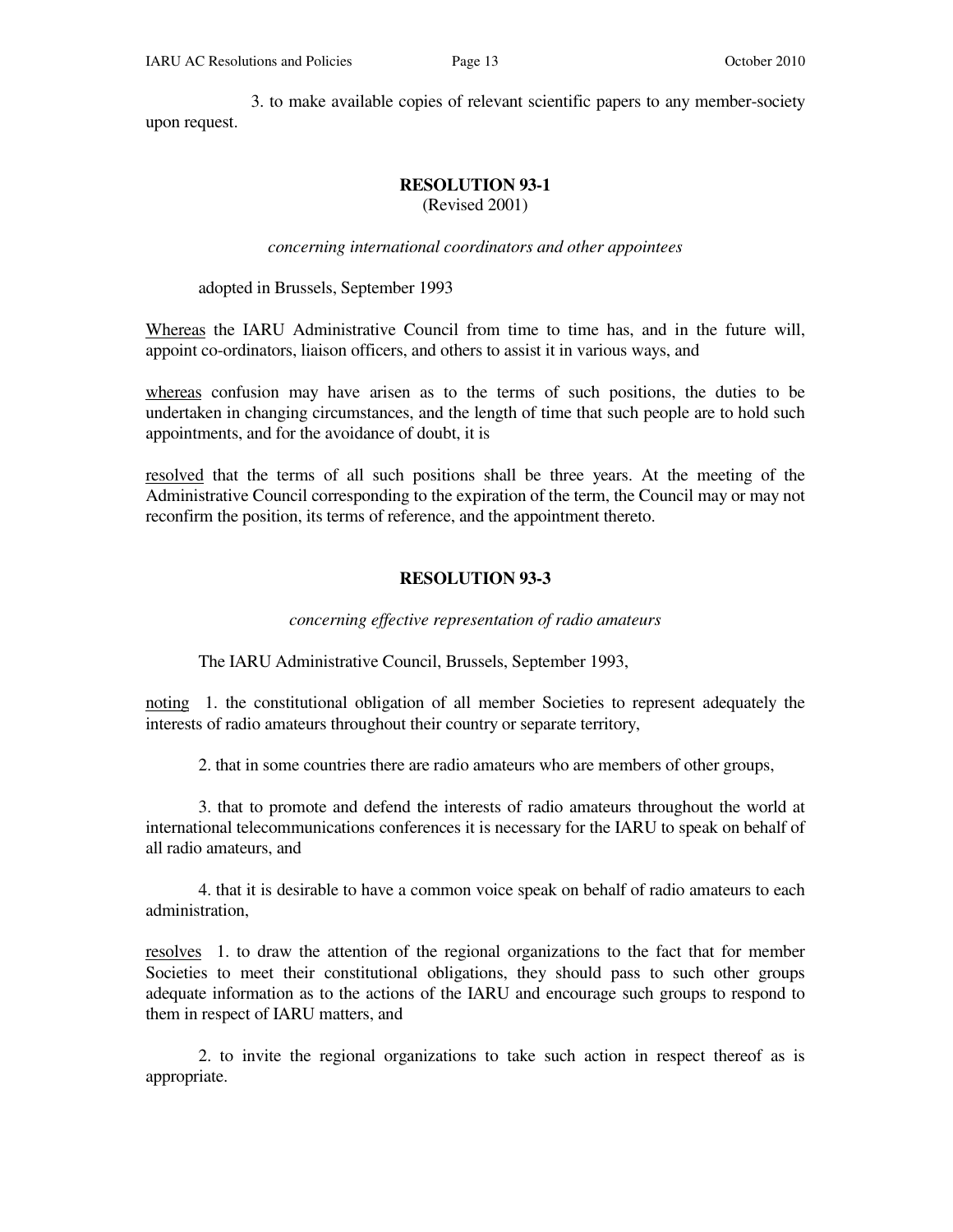### **RESOLUTION 93-4**

*concerning "type approval" of radio equipment* 

The IARU Administrative Council, Brussels, September 1993,

noting the world-wide practice for radio equipment for use in other radio services to require "type approval" by the licensing administration and

further noting that by definition, the Amateur Service and the Amateur-Satellite Service are reliant on self-training and technical investigations;

recognizing that radio amateurs are qualified in radio technique by education and examination and

further recognizing the experimental and constantly-changing nature of techniques and equipment used in the Amateur Service and in the Amateur-Satellite Service;

### resolves

to request member Societies to, where necessary, draw the attention of their administration to the special nature of the Amateur Service and the Amateur-Satellite Service which makes the "type approval" of equipment used in these Services unnecessary, irrelevant, and counter to the principles upon which these Services are based.

# **RESOLUTION 93-5**

### *concerning the regular inspection of amateur stations*

The IARU Administrative Council, Brussels, September 1993,

noting the world-wide practice for stations in other radio services to require regular inspection by the licensing administration and

further noting that by definition, the Amateur Service and the Amateur-Satellite Service are reliant on self-training and technical investigations;

recognizing the experimental and constantly-changing nature of techniques and equipment used in the Amateur Service and in the Amateur-Satellite Service and

further recognizing that radio amateurs are qualified in radio technique by education and examination;

resolves to request member Societies to, where necessary, draw the attention of their administration to the special nature of the Amateur Service and the Amateur-Satellite Service which makes the regular inspection of stations in these Services unnecessary and irrelevant.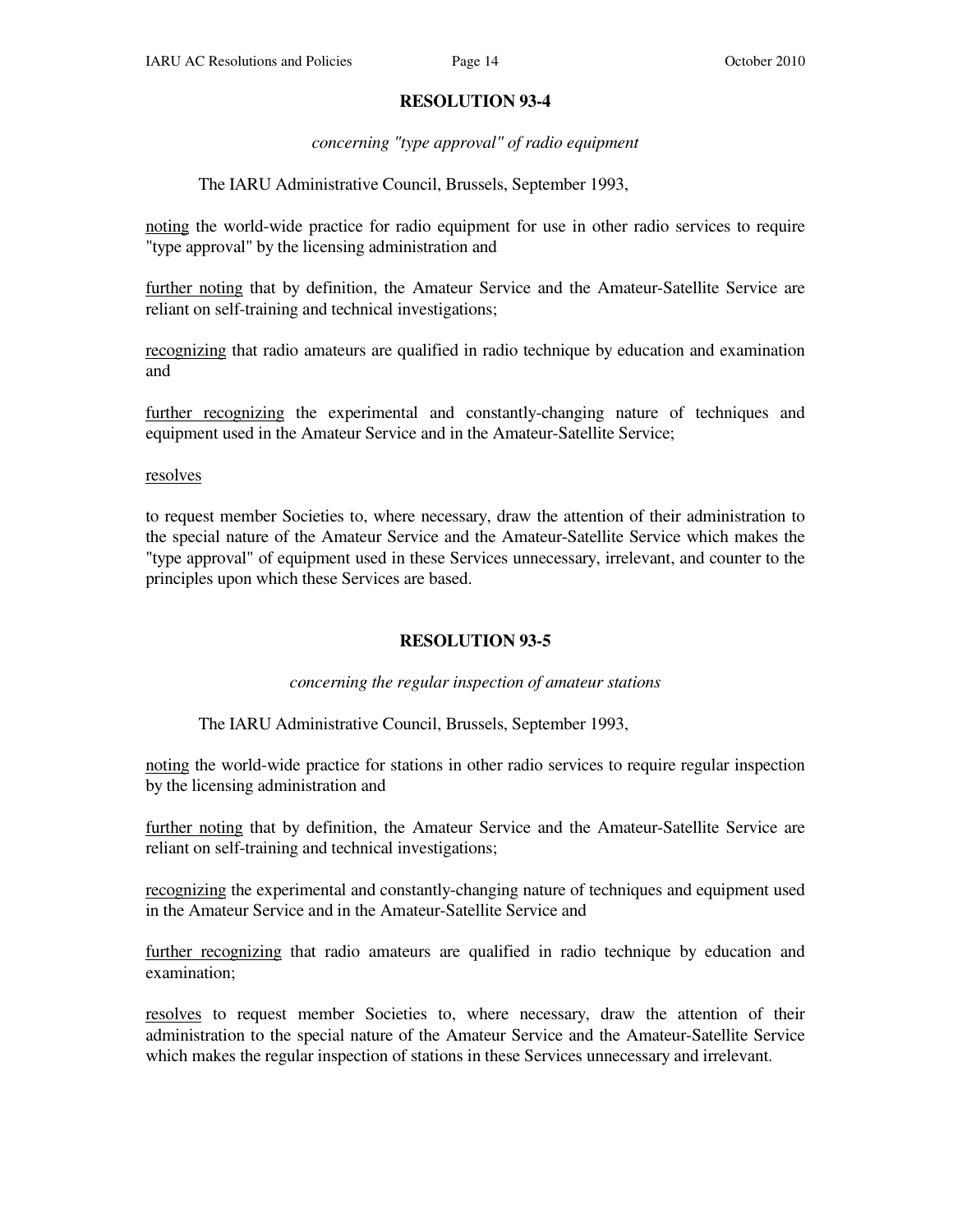### **RESOLUTION 94-3**

(Revised 1997 and 2001)

*concerning World Amateur Radio Day* 

# The IARU Administrative Council, Singapore, September 1994,

recognizing the need for an annual focus on Amateur Radio and the benefits countries and communities derive from the service,

resolves that World Amateur Radio Day is celebrated annually on 18 April, the anniversary of the founding of the IARU,

further resolves that the following guidelines be used to celebrate the day:

1. The Administrative Council annually determines the theme for World Amateur Radio Day for the following year;

2. The International Secretariat is requested to distribute a suitable press kit for use by member-societies;

3. Regions are urged to provide regional guidelines and concept ideas for regional and local events.

### **RESOLUTION 95-1**  (Revised 2001)

### *concerning the role of the IARU regional organizations in the promotion and defense of the Amateur and Amateur-Satellite Services*

The IARU Administrative Council, Niagara Falls, October 1995,

considering

that the role of the IARU and its member organizations includes the promotion and defense of the Amateur and Amateur-Satellite Services,

that in order to carry out these major objectives, the IARU must interface, work with and support the activities of the International Telecommunication Union,

that it is imperative that the IARU represent the interests of the Amateur Radio Services in a cohesive, unified manner, properly documented and supported, and

further considering that the success of the Amateur Radio Services within the international telecommunications community depends almost entirely on the support received by the administrations of countries that are members of the ITU, and

recognizing that the IARU must become very agile in dealing with matters relating to the ITU,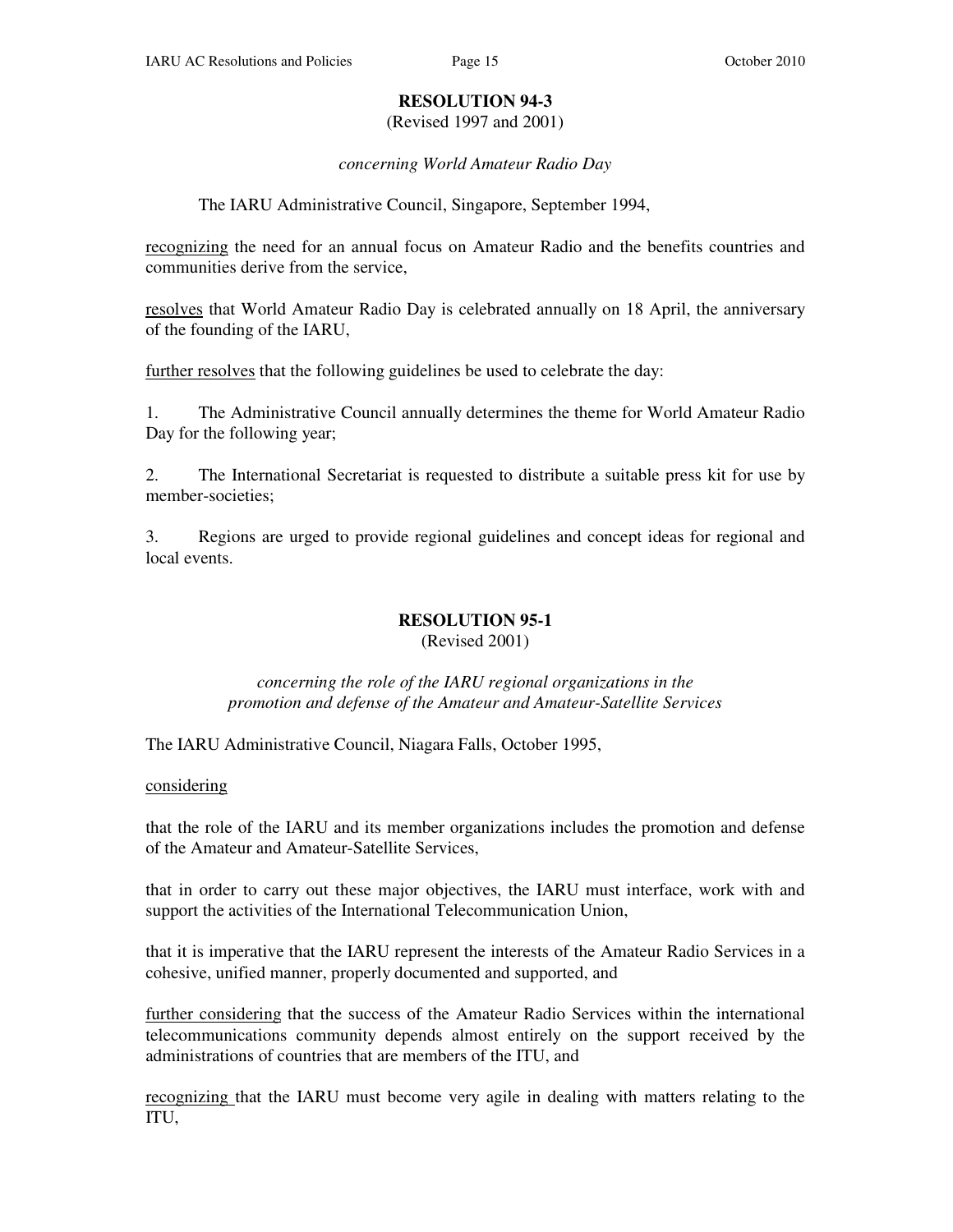resolves that the regional organizations of the IARU shall:

1. Make known to each of the member-societies the policies adopted by the IARU with regard to the promotion and defense of the Amateur and Amateur-Satellite Services.

2. Take all necessary steps to ensure that the policies of the IARU are fully understood and supported by their member-societies and the Amateur Radio community they represent, and that these policies be represented to each respective administration.

3. Monitor and report to the Administrative Council the support for and opposition to Amateur and Amateur-Satellite legislative objectives in each country.

4. Set aside sufficient funds to be used in the promotion and defense of Amateur Radio within their regions, and to allow them to attend telecommunications conferences and preparatory meetings as may be required.

5. Designate one or more people within their region to become the focal point on all matters relating to telecommunications conferences and preparations thereto.

6. Assist the President in identifying individuals with the expertise needed to serve as Expert Consultants and Technical Representatives.

7. Establish and maintain a regional database in accordance with the guidelines established by the International Secretariat. It shall be the responsibility of the regional organizations to assist the International Secretariat in maintaining the world wide database.

8. Make known to their member-societies the desire to have Liaison Officers appointed by each member-society to have, if possible, terms of office concurrent with the terms of office of the regional Executive Committee or Directors.

9. Include as part of their respective triennial conferences, an agenda item dealing with the definition, support and discussion of the defense and promotion of the Amateur and Amateur-Satellite Services at regional and world telecommunication conferences and preparatory meetings.

# **RESOLUTION 97-1**

*concerning developments in amateur digital communication* 

The IARU Council, Beijing, September 1997,

# considering

a) that radio amateurs have experimented with automatic digital communication techniques since the late 1940s;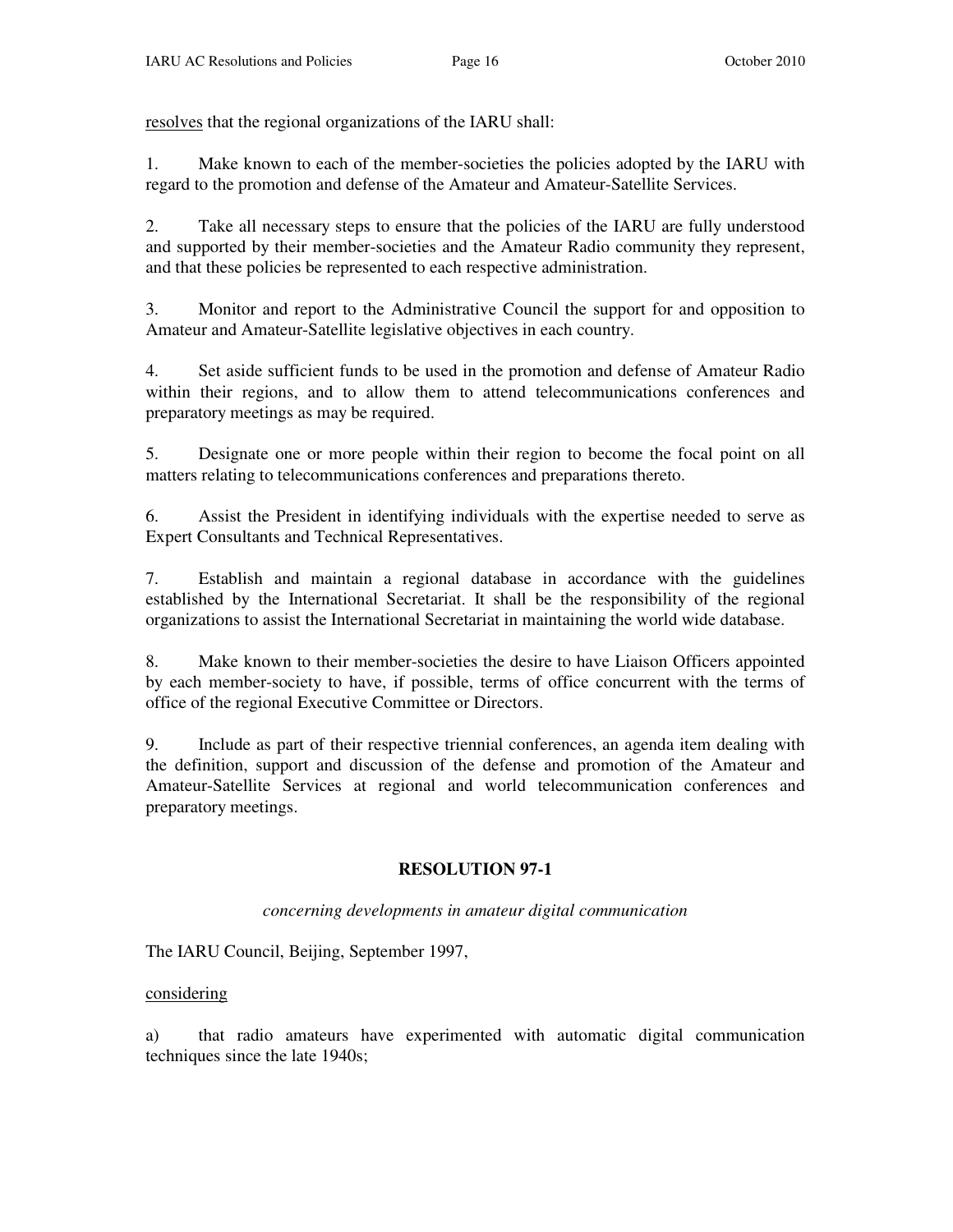b) that amateurs developed equipment and protocols that made packet radio practical, particularly at VHF, for amateur services and other radio services both terrestrial and satellite;

c) that amateur designers have taken TOR techniques beyond those for commercial services and developed efficient HF data communications systems;

noting that the amateur services have been slow in developing digital voice, digital image and multimedia systems,

### resolves

1. to call to the attention of the regional organizations and member-societies the urgent need to promote development of amateur digital technology;

2. to urge technical clubs and individual amateurs to give attention to this need;

3. to recognize, encourage and reward such work; and

4. to request the International Secretariat to provide the Council with timely information about new developments in amateur digital communication.

### **RESOLUTION 99-3**

*concerning an intellectual property rights policy for Amateur Radio* 

The IARU Administrative Council, Lillehammer, September 1999,

noting with appreciation the work undertaken by IARU Expert Timothy S. Ellam, VE6SH, toward the objective of developing an intellectual property rights policy for Amateur Radio, and

desiring to encourage the development of a policy that will encourage the development and application of communications technology within the Amateur Services,

resolves that the following are adopted as key points to be incorporated in such a policy:

- (a) recognition and acknowledgment of the benefits of the Amateur Radio service in the advancement of communications technology;
- (b) recognition and acknowledgment of the social benefits of Amateur Radio, both on an international and national level;
- (c) recognition and acknowledgment that the Amateur Radio service still is a valuable and necessary means of communications for the year 2000 and beyond, providing a supporting and sometimes primary role for communications in the event of natural disasters or times of emergency;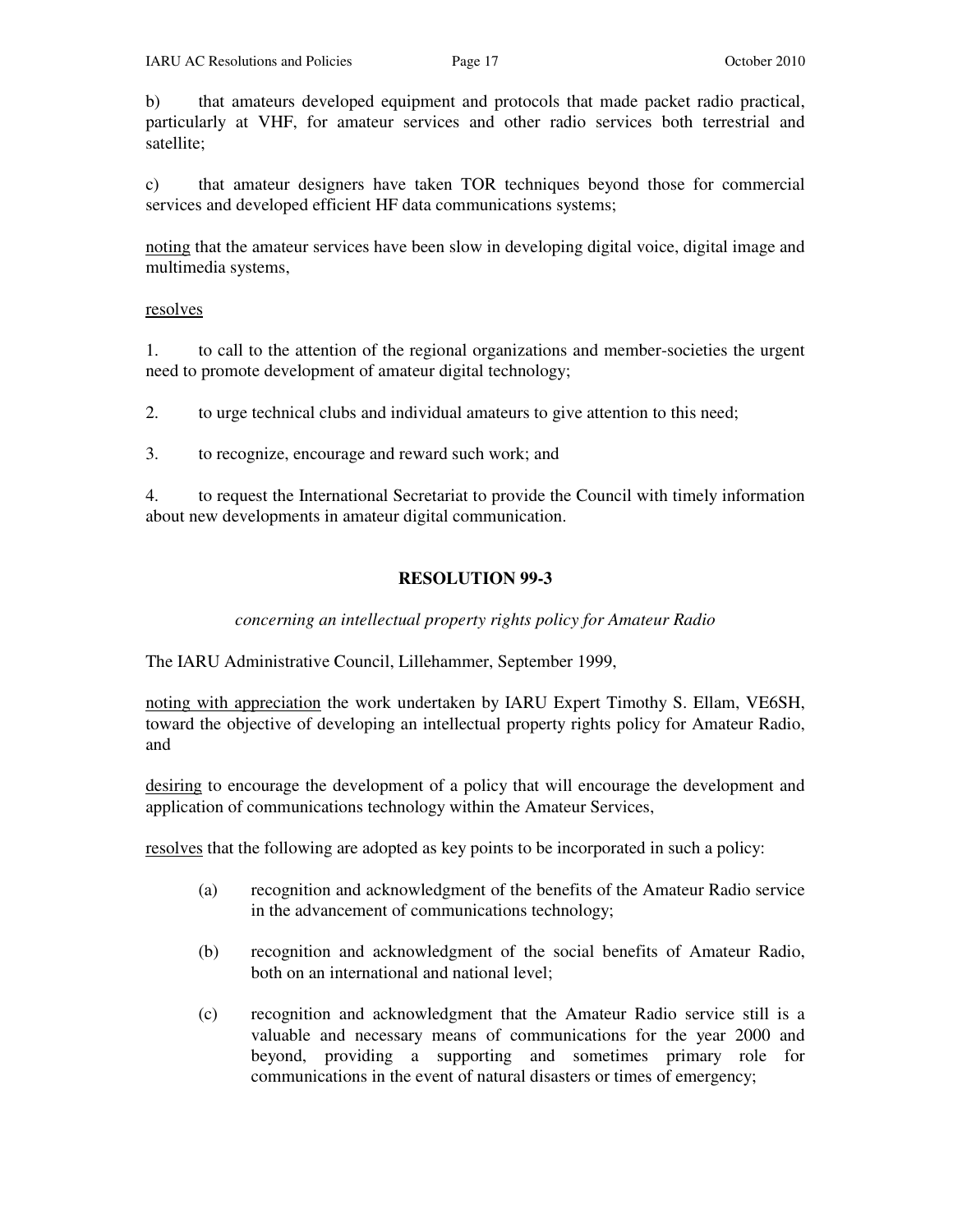- (d) recognition and acknowledgment that the Amateur Radio service is operated on a "no profit" basis and that the enhancement of new technology for the Amateur Radio service should be carried out with as little cost as possible to individual Amateurs in order to ensure the acceptance of new technology;
- (e) embracing and encouragement of the concept of technology transfer;
- (f) recognition of intellectual property rights of the Amateur Radio innovator and ensuring the protection of same;
- (g) fostering the licensing of new technology on a "low cost" basis or placing same in the public domain with appropriate recognition to the innovator;
- (h) ensuring that Amateur Radio innovators willingly agree to license their products on fair, reasonable and non-discriminatory terms; and
- (i) recognition that communications technology has evolved and will continue to evolve from "stand alone" technologies to mass market products;

and further resolved that Mr. Ellam is requested to complete his work at his earliest convenience, and is invited to call upon such resources of the International Secretariat as he may require.

### **RESOLUTION 99-4**

### *concerning terms of reference for the IARU Monitoring System*

The IARU Administrative Council, Lillehammer, September 1999,

recognizing that in accordance with the IARU Constitution, it is the obligation of the IARU and its member-societies to defend the interests of the Amateur Services;

further recognizing the valuable ongoing contribution to the defense and promotion of amateur radio provided by the IARU Monitoring System, a group of dedicated volunteers who have functioned effectively for many years under the guidance of the IARU MS International Coordinator and Regional Coordinators as authorized by the Administrative Council and the regional organizations respectively;

also recognizing that to deal effectively with cases of improper use of the amateur bands by non-amateur stations requires the active involvement of member-societies with their administrations, inasmuch as the ITU, having no enforcement authority, is unable to address such matters directly;

noting the desirability of having formal terms of reference for the IARU Monitoring System;

resolves that the following terms of reference of the IARU Monitoring System are hereby adopted:

1. The IARU Monitoring System (IARUMS) is a worldwide service authorized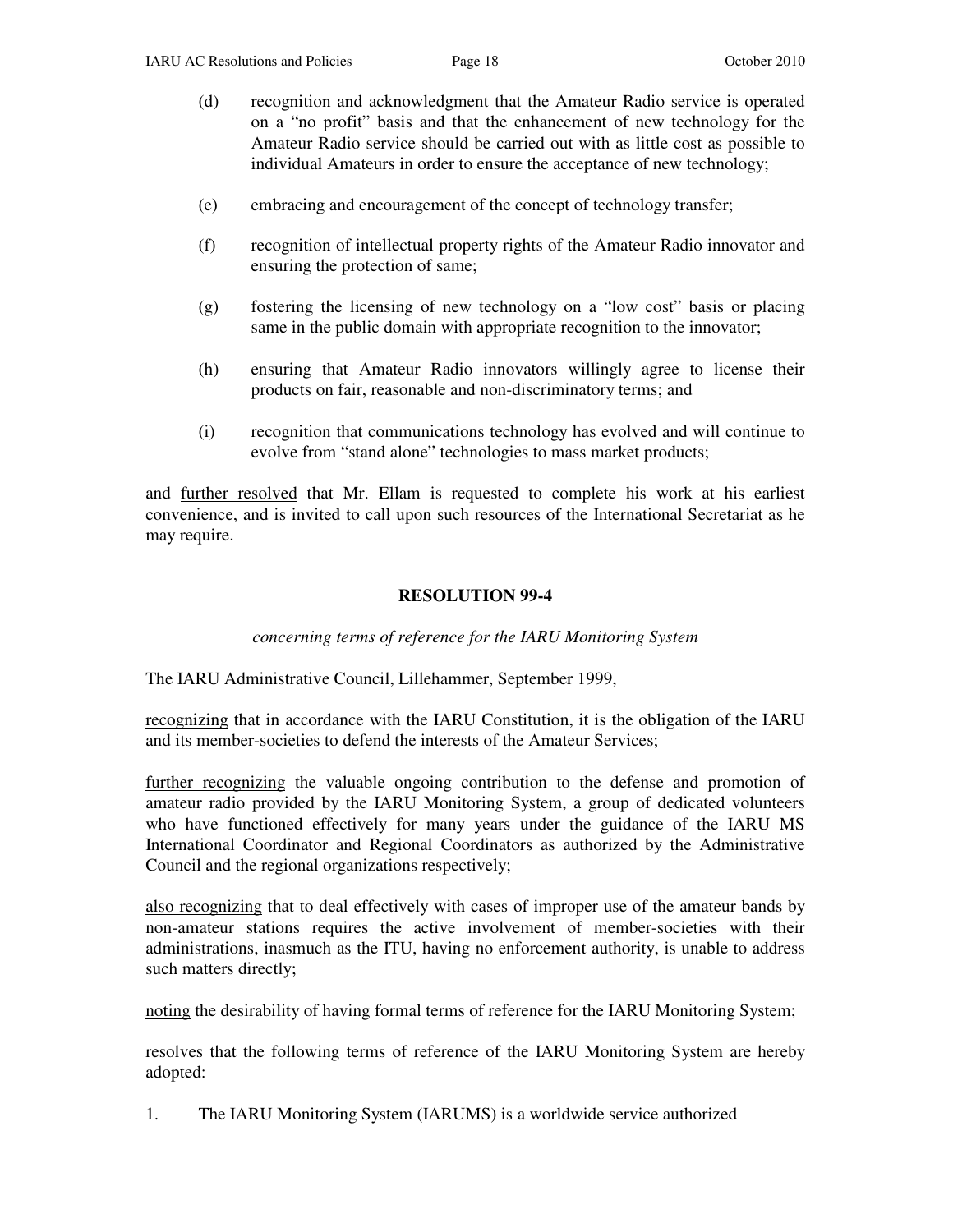by the IARU Administrative Council (AC).

2. Its objectives are:

2.1. primarily, the identification and initiation of steps leading to the removal from amateur bands of radio signals of non-amateur stations causing harmful interference to the amateur and amateur satellite services contrary to International Telecommunication Union (ITU) and national radio regulations (hereinafter referred to as "improper use of the amateur bands"), and

2.2. to conduct surveys of amateur band occupancies and any other special tasks as may be directed by the AC or by the IARU regional organizations on a regional level.

3. The IARUMS operations will be directed and coordinated by the IARUMS International Coordinator (IC), appointed by the AC in accordance with Resolution 93-1, who may be assisted by one or more Special Coordinators. One or more Special Coordinators will be appointed by the Administrative Council acting upon recommendation by the IC; specialized responsibilities may be assigned to them, e.g. the monitoring of particular bands or modes of transmission.

4. Each of the three IARU regional organizations will appoint a IARUMS Regional Coordinator, under its own regional terms of reference in harmony with the terms and objectives of the worldwide IARUMS. Each Regional Coordinator shall be responsible to the regional organization that appointed them, and shall follow the directives of the IC.

5. The three regional organizations are urged to stimulate, support and encourage monitoring activities by each member-society. The AC urges that each member-society should have a National IARUMS Coordinator guiding a group of volunteers in the monitoring activities.

6. Member-societies shall aggressively pursue the processing by their own administrations of documented complaints of improper use of the amateur bands. Documented cases of improper use of the amateur bands that cannot be solved by the member-society with its administration shall be forwarded by the member-society to its regional organization. Any cases of improper use of amateur bands processed through an IARU regional organization shall be handled by the following procedure:

 a) The cases shall be referred to the IARUMS Regional Coordinator in the region where the transmitting station is located.

 b) As soon as possible after receiving a case, the IARU MS Regional Coordinator will verify the report and ensure that all pertinent information is included.

 c) Upon verification, the IARUMS Regional Coordinator will ask the regional secretary to report the incident to the appropriate member-society in the region.

d) The member-society will promptly submit the report to its administration.

 e) The member-society must advise the regional secretary within 30 days after receiving the report: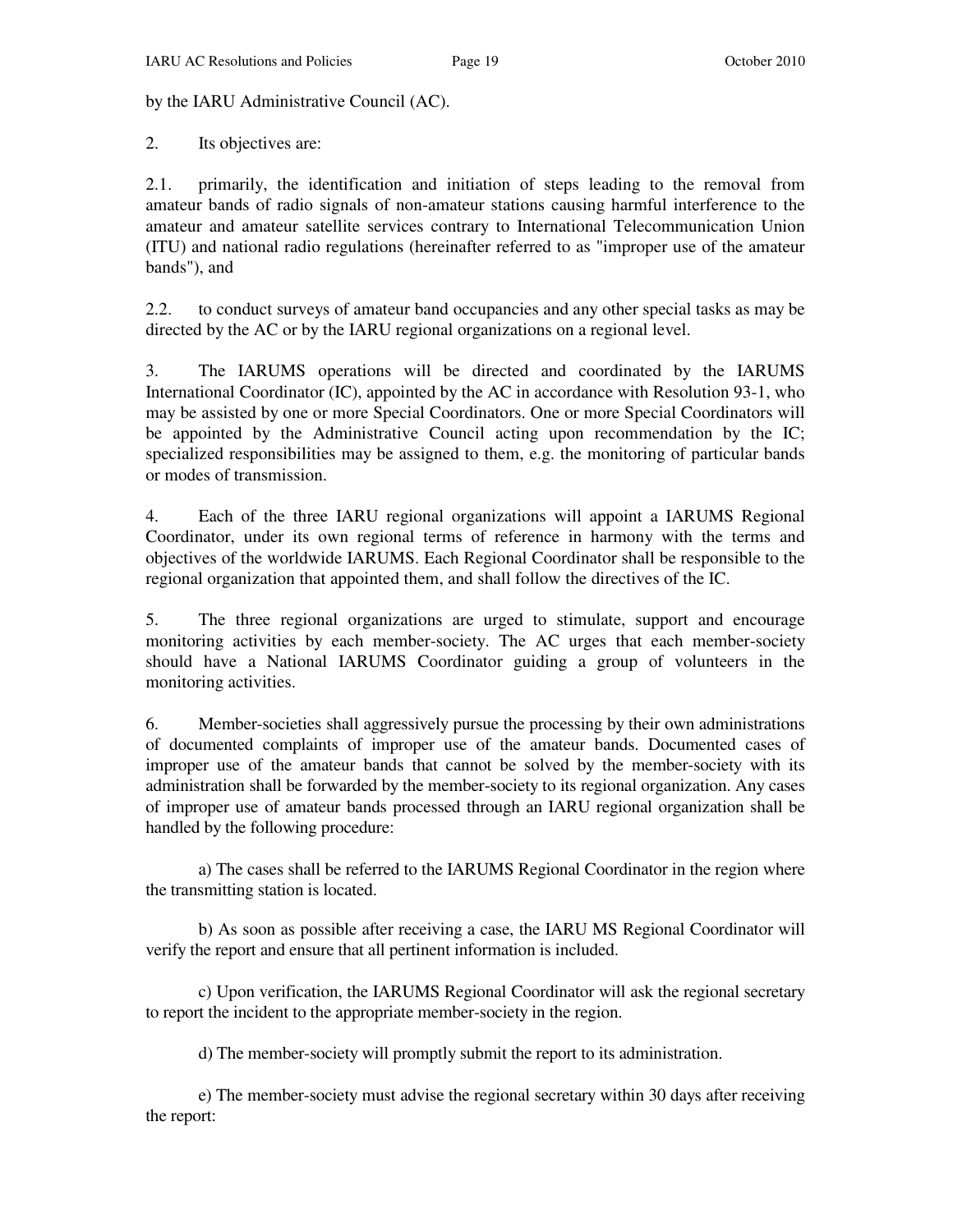- 1) the date the report was presented to its administration;
- 2) to whom it was presented; and
- 3) any formal or informal response of its administration.

 f) If a member-society is unable or unwilling to present a report of improper use of the amateur bands to its own administration, the member-society may request that the regional organization present the report directly to its administration.

7. The IARUMS Regional Coordinators are encouraged to keep a log by country in their region of cases of improper use of the amateur bands and to issue a summary report to the regional secretary once a year.

8. IARUMS Regional Coordinators may initiate direct contact with a station making improper use of the amateur bands *only* if (a) the station is identified to be located in a country or territory generally favorable to amateur radio; (b) it is deemed that the improper operation is probably inadvertent and, therefore, it is reasonable to assume that such direct contact may produce a favorable result; and (c) the member-society (if any) of the country in which the station is located is consulted and is found to have no objection.

9. No communications concerning improper use of the amateur bands shall be directed by Regional Coordinators to member-societies or any other entities outside of their own region without prior coordination with the other Regional Coordinator.

10. Any and all contact with the ITU involving matters relating to the IARUMS and its activities shall be made only through the AC. No contact with a regional telecommunication organization shall be made by an IARUMS Coordinator without the prior approval in writing of the executive committee of the respective regional IARU organization.

11. The IARUMS should not become involved in the monitoring and reporting of harmful interference in amateur bands caused by stations identified as or believed to be amateur stations. Should, in the course of a normal monitoring activity, improper use of an amateur band by a station identified as or believed to be an amateur station be observed, a discreet communication may be directed to the respective Regional Coordinator for a possible follow up with the appropriate member-society, but such cases will not be included in the monitoring reporting system.

12. The IC additionally shall have the responsibilities and authority enumerated in the "Terms of Reference for the IARU Monitoring System International Coordinator" as adopted in 1985 and as subsequently amended.

### **RESOLUTION 01-1**  (Revised 2003)

### *concerning the Morse code*

The IARU Administrative Council, Guatemala City, October 2001,

considering the approval without opposition of Recommendation ITU-R M.1544, which sets out the minimum qualifications of radio amateurs,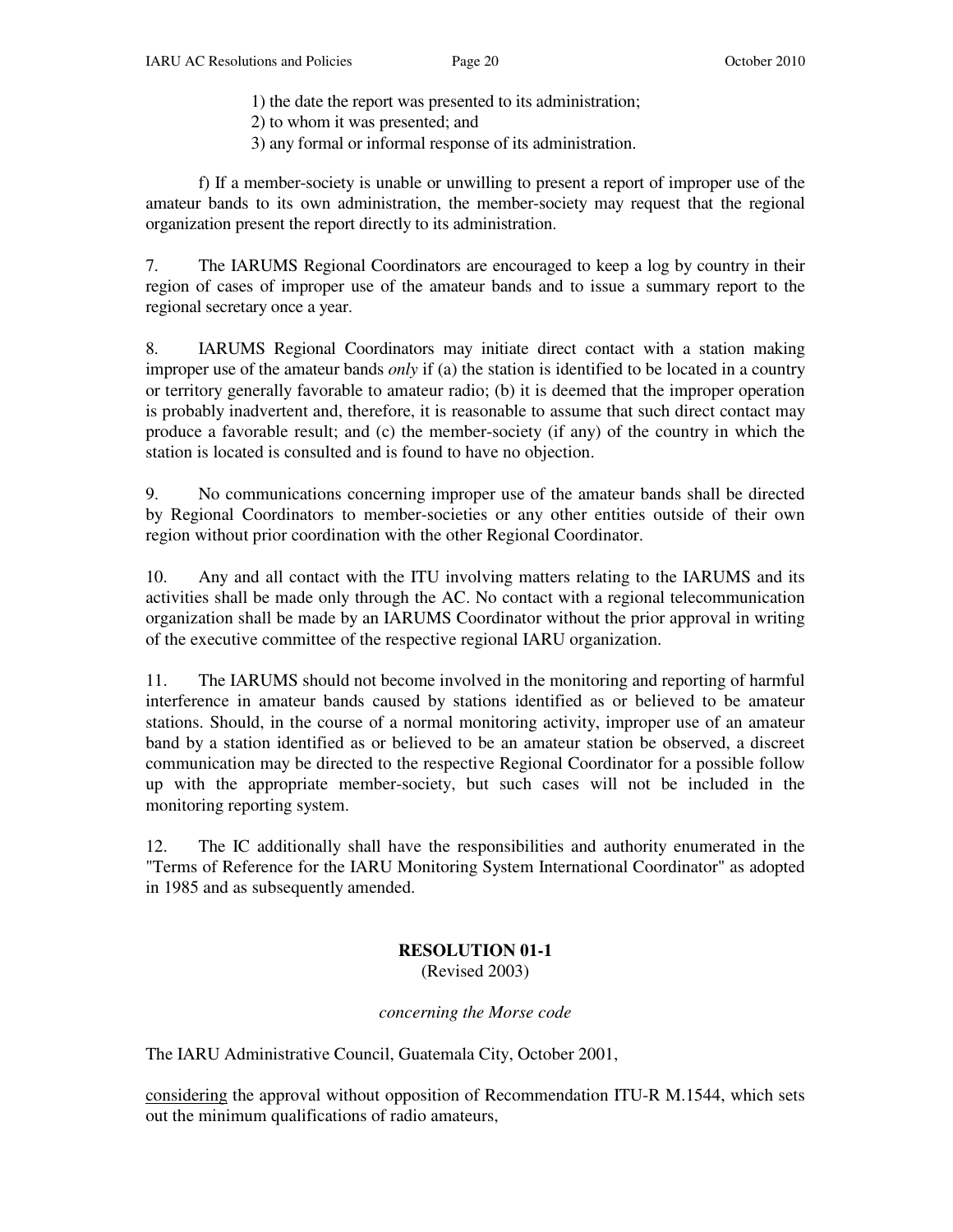recognizing that the Morse code continues to be an effective and efficient mode of communication used by many thousands of radio amateurs, but

further recognizing that the position of Morse as a qualifying criterion for an HF amateur license is no longer relevant to the healthy future of amateur radio,

resolves that

IARU policy is to support the removal of Morse code testing as a requirement for an amateur license to operate on frequencies below 30 MHz.

#### **RESOLUTION 02-1**

*concerning potential interference from power line communications* 

The IARU Administrative Council, San Marino, November 2002,

recognizing the growing use of power lines for high speed data communications;

concerned that radiation from power line communications has a potential for interference with amateur radio reception;

mindful that typical radiation levels potentially interfere with receivers locally and higher radiation levels propagated by sky wave could raise regional noise levels;

aware that scientific investigations are underway in the ITU, CISPR and certain administrations,

recognizing the importance of the Amateur Service remaining informed of developments in this field,

resolves 1. to urge member-societies to recognize the importance of these scientific investigations;

> 2. to request member-societies to forward published information on these investigations in their own country promptly to the International Secretariat; and

> 3. to make available copies of relevant documents to any member-society upon request.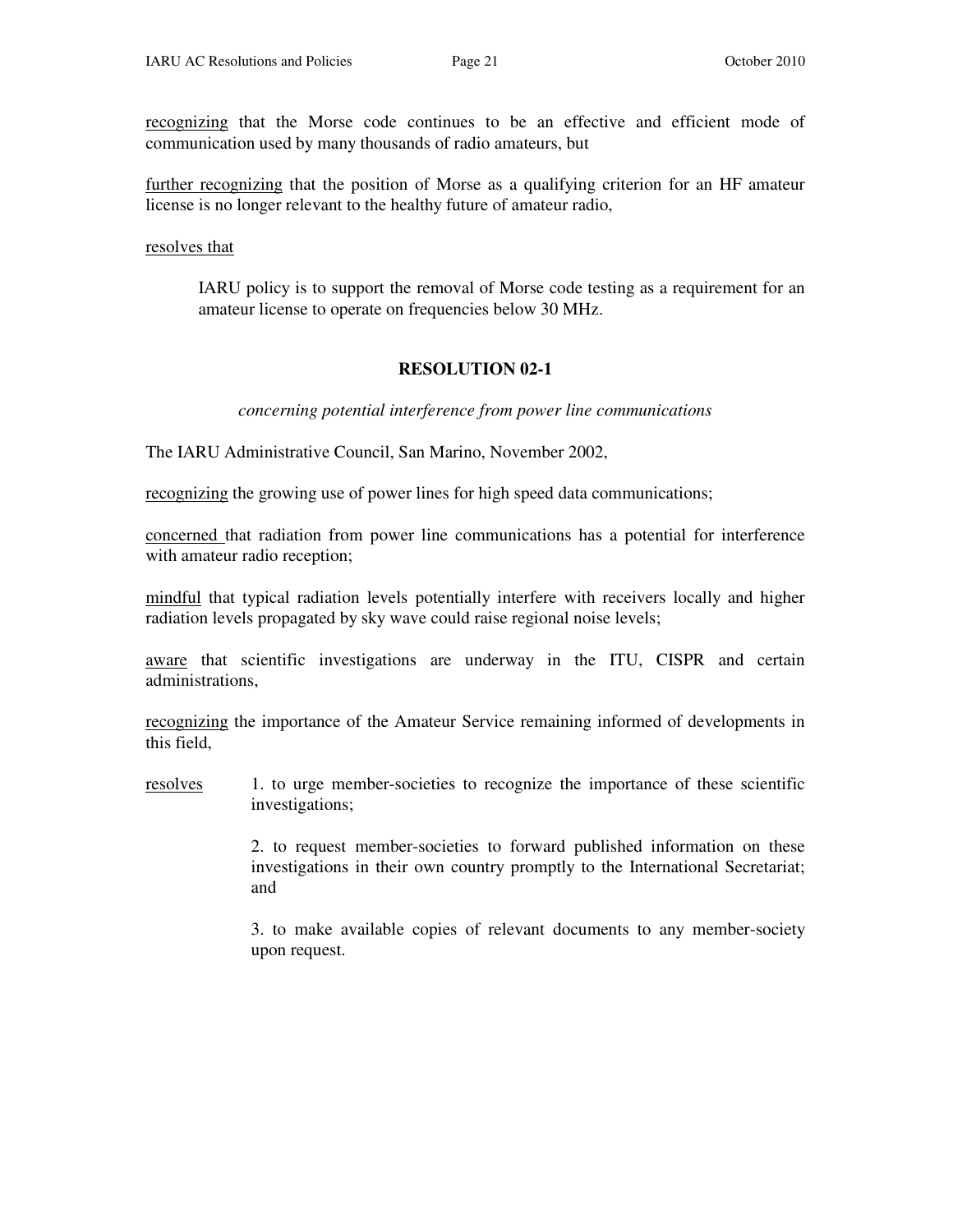### **RESOLUTION 03-1**

*concerning the implementation of revised Article 25 of the international Radio Regulations* 

The IARU Administrative Council, Amsterdam, September 2003,

considering that the 2003 World Radiocommunication Conference adopted extensive revisions to Article 25 of the international Radio Regulations that came into force on 5 July 2003,

noting with pleasure that these revisions enhance the role of the amateur service as a communications resource in case of emergencies or disaster relief,

further noting that a new provision of Article 25 allows an administration to grant "roaming" permission to radio amateurs temporarily in its territory, subject to such conditions or restrictions it may impose,

mindful that it is desirable that domestic regulations now be amended to bring them into alignment with the revised Article 25,

congratulates and thanks all individuals and organizations who contributed to the satisfactory outcome of WRC-03 deliberations on Article 25, and

resolves that IARU member-societies are urged to bring to the attention of their administrations the desirability of adopting specific changes in their domestic regulations for the amateur and amateur-satellite services, and

further resolves that the IARU Secretary is requested to communicate an explanation of the recommended changes to member-societies, consistent with Council decisions taken at this meeting.

### **RESOLUTION 04-1**

*concerning the potential interference to radio services from BPL systems*

The IARU Administrative Council, Port of Spain, October 2004,

recognising that there is a significant risk of interference to radio services operating in accordance with the provisions of the ITU Radio Regulations from BPL (Broadband over Power Line) systems operating at high frequencies,

further recognising the responsibilities of nation states who are signatories to the ITU Charter, under section 15.12 of the Radio Regulations, which states:

*Section II – Interference from electrical apparatus and installations of any kind except equipment used for industrial, scientific and medical applications*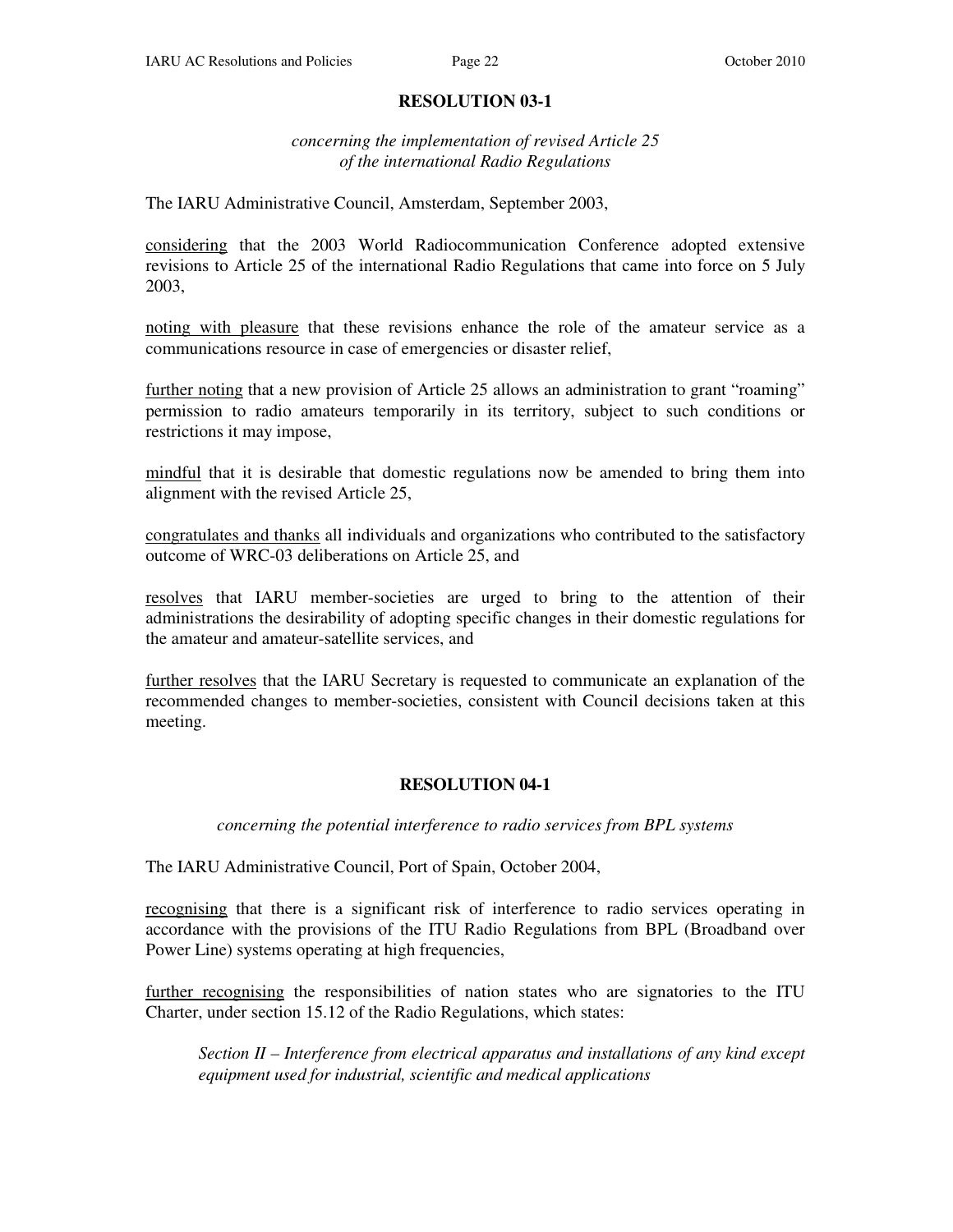*15.12 §8 Administrations shall take all practicable and necessary steps to ensure that the operation of electrical apparatus or installations of any kind, including power and telecommunication distribution networks, but excluding equipment used for industrial, scientific and medical applications, does not cause harmful interference to a radiocommunication service and, in particular, to a radionavigation or any other safety service operating in accordance with the provisions of these Regulations.* 

noting that discussions in some standards setting bodies on BPL emission limits do not appear to be considering the obligations of member states under the ITU Radio Regulations,

resolves to urge member-societies to bring to the attention of their national administrations and national standards bodies the above obligations of the Radio Regulations at times that these administrations may be considering the matter of emission standards for BPL systems.

### **RESOLUTION 08-1**

*concerning operating standards* 

The IARU Administrative Council, Konstanz, June 2008,

noting that the Amateur Radio Services are services which rely on self-regulation for effective use of their spectrum allocation, and

further noting that poor operating behavior adversely affects the enjoyment of all radio amateurs and does not enhance the reputation of the Amateur Radio Services,

#### resolves

that all radio amateurs be encouraged to operate to the highest levels of proficiency, with proper consideration for others using the amateur radio bands;

that the necessary effort be made by member-societies to teach newcomers and others correct operating behavior;

#### and therefore

L

endorses and recommends the principles set out in the booklet "Ethics and Operating Procedures for the Radio Amateur"<sup>1</sup> by John Devoldere, ON4UN and Marc Demeuleneere, ON4WW, and

encourages each IARU Region to consider this booklet, with a view to adopting it, including any Regional variations that might be felt appropriate.

 $1$ <sup>1</sup> The booklet is published from a web document, and is freely downloadable from many amateur radio websites, including the IARU.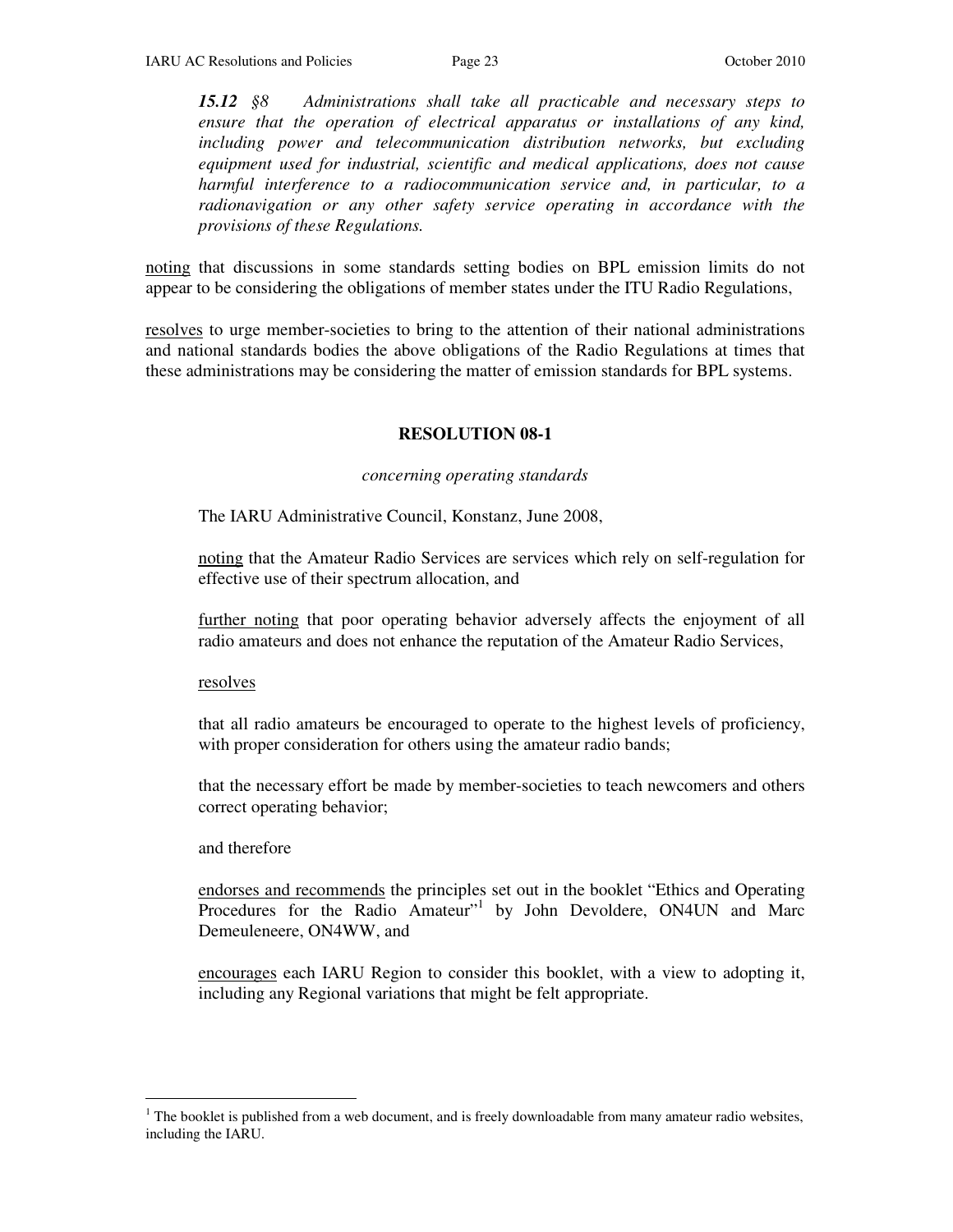# **RESOLUTION 09-1**

(Revised 2010)

*concerning Member-Societies that have ceased to exist* 

The IARU Administrative Council, Christchurch, October 2009

*Recognising* that in fact a Member-Society may cease to exist, and

*Noting* that the Constitution and Bylaws of the IARU have provisions relating to the termination of membership and the suspension of the rights of a Member-Society, and

*Acknowledging* that the application of such provisions to a non-existent organisation is inappropriate, but

*Recognising* that the verification of the fact that a Member-Society has ceased to exist may be uncertain,

### *Resolves*

1. That if for a period of not less than 5 years

(a) There is no address or other means known to either the IS or the relevant regional organisation by which communication may be made with a Member-Society,

(b) There has been no communication from any person purporting to represent that Member-Society, and

(c) There is no other evidence of the continued existence of that Member-Society.

2. At the request of the relevant regional organisation the AC may thereafter publish in the *Calendar* a notice setting out its belief that the particular Member-Society has ceased to exist, and calling for the submission of any evidence to the contrary within 180 days of the publication of the *Calendar*.

3. If no such evidence is submitted within 180 days of the publication of the *Calendar*, then the Secretary shall publish the fact that the Member-Society no longer exists from that date and thereafter any association of radio amateurs claiming to represent that country or separate territory shall be required to apply for membership in accordance with the IARU Constitution and Bylaws.

### **POLICY # 1 (1988, Revised 1993)**

*concerning submission of Resolutions to regional conferences* 

The IARU Administrative Council, Seoul, October 1988

 Under the IARU Constitution, the Administrative Council is responsible for carrying out the policy and management of the IARU. Its principal means of expressing policy is through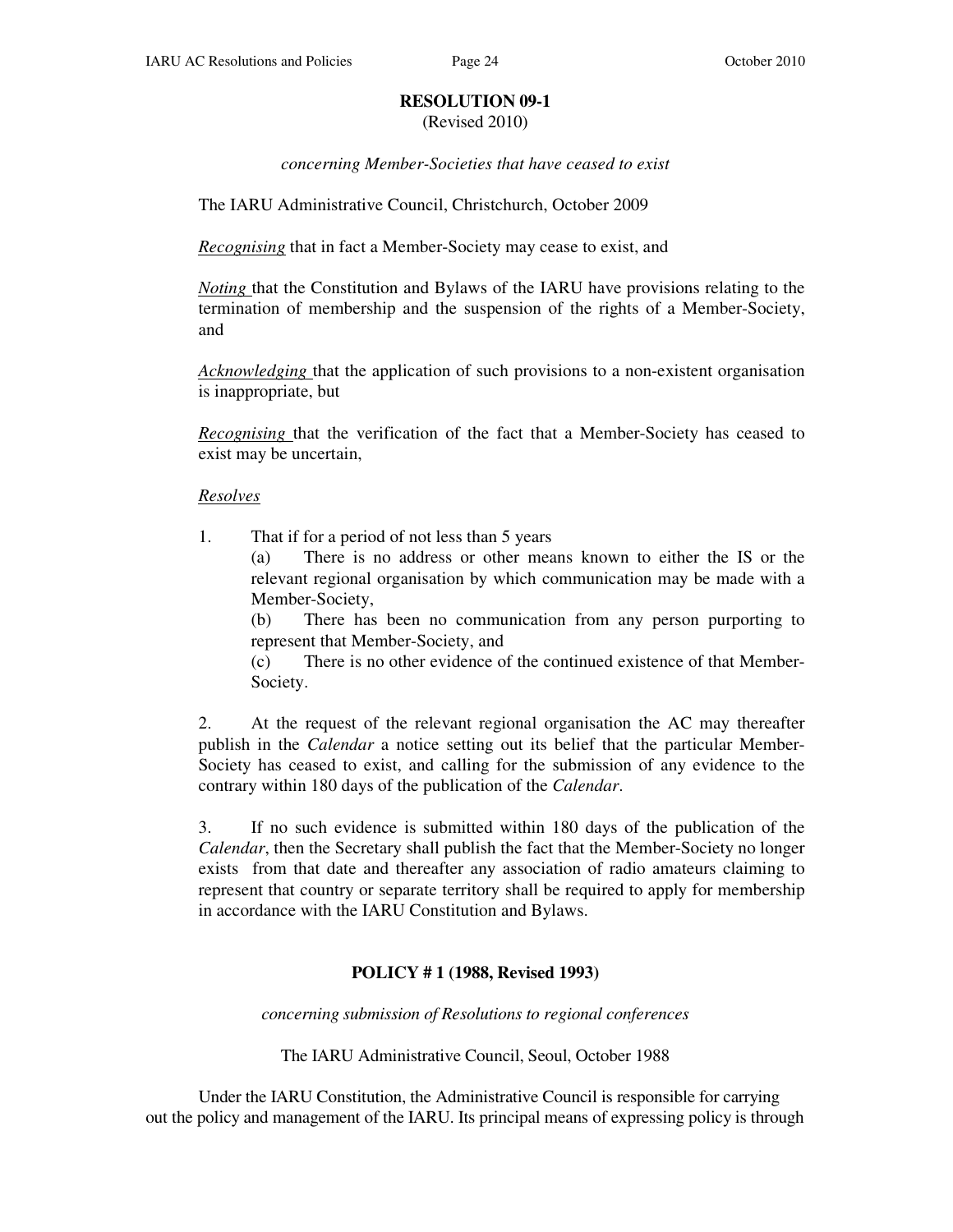the adoption of resolutions. The resolutions are collected in a working document of the Administrative Council, which is updated following each meeting and is distributed to the member-societies.

 According to the IARU Constitution, Article II, paragraph 3, "The Constitution and Bylaws of the IARU, and proposals adopted by vote of the Member-Societies in accordance with Article VI of this Constitution, shall be binding upon Member-Societies. Member-Societies shall also adhere to the Constitution, Bylaws and Rules of their regional organization."

 Article III. paragraphs 1.d) and 1.e) state that the Administrative Council shall "formulate such proposals for consideration by the Member Societies as may be necessary to further the objectives of the IARU" and shall "adopt such resolutions and recommendations as will facilitate the functioning of the IARU."

 The Constitution does not make Administrative Council resolutions automatically binding. However, the policies stated in IARU resolutions shall remain as the official policy of IARU unless and until they are modified by the Administrative Council.

 The Administrative Council invites the three regional organizations at their executive committee and Directors' levels, and at their respective regional conferences, to take note of and follow the Administrative Council resolutions. The Administrative Council adopts resolutions by consensus unless otherwise specifically noted in the Summary Record of its meeting; resolutions are adopted in the presence of, and with the participation of, regional representatives selected by each regional organization to represent them on the Administrative Council. It is the responsibility of the regional representatives of the Administrative Council to affirmatively promote Administrative Council resolutions within their regional organizations and seek adoption of Administrative Council resolutions by their regions.

 Depending upon the nature of the resolution, it may be appropriate for a regional conference to take some additional action. For example:

 o The regional organization may wish to adopt a similar resolution, thus establishing a regional policy.

 o The regional organization may wish to call the attention of the Administrative Council to information that the latter may not have considered in adopting the resolution.

 o The regional organization may wish to urge that its Member-Societies adhere to the Administrative Council resolution.

 o If the resolution requests some action by the regional organization, the regional organization may wish to implement the request.

 The Administrative Council has been created under our new Constitution to facilitate worldwide IARU coordination. With the three regional conferences usually staggered over a three-year period, some resolutions subject to the approval of all regions may thus take three years in that process. The Administrative Council invites the regional organizations to consider the time element especially in view of the timeliness and urgency of most actions, in the spirit of advancing IARU progress in today's rapidly changing environment. Further, it has become normal practice for representatives of the other two regions, and of the International Secretariat,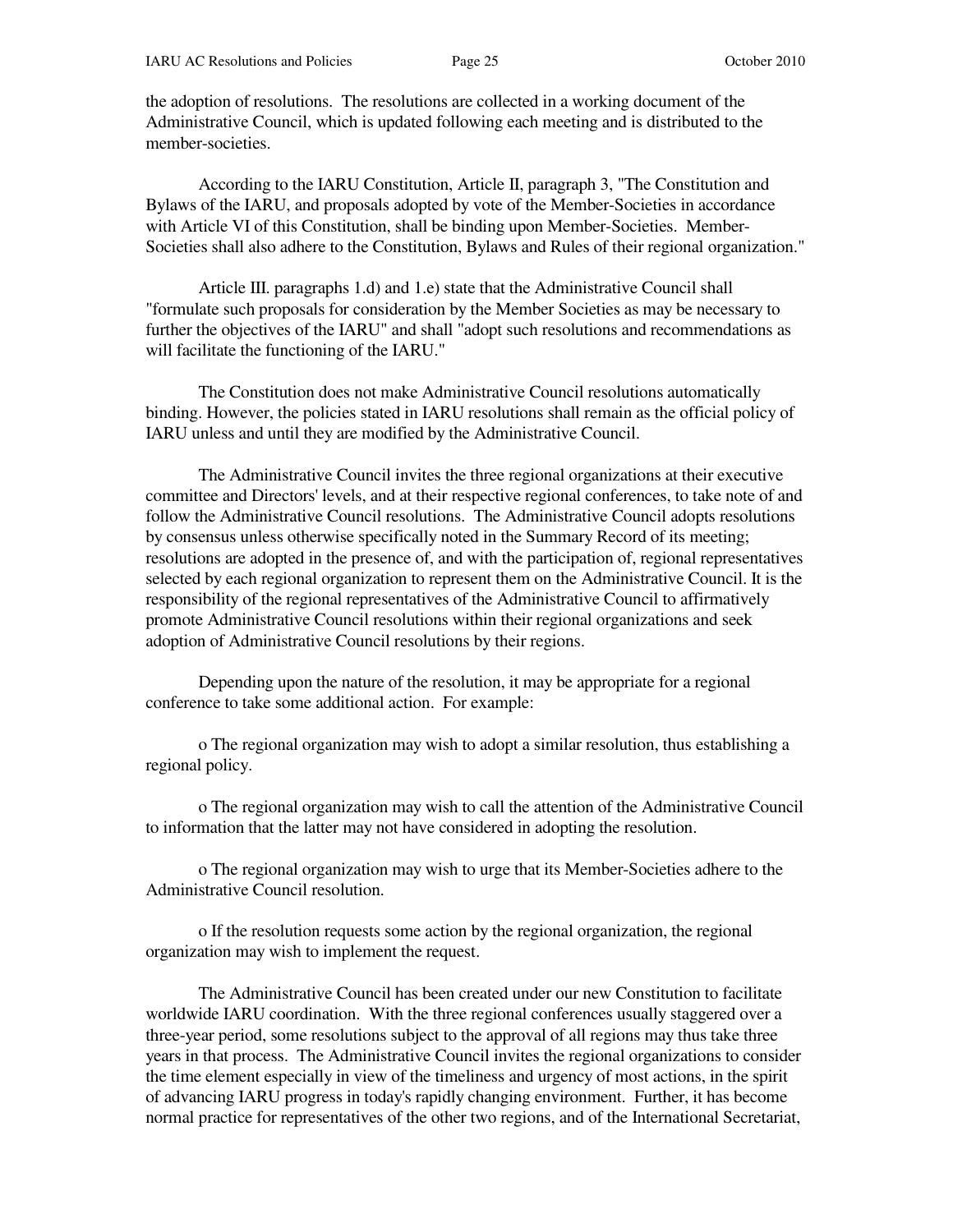to be present at regional conferences. These resources should be called upon whenever a question arises as to the meaning, intent, or significance of a particular Administrative Council resolution.

#### **POLICY # 2 (1993, revised 2000)**

*concerning responsibilities for representation at ITU meetings* 

The IARU Administrative Council, Brussels, September 1993

 There are an increasing variety and scope of meetings, conferences and forums sponsored by the ITU.

 While the IARU has long been active in representing the interests of the Amateur and Amateur Satellite Services at ITU meetings, in the past this has tended to focus mainly on regulatory conferences with the power to allocate spectrum and on the preparatory meetings leading up to such an allocations conference. This is perfectly understandable and was highly appropriate.

 However, since the reorganization of the structure of the ITU which has now become effective, it is incumbent upon IARU to begin steps to formalize the division of responsibility between the officers, the secretariat, the regional organizations and the member-societies. Since the cycle of meetings is now a regular and continuing process, we are faced with the problem of providing for a system of continuous vigilance against threats to our Service.

 Therefore, a pattern for division of responsibility similar to this outline shall be followed:

1. ITU world meetings - IARU participation budgeted by the IARU Administrative Council. Representation, where required, be selected from the Pool of Experts after appropriate consultation with the regional organizations and coordinated with the President by the International Secretariat.

2. Regional meetings - IARU participation budgeted by Regional Conferences or Executive Committees. Representation, where required, coordinated with the International Secretariat.

3. TELECOMS – IARU participation at World TELECOMS is budgeted and arranged by the International Secretariat. For Regional TELECOMS, the IARU regional organization will consult with the International Secretariat and the Member Society (if any) of the host country to determine the importance of an IARU presence in achieving overall goals. As a result of this consultation, the IS will advise the Region of the extent of global participation in the finances and staffing of an IARU stand. Representatives will be selected in a manner designed to insure key decision makers receive information that creates a favorable impression of amateur radio.

4. ITU FORUMS – The International Secretariat will attempt to place amateur related topics on the programme for discussion at ITU Forums as a way of increasing visibility. When an ITU Forum is planned as part of a Regional TELECOM, the IS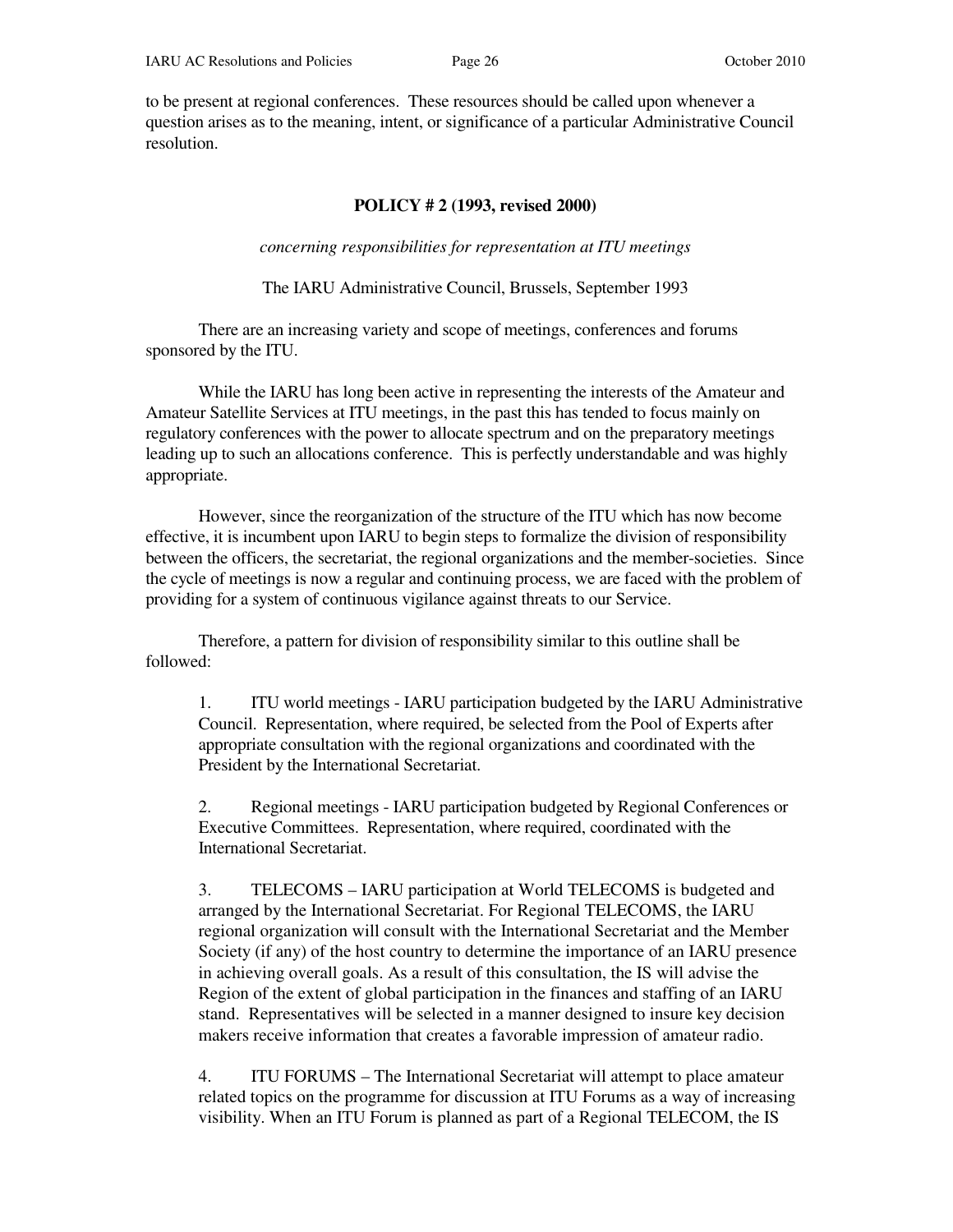will offer advice and assistance toward placing an appropriate person from the region on the programme. If requested, the IS will offer technical assistance to IARU speakers selected for participation.

5. SPECIAL ITU MEETINGS - From time to time, there may be "special meetings" (such as the tutorial meeting on the work of the VGE) where opportunities may arise for amateur participation. Since these are not regular occurrences, the role of the Amateur Service should be evaluated in each instance and a judgment reached concerning the cost/benefit of seeking a role for amateurs.

 As always, the Member-Society ought to play a key role in assuring adequate representation of the Amateur Services. With regard to Sector Conferences (whether World or Regional) the most important role is not the IARU team but rather is the input made by Amateur Service representatives serving as members of the delegation of a national Administration.

 In summary, the International Secretariat should be charged with the responsibility to coordinate participation at World ITU Meetings (regardless of the Sector) and Regional Organizations should coordinate IARU participation at regional meetings. Member-societies should be tasked with seeking Amateur Service representation on their National Delegations on a regular basis, as available resources permit.

# **POLICY #3 (1995)**

*concerning the response of the IARU to the evolution of the ITU (see also Resolution 95-1)* 

The IARU Administrative Council, Niagara Falls, October 1995

# *CONTENTS*

- ♦ Introduction
- ♦ Rules for the Administrative Council pertaining to world and regional telecommunication conferences and preparatory meetings
- ♦ Rules for the International Secretariat pertaining to world and regional telecommunication conferences and preparatory meetings
- ♦ Member Society guidelines and recommendations pertaining to world and regional telecommunication conferences and preparatory meetings

# *INTRODUCTION*

The International Amateur Radio Union has among its objectives (as stated in the Constitution): " Its objectives shall be the protection, promotion and advancement of the Amateur and Amateur Satellite Services within the framework of regulations established by the International Telecommunication Union,...."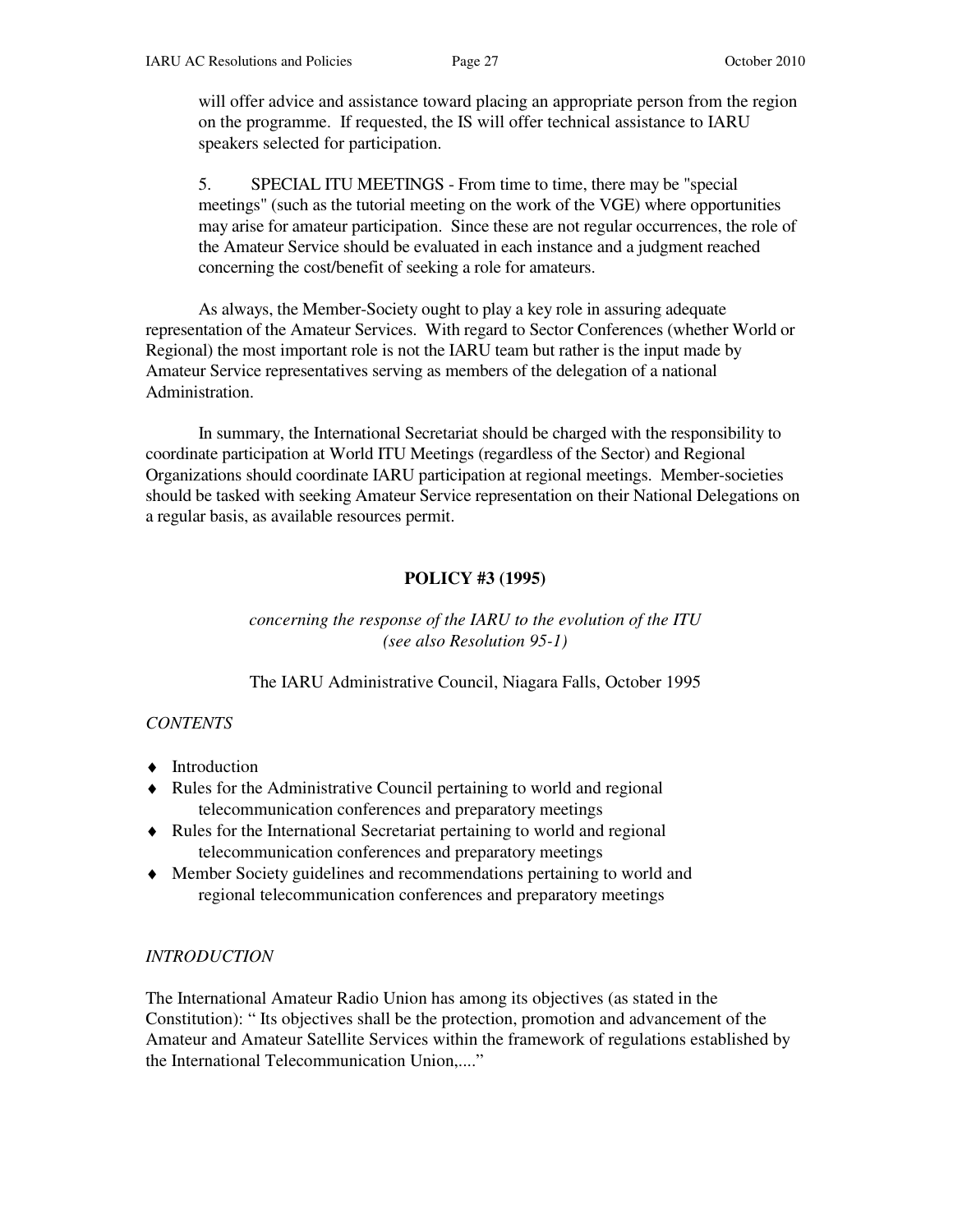The Administrative Council of the IARU has studied in detail the evolution of the ITU, and how the changes made in this world wide body may impact the ability of IARU to carry out its fundamental objective as stated above.

It is becoming increasingly clear that the changes in the ITU will increase the number of meetings that IARU must prepare for and attend. It is also very clear that the time allowed for conference preparations has been dramatically reduced. In addition, there will be many more regional conferences, demanding IARU representation from the Regional organizations. These changes imply that IARU must become extremely agile in handling issues that effect the Amateur and Amateur Satellite Services in a coordinated manner.

The role of the Regional Organizations, Member Societies and even the IARU Liaison Officer will and has become significantly more important.

This policy statement is meant to specify in broad terms the role of the Administrative Council, The International Secretariat, the Regional Organizations, the Member Societies and the IARU Liaison Officers as they pertain to any telecommunications conference and preparatory meetings of any world or regional telecommunications organization.

- A. The role of the Administrative Council is to define Amateur and Amateur Satellite policies and objectives to be followed at all world and regional telecommunication conferences and preparatory meetings in accordance with the *Rules for the Administrative Council for World and Regional Telecommunication Conferences and Preparatory Meetings.*
- B. The role of the International Secretariat is to assist the Administrative Council in carrying out its policies and to provide the necessary support and coordination between the Administrative Council and the three Regional Organizations in accordance with the *Rules for the International Secretariat for World and Regional Telecommunication Conferences and Preparatory Meetings.*
- C. The role of the Regional Organizations is to ensure that the policies as set forth by the Administrative Council dealing with international telecommunication conferences and preparatory meetings are made known to, and supported by, their Member Societies in accordance with Resolution 95-1 and any subsequent related Resolutions that may be approved by the Administrative Council.
- D. The role of the Member Societies is to ensure that the policies set forth by IARU in all matters relating to international telecommunication conferences and preparatory meetings are made known and actively supported by their respective telecommunication authority, and to clearly identify any national conflicts that may in any way jeopardize the implementation of the IARU policies and objectives. Member Societies shall follow the *Guidelines and Recommendations for World and Regional Telecommunication Conferences and Preparatory Meetings.*
- E. The role of the IARU Liaison Officer is to interface between his Member Society and the IARU on all telecommunication and regulatory matters that may affect the Amateur and Amateur Satellite Services in accordance with the guidelines established by each Regional Organization and within the spirit of the Recommendations and Resolutions made by the Administrative Council. If so directed by the Member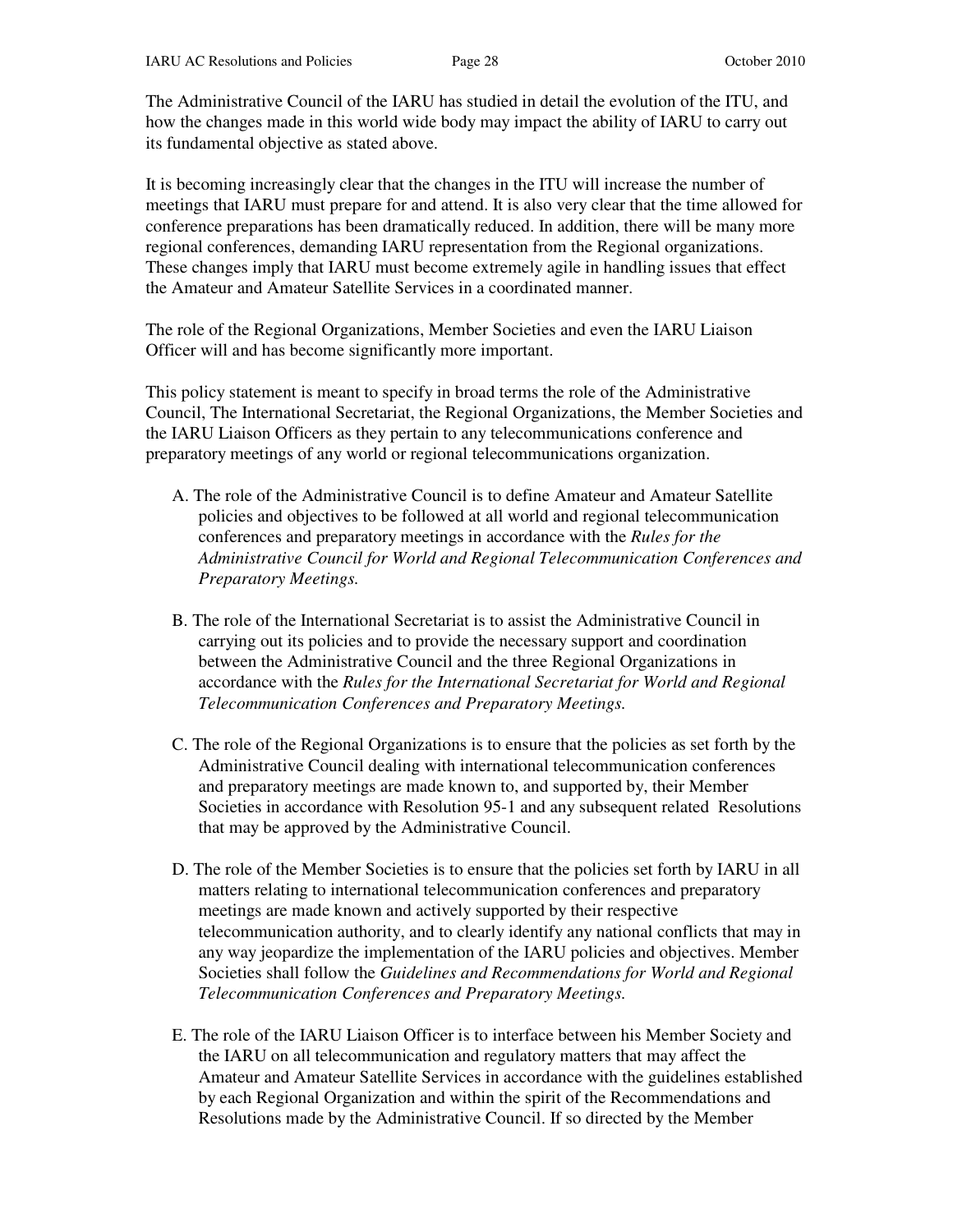Society, the IARU Liaison Officer may also assume the responsibility of interfacing with telecommunications agencies in his country.

# *RULES FOR THE ADMINISTRATIVE COUNCIL PERTAINING TO WORLD AND REGIONAL TELECOMMUNICATION CONFERENCES AND PREPARATORY MEETINGS*

The Administrative Council shall be responsible for setting all of the policies concerning the Amateur and Amateur Satellite Services at and for all world and regional telecommunication conferences and preparatory meetings. The Administrative Council shall:

- A. Establish clear objectives for the Amateur and Amateur Satellite Services on an ongoing basis, properly coordinated between the three Regional Organizations. For this purpose, the Administrative Council should:
	- 1. Prepare and annually update a five year plan for frequency and regulatory requirements that is to govern the position of IARU at and for any world or regional telecommunication conferences and/or preparatory meetings.
	- 2. The Administrative Council shall submit to each Regional Conference the latest five year plan in order to ensure proper understanding of the IARU policies and objectives. The Administrative Council shall consider any changes requested by a Regional Conference at the earliest possible meeting of the Administrative Council.
- B. Establish a Group of Experts to assist the Administrative Council in implementing its objectives at world and regional conferences and preparatory meetings. The Group of Experts shall be selected by the Administrative Council or by the President in coordination with the International Secretariat. While the type of expertise required will change from time to time, the Administrative Council shall ensure that proper technical and geo-political coverage is available from the Group of Experts. It will be the responsibility of the International Secretariat to create and maintain the terms of reference for the Group of Experts.
- C. Attendance and representation of IARU at all world conferences and meetings shall be defined by the Administrative Council or by the President in coordination with the International Secretariat. The costs associated with the representation of IARU at all world events shall be budgeted by the Administrative Council.
- D. The representation of IARU at all regional conferences and meetings will be the responsibility of the respective Regional Organization. The costs of participation will be borne by the Regional Organization. If in the opinion of the Administrative Council or the President, the Regional Organization is unable or unwilling to adequately represent the interest of IARU at a regional conference or meeting, it may choose to represent IARU, as if the meeting were of a world category, and at the expense of the Administrative Council.
- E. The roles of the Member Societies and the Regional Organizations are much more important to the success of IARU under the new ITU structure. Therefore, the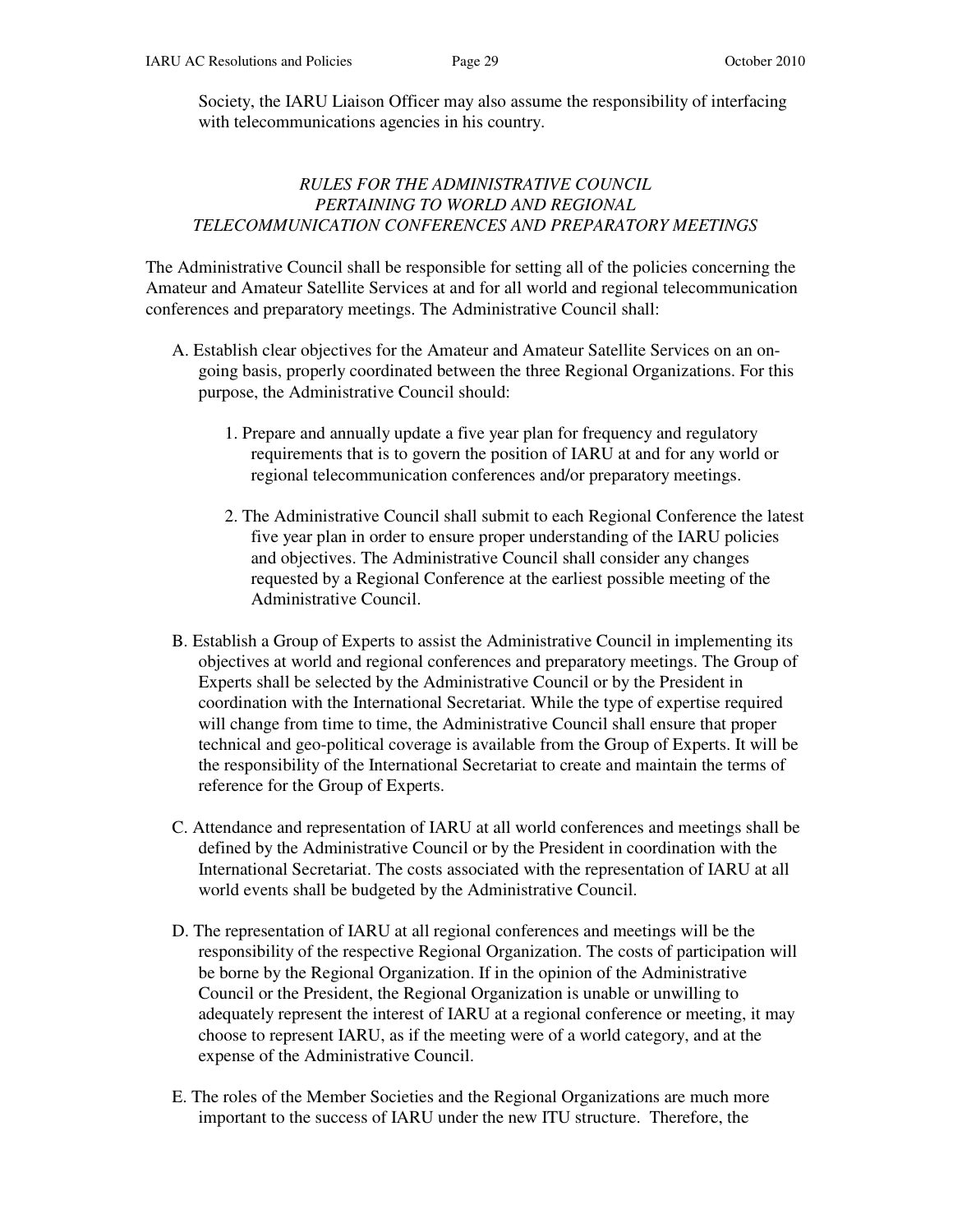Administrative Council shall clearly identify, publicize and appropriately recognize those Member Societies and Regional Organizations who have significantly contributed to the defense and promotion of amateur radio at world or regional telecommunications conferences and meetings.

F. The Administrative Council will have the exclusive responsibility to ensure proper liaison with other amateur radio groups not embodied under the IARU organization.<sup>2</sup>

# *RULES FOR THE INTERNATIONAL SECRETARIAT PERTAINING TO WORLD AND REGIONAL TELECOMMUNICATION CONFERENCES AND PREPARATORY MEETINGS*

The International Secretariat will assist the Administrative Council in carrying out the policies pertaining to international telecommunications conferences and preparatory meetings. The International Secretariat shall be responsible for:

- A. Coordinating the logistical aspects of participating at international telecommunications conferences and preparatory meetings.
- B. Ensuring that the necessary support and facilities are provided to the IARU representatives to allow them to carry out their duties and obligations in the most effective manner possible.
- C. Organizing any and all social events for conference participants.
- D. Providing the necessary promotional items that will enhance the image of amateur radio.
- E. Producing the necessary documentation to support the amateur radio position as it pertains to regulatory matters and conference agenda items.

The procedures for coordination of IARU input documents to ITU meetings are as follows:

Who drafts an IARU input document depends on the subject matter and the forum at which it will be introduced. Generally, the drafting of IARU input documents to ITU meetings is performed under the guidance of the Secretary by the International Secretariat and/or by the member of the IARU Group of Experts assigned to represent the IARU at the ITU meeting. Increased emphasis is being placed on selecting Experts who have the specific technical knowledge necessary in preparing draft contributions.

Drafting should be completed about six weeks prior to the meeting to allow for coordination and approval of documents to be translated by the ITU for distribution as timely submissions. If the meeting will be conducted in a single language, drafting should be completed four weeks prior to the meeting.

The week following the above dates should be used for coordination and approval of the IARU input documents by electronic means.

 $\overline{a}$ 

 $2$  IARU Region 1 has not agreed to item F.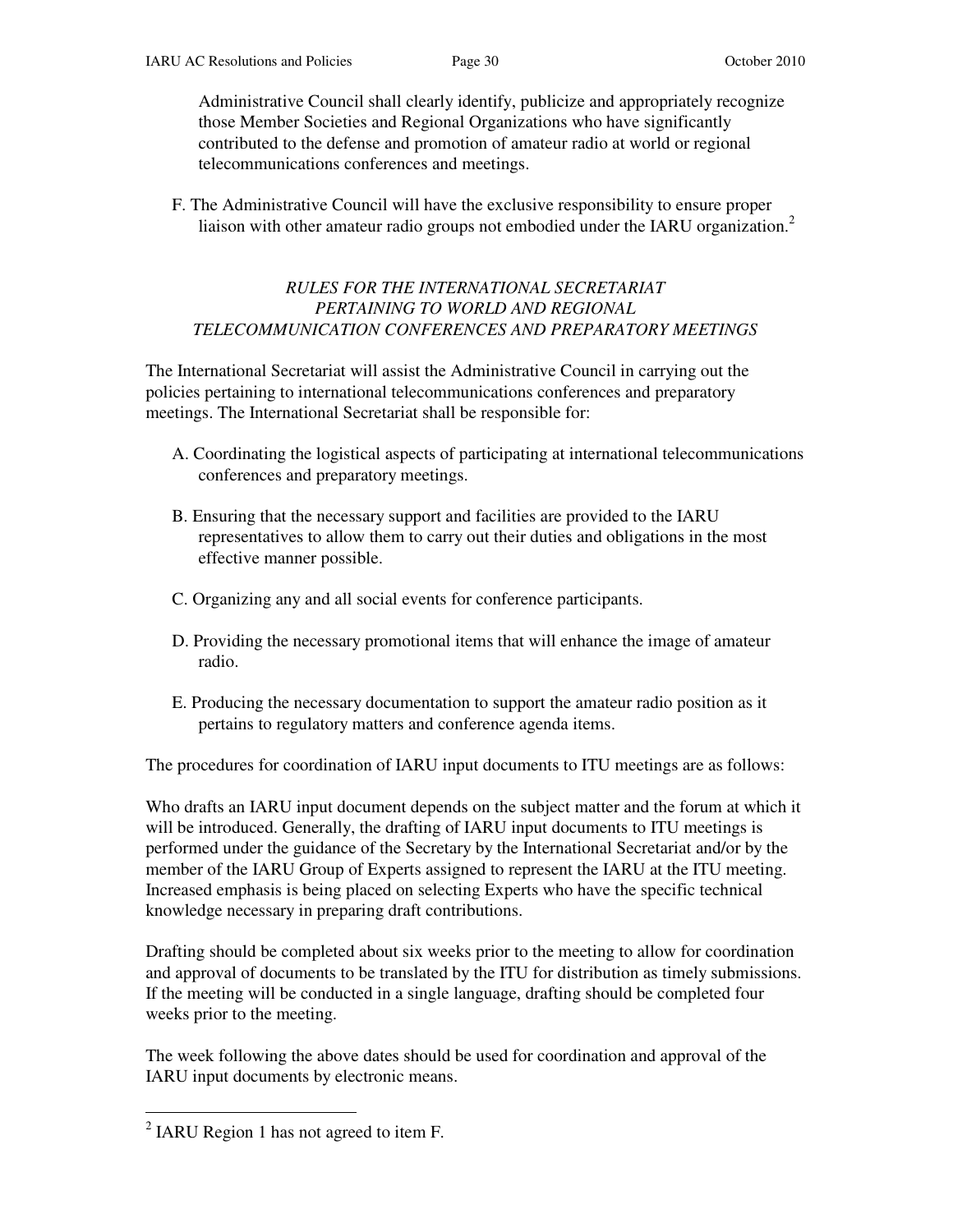After coordination is complete, the Secretary will approve the input document and send it to the International Secretariat (IS) so it can be put in final form and sent to the ITU. It is necessary to send documents both to the designated BR staff address and, as a courtesy, to the chairman of the meeting. Additional complimentary distribution may also be needed to develop support for the IARU submission.

The IS is responsible for transmission of the draft document to the appropriate members of the Group of Experts. Normally, a one-week deadline will be established for replies.

Technical input documents require the approval of the Secretary. Documents of a policy nature or those pertaining to matters that are not strictly technical should be approved by both the Secretary and the President.

Inputs to regional telecommunications organizations are the responsibility of the IARU regional organizations or member-societies acting through their national delegations. Regional Organizations shall ensure that their inputs are consistent with IARU policy and shall provide the Secretary with a copy of any inputs as promptly as possible, preferably before submission.

In addition to the above, the International Secretariat will be responsible for establishing and maintaining an international, electronic, data base of government, industry and amateur contacts that may be useful to IARU in meeting its objectives. The IS will provide a clear definition of the data base to the Regional Organizations that will allow them to have their own, identical format, data base for regional use. The information contained in the data base will be maintained confidential, and the IS will be responsible for providing the required reports to the Administrative Council or Regional Organizations.

The International Secretariat will participate in all international telecommunications conferences and preparatory meetings that may have a substantive impact on the Amateur and Amateur Satellite Services. The International Secretariat may participate at any other telecommunications conferences and preparatory meetings.

The International Secretariat will be responsible for obtaining, and distributing as needed, all telecommunications conference and preparatory materials issued by international telecommunications agencies, groups or organizations that in any way may impact the amateur radio services.

The IS will be responsible for keeping adequate statistical information on support for amateur radio issues by countries that will facilitate in identifying the best sources of support as well as the most significant countries where support should be solicited.

The IS will record the level of expenses required to implement the policies of IARU in the defense and promotion of Amateur Radio as established by the AC and will identify the source of funds utilized.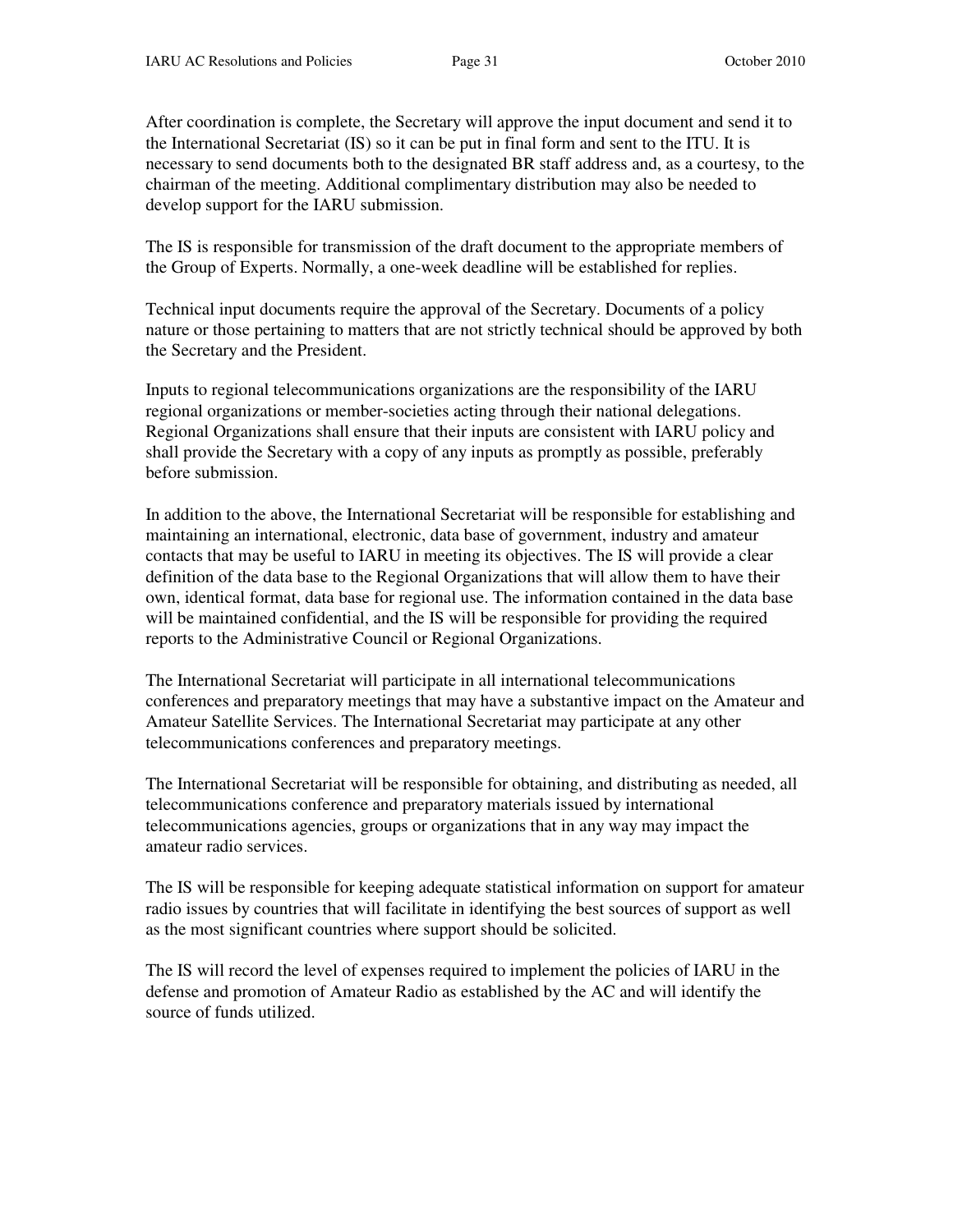### *MEMBER SOCIETY GUIDELINES and RECOMMENDATIONS PERTAINING TO WORLD AND REGIONAL TELECOMMUNICATION CONFERENCES AND PREPARATORY MEETINGS*

The role of Member Societies in promoting and defending the Amateur and Amateur Satellite Services is much more significant under the new structure of the International Telecommunication Union. The success of IARU depends almost exclusively on the ability of the Member Societies to lobby for active support of the policies as defined by the Administrative Council. It is further recognized that the Member Societies can play a much more important role in defining the policies through active participation within their Regional Organization. The following guidelines are meant to strengthen IARU at and during World and Regional Telecommunications Conferences and Preparatory meetings.

Member Societies have the responsibility of representing IARU and its policies within the amateur community and with their administration in their respective country, therefore:

- A) Member Societies shall make sure that all policies that affect the Amateur and Amateur satellite services are known by their membership and by the amateur community in general.
- B) Member Societies shall establish appropriate relationships with their telecommunications authority that will allow them to present and discuss the policies of IARU as they pertain to the Amateur Services.
- C) Member Societies shall have the responsibility of identifying any conflicts in their respective countries with IARU policies, and advice their regional organizations respectively.
- D) Member Societies shall nominate a person or person who will be responsible for relationships with government and telecommunication authorities. If the Society so wishes, these functions may be assigned to the IARU Liaison Officer. Recognizing the need for continuity, Member Societies are encouraged to make these nomination with a term of office concurrent with the term of office of the officers of their Regional Organization. Furthermore, Member Societies are encouraged to have the IARU Liaison Officer attend Regional Conferences.
- E) Member Societies shall provide the necessary information for the creation and maintenance of a Regional contact Data Base.
- F) Member Societies shall support the Regional Organization as required in participating in Regional or National Telecommunications Conferences and preparatory meetings.
- G) Member Societies shall take the necessary steps to ensure that the Amateur services are duly represented in their country's delegation to Regional and World Telecommunications Conferences and Preparatory Meetings.
- H) Member Societies shall inform their Regional Organizations as to the participants and Head of Delegation of their country at any Telecommunications Conference or Preparatory Meeting that may have an effect on the Amateur Services.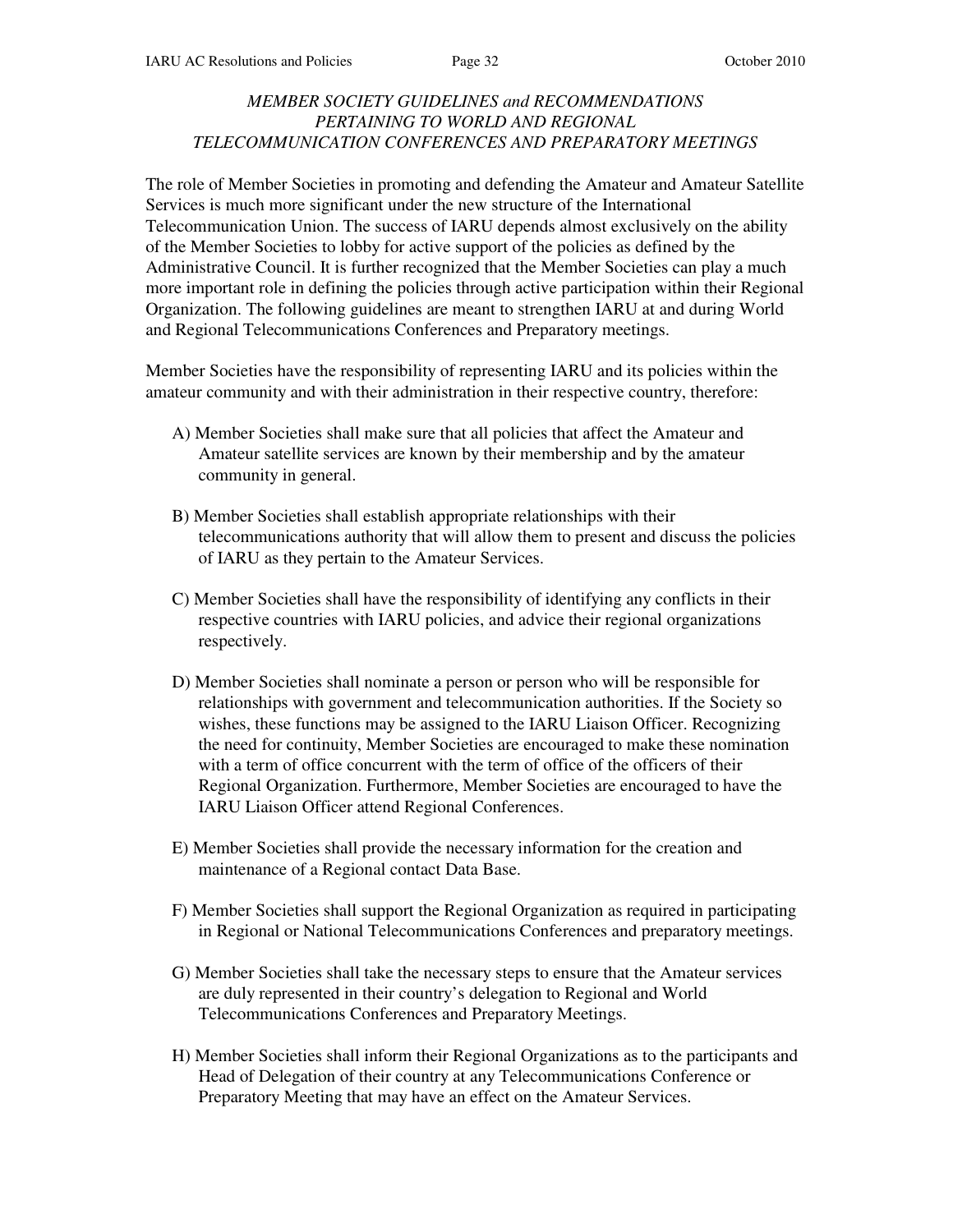In order to carry out its responsibilities in regards to world and regional Telecommunications Conferences and Preparatory meetings, Member Societies are asked that the person designated within their organization to carry out the above guidelines have access to facsimile and electronic mail, in addition to 24 hour telephone access.

Furthermore, Member Societies are asked to establish appropriate relationships with their respective foreign policy agency that may be dealing with bilateral or multilateral agreements and as well as representation at UN similar Regional Organization meetings.

# **POLICY #4 (2001)**

### *concerning Administrative Council voting procedures by electronic mail*

A procedure for voting by electronic mail is adopted as follows:

If in his opinion a matter requires a decision by the Administrative Council between scheduled meetings, the President shall instruct the Secretary to circulate an explanation and a specific proposal to the members of the Council via electronic mail requesting a return receipt. Affirmation by a majority of the Administrative Council members is required for adoption, including in the majority at least one representative of each region.

The timetable of voting shall be:

| Day 1       | President instructs Secretary         |
|-------------|---------------------------------------|
| Day 2       | Electronic ballots issued             |
| Days $3-14$ | Consultation among members if desired |
| Day $15$    | Result announced                      |

The Secretary may announce the result earlier if all members have been heard from.

# **POLICY #5 (2001, revised 2003)**

### *concerning guidelines for the election of IARU President and Vice President*

1. No later than 12 months, and preferably between 18 and 14 months, prior to the expiration of the term of office of the President then in office, the International Secretariat shall initiate discussions with the Administrative Council to identify suitably qualified candidates available to serve as President. If a member of the Administrative Council is the subject of such discussion, he or she may be asked to withdraw from the meeting during that portion of the discussions.

2. The purpose of these discussions shall be to assemble a list of available candidates who the International Secretariat and the Administrative Council agree are suitably qualified, do not have professional interests that conflict with the objectives of the IARU, and who, prior to taking office, will relinquish any elected position with a regional organization. The list shall be completed no later than 10 months prior to the end of the current term. The International Secretariat shall immediately notify the Regional Organization of any proposed candidate or candidates that have not been designated as a candidate by the appropriate Regional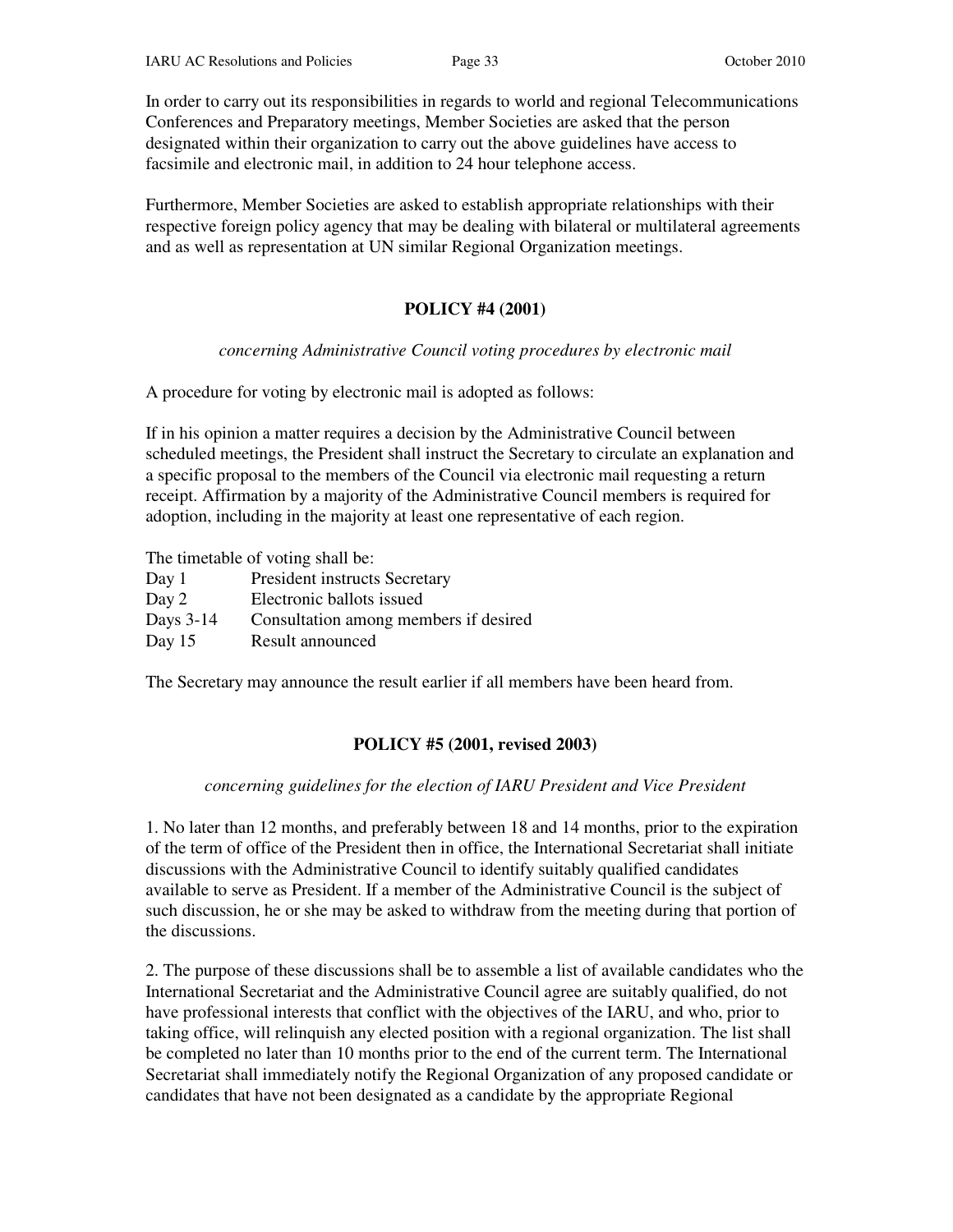Organization. The International Secretariat shall immediately consult with the appropriate Regional Organization as to that person's qualifications to serve as an IARU officer.

3. No later than the meeting of the Administrative Council immediately following the completion of the list and after due consideration, the International Secretariat shall select its nominee from the list of candidates and shall advise the Administrative Council of its selection together with supporting material.

4. The International Secretariat shall be invited to this meeting of the Administrative Council to present its nomination.

5. The same procedure shall be used in the case of the Vice President.

# **TERMS OF REFERENCE OF ADMINISTRATIVE COUNCIL APPOINTEES**

# **IARU Monitoring System International Coordinator (Adopted 1985; Amended 2001)**

# *Responsibilities:*

- Shall require regular reports from the Regional Coordinators on the status of the IARU Monitoring System, including but not limited to summaries of progress not only of the routine administration of the System but also of the cases of harmful interference processed. He shall specify all reporting formats.
- Shall encourage the inter-regional cooperation on designated cases of harmful interference.
- Shall report on a yearly basis to the Administrative Council (30 days prior to their annual meeting) on the overall performance of the Monitoring System, and shall include his recommendations for possible action by the Administrative Council.
- Shall distribute a regular status report through Regional Coordinators to the National societies.
- Shall recognize all appropriate political and practical considerations in handling cases of harmful interference which can not be resolved through the efforts of a national society or its Regional Coordinator.
- Shall, with the assistance of the Regional and National Coordinators, be responsible for the distribution of educational material relating to the work of the Monitoring System.
- Shall respond to such specialized requests as may be made of him from time to time by the Administrative Council.

# *Appointment:*

The IARU Monitoring System International Coordinator is appointed by the Administrative Council to coordinate the Monitoring System activities of the three regions. The term shall be three years. At the meeting of the Administrative Council corresponding to the expiration of the term, the Council may or may not reconfirm the position, its terms of reference, and the appointment thereto.

*Source:* The *responsibilities* of the IARU Monitoring System International Coordinator were included in the report of the International Study Group on the IARU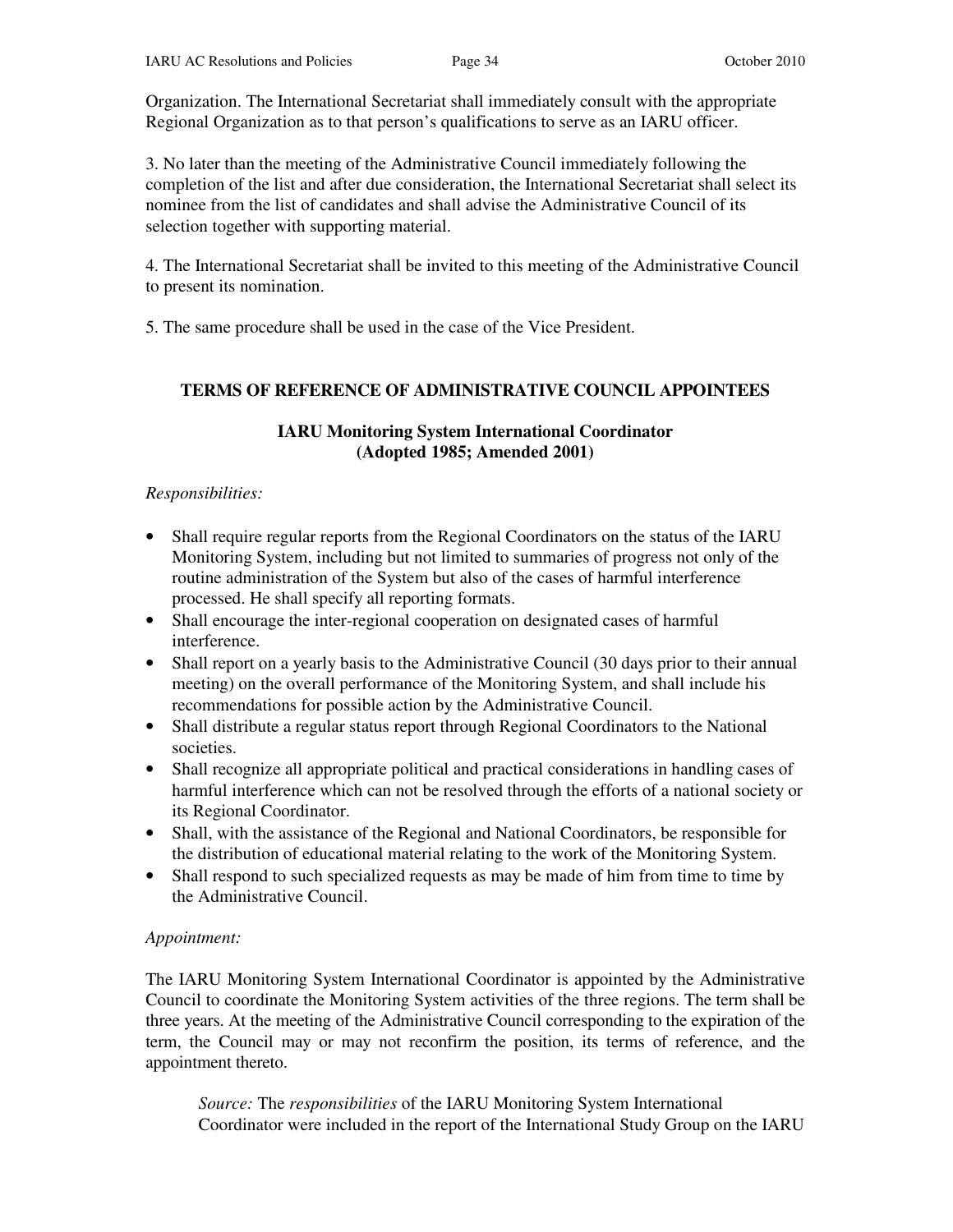Monitoring System to the 1985 meeting of the Administrative Council. The report was adopted at Resolution 85-3. In 2001 the term was made three years to reflect the change in Resolution 93-1.

# **IARU Beacon Project International Coordinator (Adopted 1990; Amended 1996 and 2001)**

# *Definitions:*

BEACON: Only for the purposes of these terms of reference, a beacon is an amateur radio station established to serve as an indication of propagation conditions for immediate operational use or for a prolonged study of radio wave transmission phenomena. Normally such a station only transmits, though exceptionally it may respond to or transpond received signals.

IARU BEACON PROJECT: The system of beacons established on the high frequency (HF) amateur bands under the sponsorship of the International Amateur Radio Union (IARU) and including the collection and dissemination of reception reports and observations.

IBP/NCDXF BEACON NETWORK: The time-share network of beacons on five HF bands established under the sponsorship of the Northern California DX Foundation (NCDXF) and the IARU.

# *General:*

For the harmonious integration of the activities of the member-societies, clubs, groups or individuals participating in the IARU Beacon Project (IBP), an International Coordinator will be appointed by the Administrative Council. The Administrative Council may appoint assistants as required. Amateur Service beacons in the bands 1.8 to 54 MHz are coordinated on an international basis through the IBP International Coordinator who will in turn coordinate and liaise with the three Regional Coordinators as necessary.

# *Function:*

The IARU Beacon Project International Coordinator shall be responsible for:

- A) The development of an IBP Manual, for approval by the Administrative Council, defining the objects, methods, responsibilities, procedure, technical parameters and plans for the IARU Beacon Project.
- B) Upon the approval of the Administrative Council, implement the IARU Beacon Project in accordance with the IBP Manual.
- C) Advising the IARU Regional Organizations on the establishment, structure and operation of regional networks.
- D) Informing the Administrative Council, through the International Secretariat of the activities of the IBP.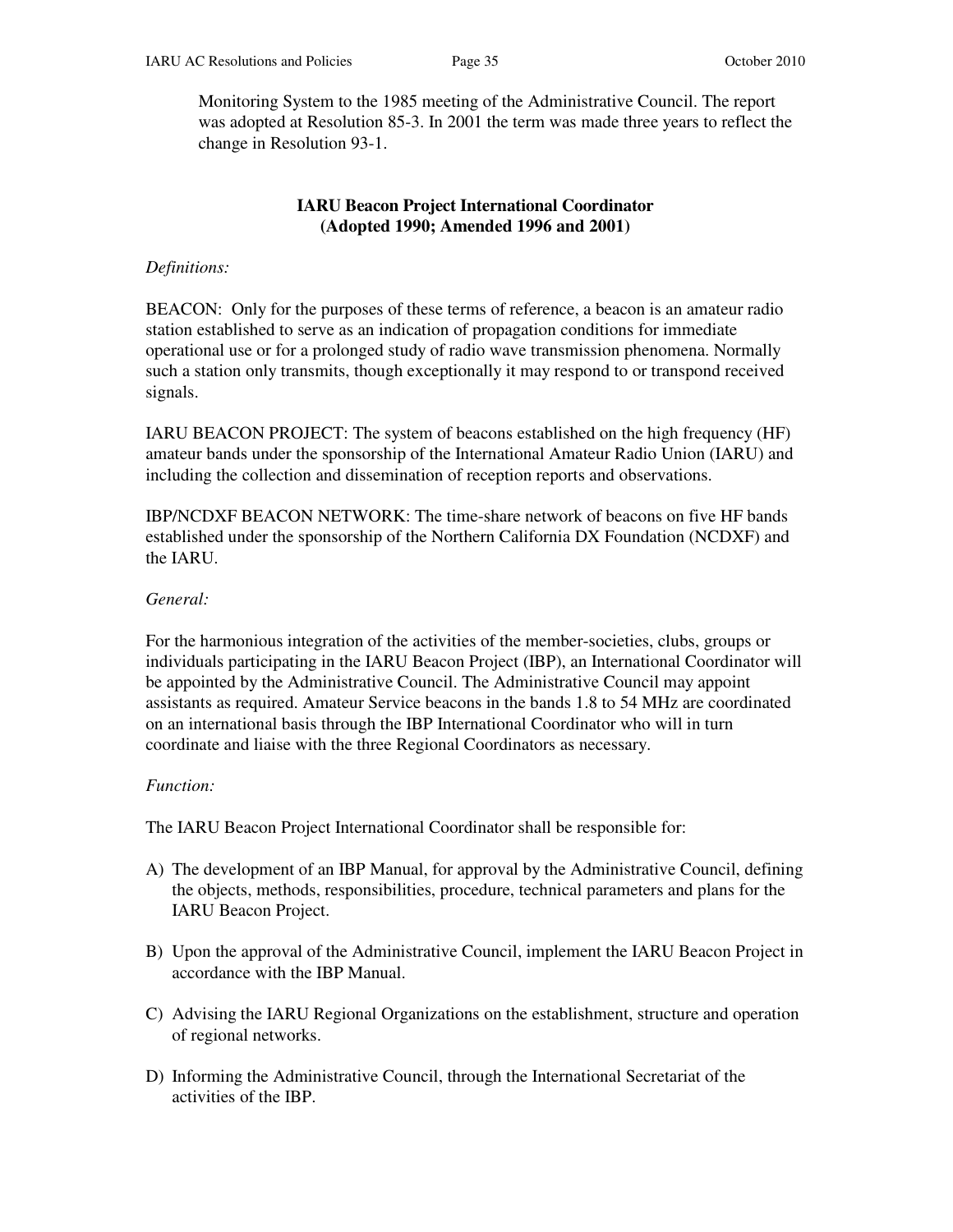- E) Providing information to the Administrative Council, through the International Secretariat, so that adequate publicity for HF beacon operations may be achieved.
- F) Ensuring that participation in the IBP by other than member-societies is approved by the relevant regional organization.
- G) Providing as required advice to the Administrative Council on matters pertaining to HF beacons.
- H) The duties of the International Coordinator do not extend to satellite beacons.

### *Authority:*

The IARU Beacon Project International Coordinator is authorized, with the status of his office as an IARU appointee, to correspond directly on relevant matters with IARU Regions, member-societies, clubs, groups and individuals taking part in the Project to achieve the aims implicit in these terms of reference.

The IARU Beacon Project International Coordinator will delegate matters of purely regional significance to Regional IBP Coordinators, if such are appointed by the IARU Regions.

The Administrative Council will make arrangements for reimbursement of stationery, postage, telephone and other administrative expenses specifically and necessarily incurred by the International Coordinator and Assistants in the execution of the above terms of reference.

#### *Appointment:*

The IARU Beacon Project International Coordinator shall be appointed by the Administrative Council for a three-year term. At the meeting of the Administrative Council corresponding to the expiration of the term, the Council may or may not reconfirm the position, its terms of reference, and the appointment thereto.

*Source:* These terms of reference were agreed by the Administrative Council at its April 1990 meeting. Actions of the Administrative Council in 1996 to adopt recommendations of the Beacon Committee had the effect of amending the terms of reference. The *Appointment* section was amended in 2001 to reflect the adoption of three-year terms for appointees.

### **IARU Satellite Adviser (Adopted 1995; Amended 2001)**

#### *General:*

An advisory and representational role requiring technical knowledge and good interpersonal skills.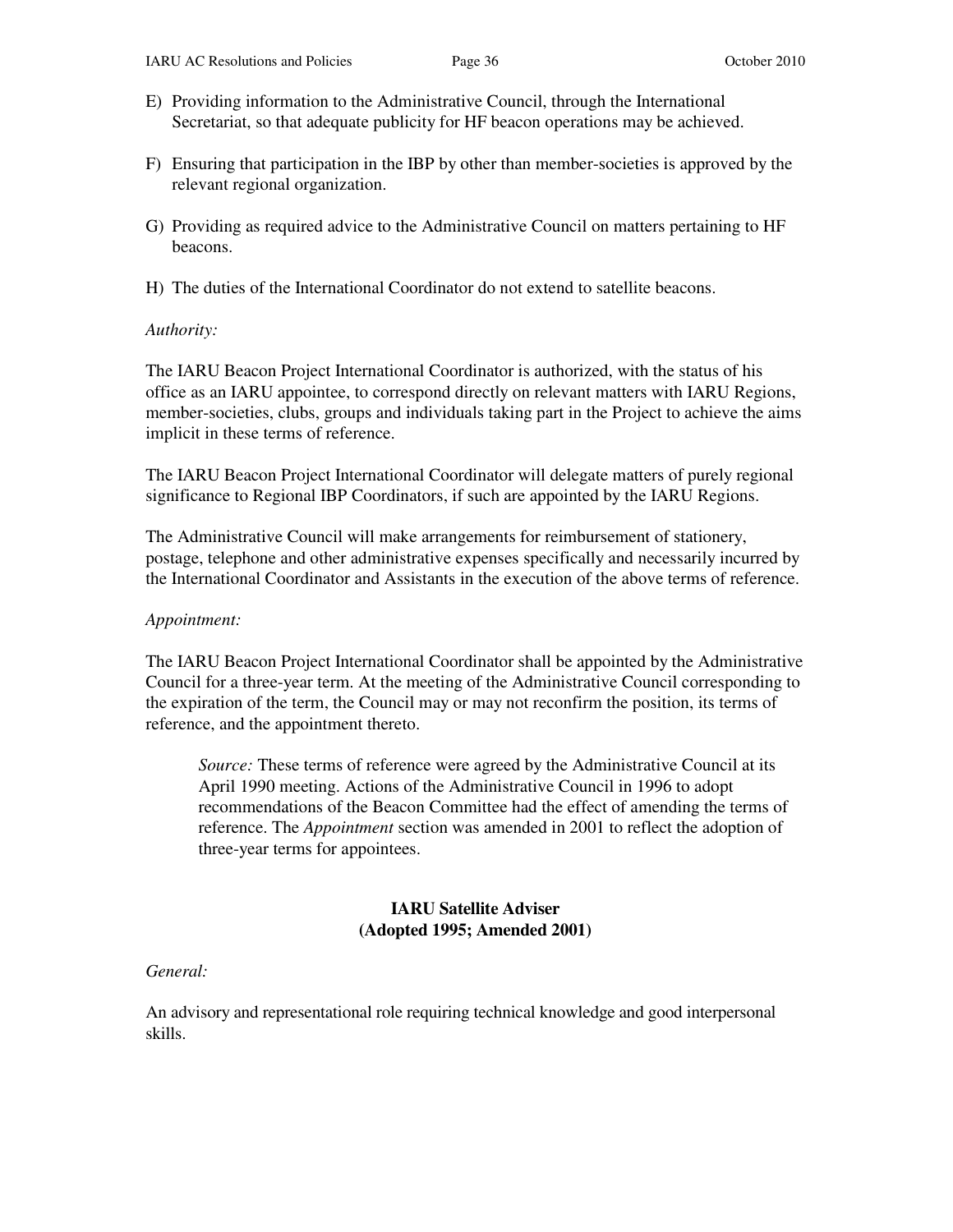### *Function:*

To keep the Administrative Council informed on all technical and operational aspects of the amateur satellite service, and to provide advice and assistance to enable the Council to adopt appropriate policies, and also to better inform the satellite community of the IARU.

### *Appointment:*

The IARU Satellite Adviser shall be appointed by the Administrative Council. The term shall be three years. At the meeting of the Administrative Council corresponding to the expiration of the term, the Council may or may not reconfirm the position, its terms of reference, and the appointment thereto.

### *Tasks:*

Report to the Administrative Council, providing information as to all developments in the satellite area, including all planned amateur satellites.

At the request of the Administrative Council, provide technical and operational advice to assist the representation of the amateur satellite service to the ITU.

And attend such meetings of the satellite community as appropriate.

Represent generally the IARU to the satellite community and particularly to new or non-Amsat satellite groups.

To consult with and liaise with the satellite Community as appropriate.

To appoint any assistants that may be required.

### **IARU EMC Adviser (Adopted 1995; Amended 2001)**

### *General:*

The IARU EMC Adviser is an advisory and representational role, requiring technical knowledge of the field of Electromagnetic Compatibility, familiarity with the International EMC Standardization Organizations and interpersonal skills.

### *Function:*

To keep the Administrative Council informed on developments in the setting of EMC standards and legislation, that may affect the Amateur Services, and to advise the Council and the regional Executive Committees about actions to be taken to defend and promote the interests of radio amateurs.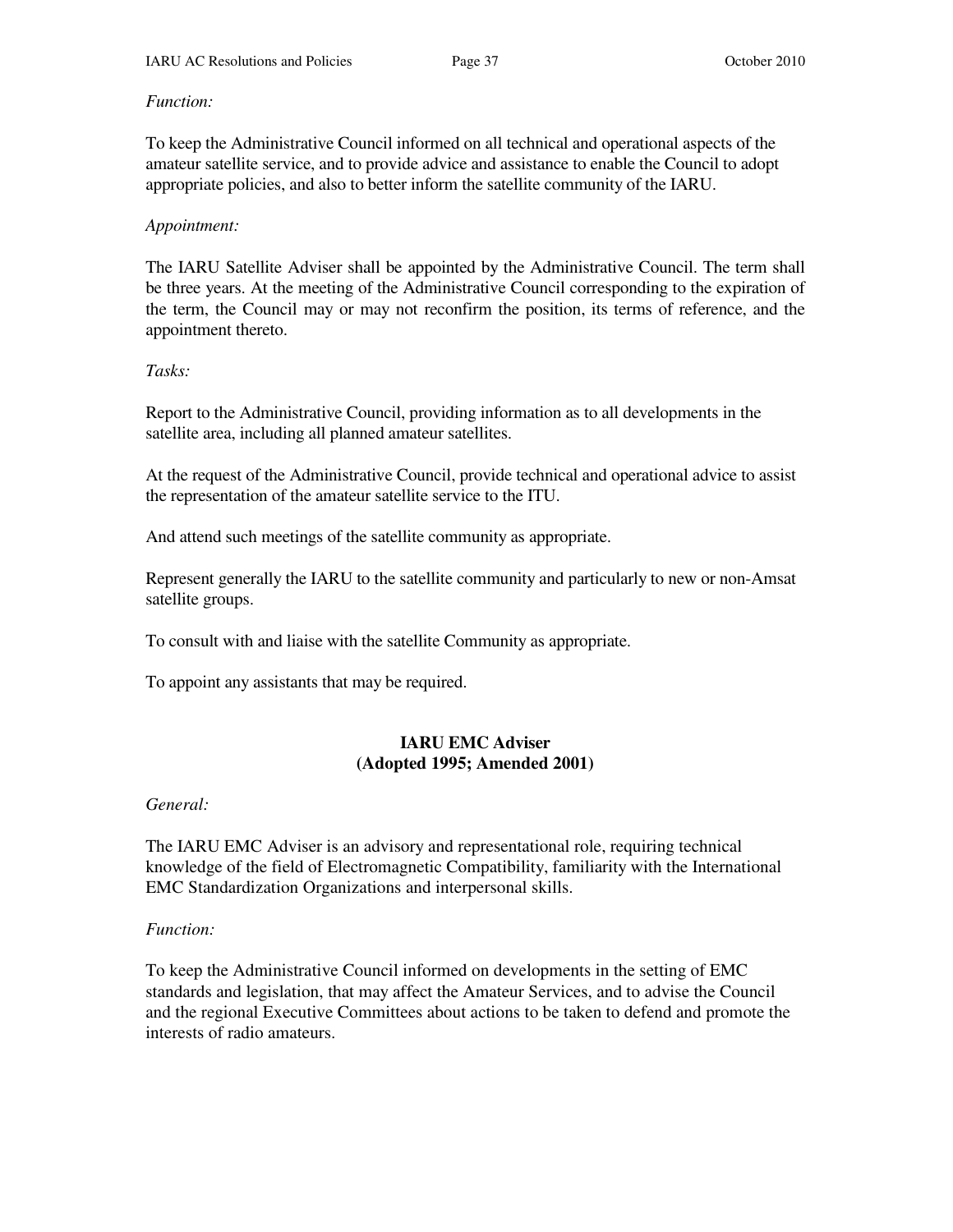# *Appointment:*

The IARU EMC Adviser shall be appointed by the Administrative Council. The term shall be three years. At the meeting of the Administrative Council corresponding to the expiration of the term, the Council may or may not reconfirm the position, its terms of reference, and the appointment thereto.

# *Tasks:*

To report to the Administrative Council, providing information about Electromagnetic Compatibility (EMC) developments that are relevant to the Amateur Radio Services.

To seek support, through appropriate IARU Channels, for action to be taken to defend and promote the interests of radio amateurs with respect to EMC standardization or legislation proposals.

To represent the IARU, at the request of the president in consultation with the International Secretariat, at international EMC meetings such as the annual meeting of CISPR.

# **IARU International Coordinator for Emergency Communications (Adopted 2003; Amended 2004)**

### *General:*

The IARU International Coordinator for Emergency Communications appointment requires expertise in disaster relief and emergency communications including knowledge of international humanitarian operations. The incumbent is required to have an understanding of the contribution of the Amateur Service in such situations.

# *Function:*

To keep the Administrative Council informed on developments in international disaster relief communications that may affect the Amateur Services, to advise the Council about actions to be taken to defend and promote the interests of radio amateurs, and to ensure that the capabilities of the Amateur Service to prepare for and provide emergency communications are uniformly applied worldwide.

# *Appointment:*

The IARU International Coordinator for Emergency Communications is appointed by the Administrative Council for a term of three years. At the meeting of the Administrative Council corresponding to the expiration of the term, the Council may or may not reconfirm the position, its terms of reference, and the appointment.

### *Tasks:*

To report to the Administrative Council, providing information about disaster and emergency communications developments that are relevant to the amateur services.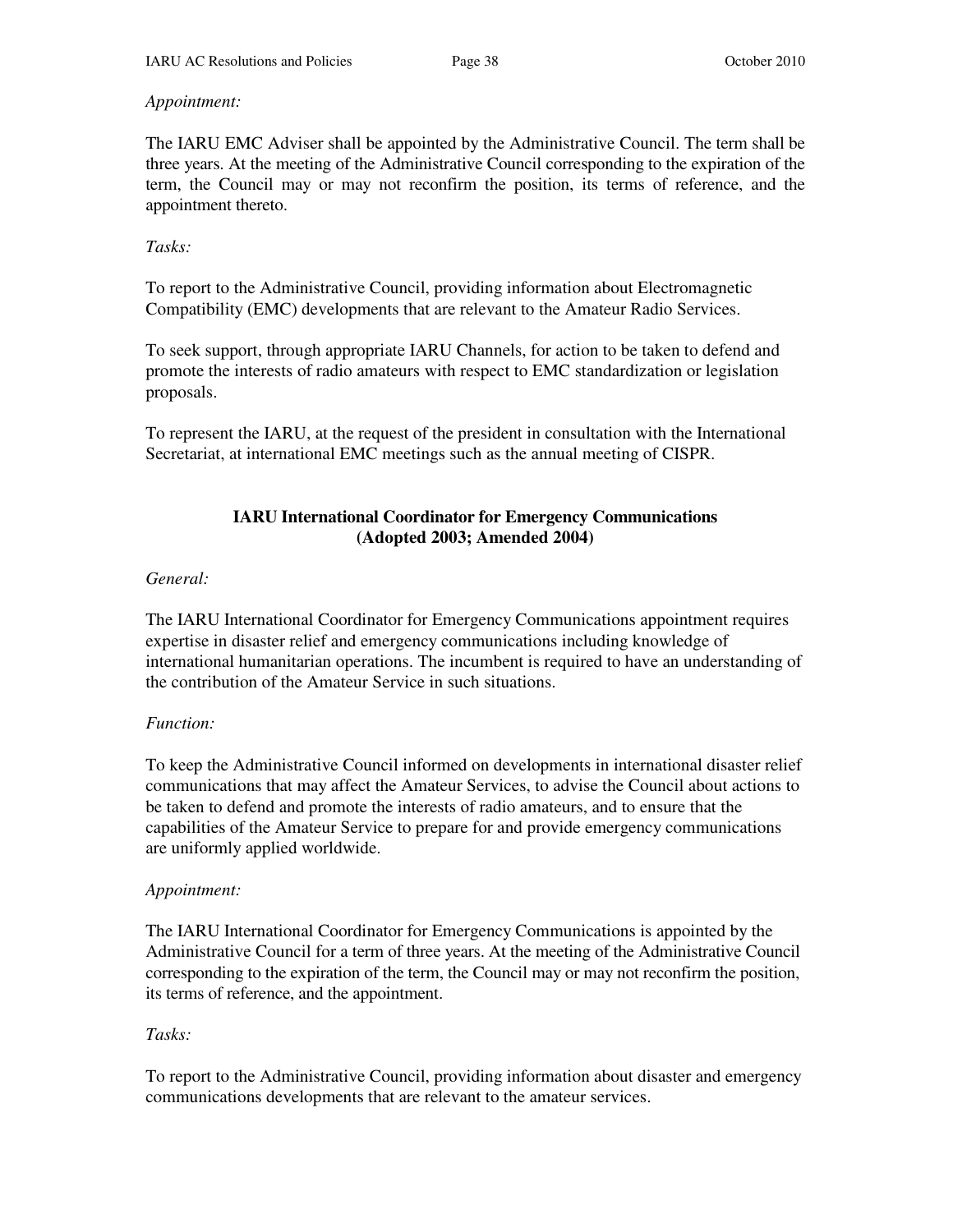To seek support, through appropriate IARU channels, for action to be taken to defend and promote the interests of radio amateurs with respect to disaster and emergency communications.

To represent the IARU, at the request of the president in consultation with the International Secretariat, at international meetings such as those of the United Nations and its specialised agencies.

To coordinate the work of the IARU regional organizations in the field of disaster and emergency communications, working with regional appointees as appropriate.

To advise the Council on implementation of No. **25.9A** of the Radio Regulations, namely that "Administrations are encouraged to take the necessary steps to allow amateur stations to prepare for and meet communication needs in support of disaster relief. (WRC-03)"

### **TERMS OF REFERENCE FOR INTERNATIONAL AMATEUR RADIO UNION REPRESENTATIVES TO INTERNATIONAL TELECOMMUNICATION UNION MEETINGS**

# **1. INTRODUCTION**

The existence of the amateur and amateur-satellite services depends on their frequency allocations and other supporting provisions of the International Radio Regulations. An important function of the International Amateur Radio Union (IARU) and its membersocieties is to preserve and protect these allocations.

The International Telecommunication Union (ITU) was established by administrations that is, governments of countries that have joined the ITU. Member administrations are known as Member States and have full voting rights. Traditionally, governments have operated telecommunications systems in many countries.

In some countries, the telecommunications systems have been operated by non-government organizations. This number is increasing as countries privatize their telecommunications systems. In recognition of the growing trend toward private operation of telecommunications in countries, and in realization that industry develops the majority of telecommunications systems, the ITU has admitted non-government Sector Members. While only Member States can vote at treaty conferences, Sector Members such as the IARU can influence the ITU's deliberative process. Resolution 82 (Minneapolis, 1998) invited each Sector to develop its own procedures for approving questions and recommendations using an alternative approval process and to develop its own guidelines. Permitting Sector Members to participate in the approval process is considered necessary to be more responsive to changes in the telecommunications marketplace.

The amateur services are dependent upon the positions toward them of the Member States of the ITU. Close decisions can be modified by the attitudes of the Sector Members, as they operate telecommunications networks having economic impact on the countries in which they operate.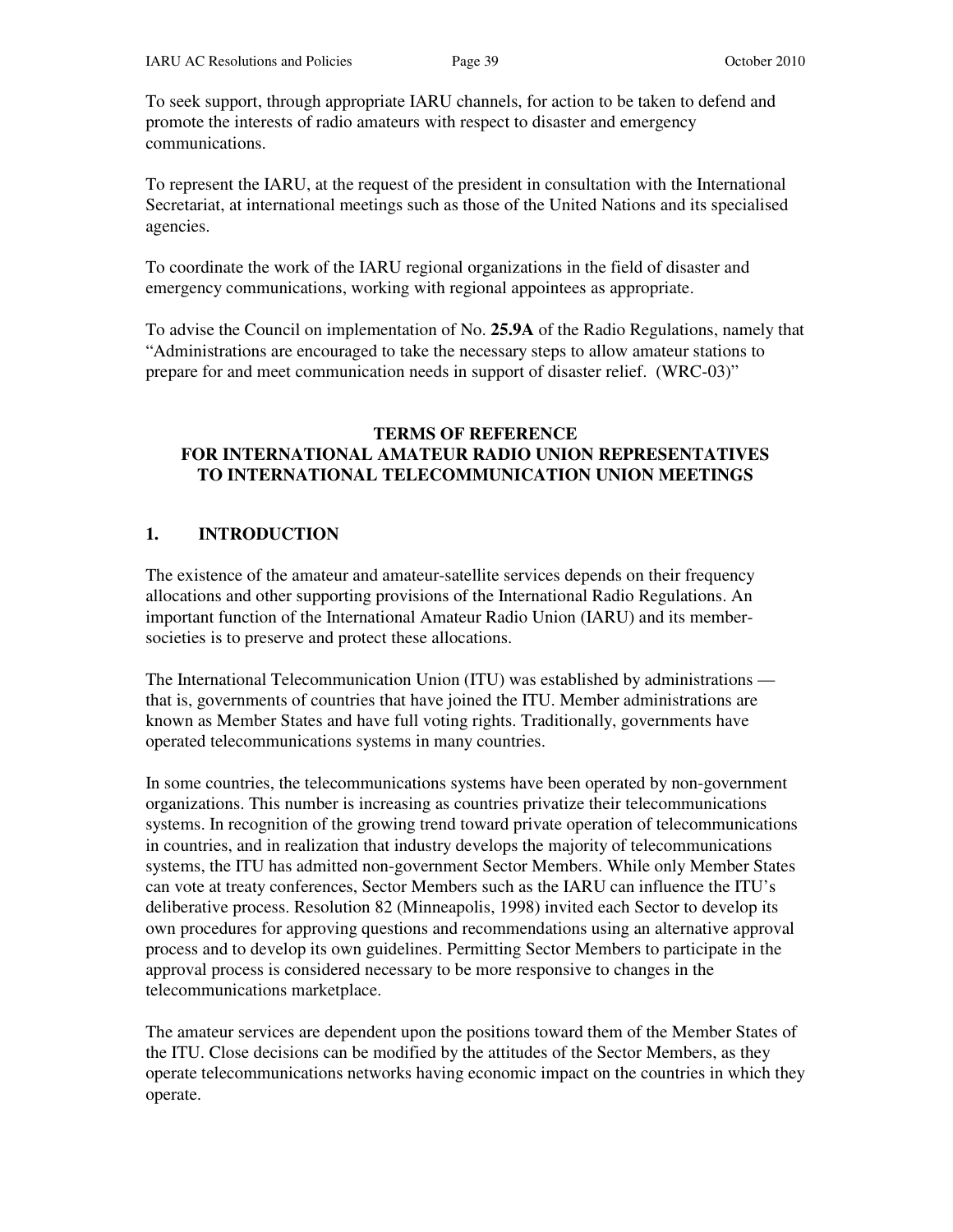Thus, the IARU needs to develop and maintain the support of both ITU Member States and of other Sector Members.

# **2. PURPOSE OF ATTENDING ITU CONFERENCES AND OTHER MEETINGS**

The IARU is invited to be a non-voting participant at ITU treaty conferences, i.e., World Radiocommunication Conferences and Plenipotentiary Conferences. Effective participation requires reading documents, listening, analyzing the possible impact on the amateur service, and timely reporting of the results.

The IARU is a Sector Member in the Radiocommunication and Development Sectors. It has the same rights and privileges as other Sector Members. The IARU has not considered it necessary to join the Telecommunication Standardization Sector but could do so at a future date if it wanted to exercise that option.

The IARU needs to be seen as a responsible partner in use of the radio spectrum, professionally represented, aware of the critical issues, knowing the people involved, and willing to work when needed to support the amateur position. IARU representatives should be perceived as minding their own business for the most part — that is, sticking to the concerns of the amateur services, not meddling in the affairs of other services — but willing to work for the common good when called upon. While diligent in protecting amateur allocations and the supporting provisions of the Radio Regulations, the IARU should not be seen as single minded to a degree that would obstruct the legitimate work of the ITU.

# **3. IARU PARTICIPATION**

At a world conference, the IARU team may range in size, preferably from 2 to 10 persons representative of different geographical areas, linguistic skills and professional disciplines. There might be only one participant at other ITU meetings.

# **3.1 Who Does an IARU Participant Represent?**

There is no question that an IARU participant must represent the interests of all radio amateurs worldwide. He or she is not there to advocate national or regional positions. While representatives may have been selected for their specialized knowledge in a particular facet of Amateur Radio, they should not view themselves as advocating one interest at the detriment of another.

# **3.2 Technical Representatives and Expert Consultants**

The IARU President has established groups of experts having backgrounds in various amateur disciplines. Experts are grouped either as Technical Representatives or Expert Consultants. Technical representatives are available to represent the IARU at ITU and similar meetings; Expert Consultants typically are not, but are expected to offer "behind the scenes" assistance and advice as required. IARU teams are normally formed of IARU Administrative Council Members and/or Technical Representatives as appointed by the President with the advice of the Council.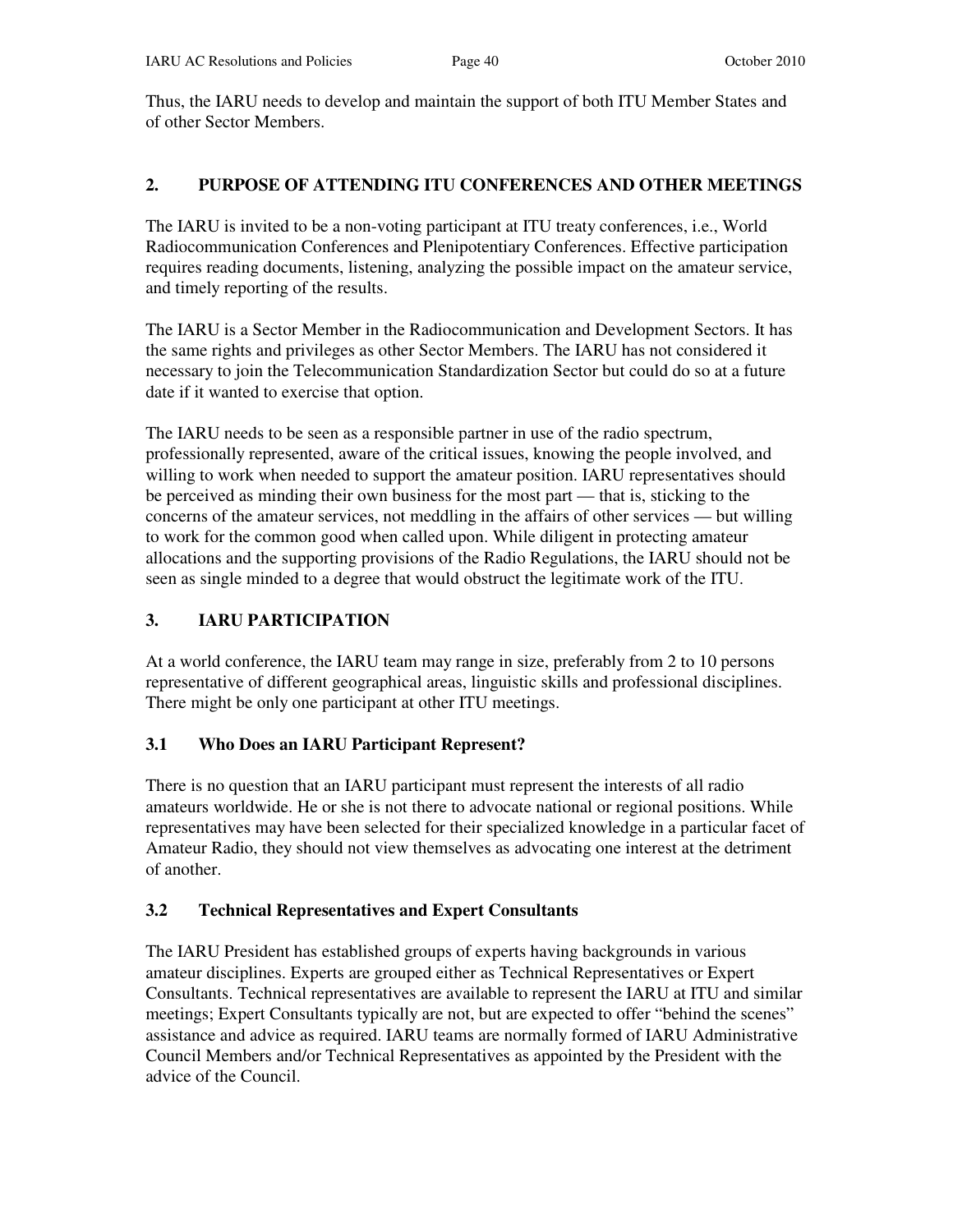### **3.3 Responsibilities of the Team Leader**

In a team with more than one person, there will be a designated Team Leader, whose responsibilities include the following:

- coordinating any IARU input documents to the meeting
- preparing a written brief for the team
- briefing the team members on site
- making assignments for meeting coverage and contacts with delegations and other participants
- calling of IARU team meetings, often daily, to review meetings and contacts, and to plan activities
- assigning IARU spokesmen for specific meetings
- generating e-mail reports, daily and at conclusion
- editing a final report with supporting documents for mail distribution

In addition, the Team Leader has the obligation of seeing that all IARU representatives conform with instructions.

### **3.4 Responsibilities of Representatives**

- studying structure, issues and people
- participating in team meetings
- observing, and reporting on, meeting sessions
- discussing amateur issues with delegates and other participants as appropriate
- preparing contact reports
- drafting parts of the daily and final reports
- performing other duties as assigned by the Team Leader

# **4. INPUT DOCUMENTS**

Input documents are papers developed by participants of a meeting to propose texts the originator hopes the meeting will adopt. In ITU meetings, the agenda provides the structure for discussion and input documents are the raw material used by the meeting. Without input documents, little or no work of substance can be done. Input documents and their discussion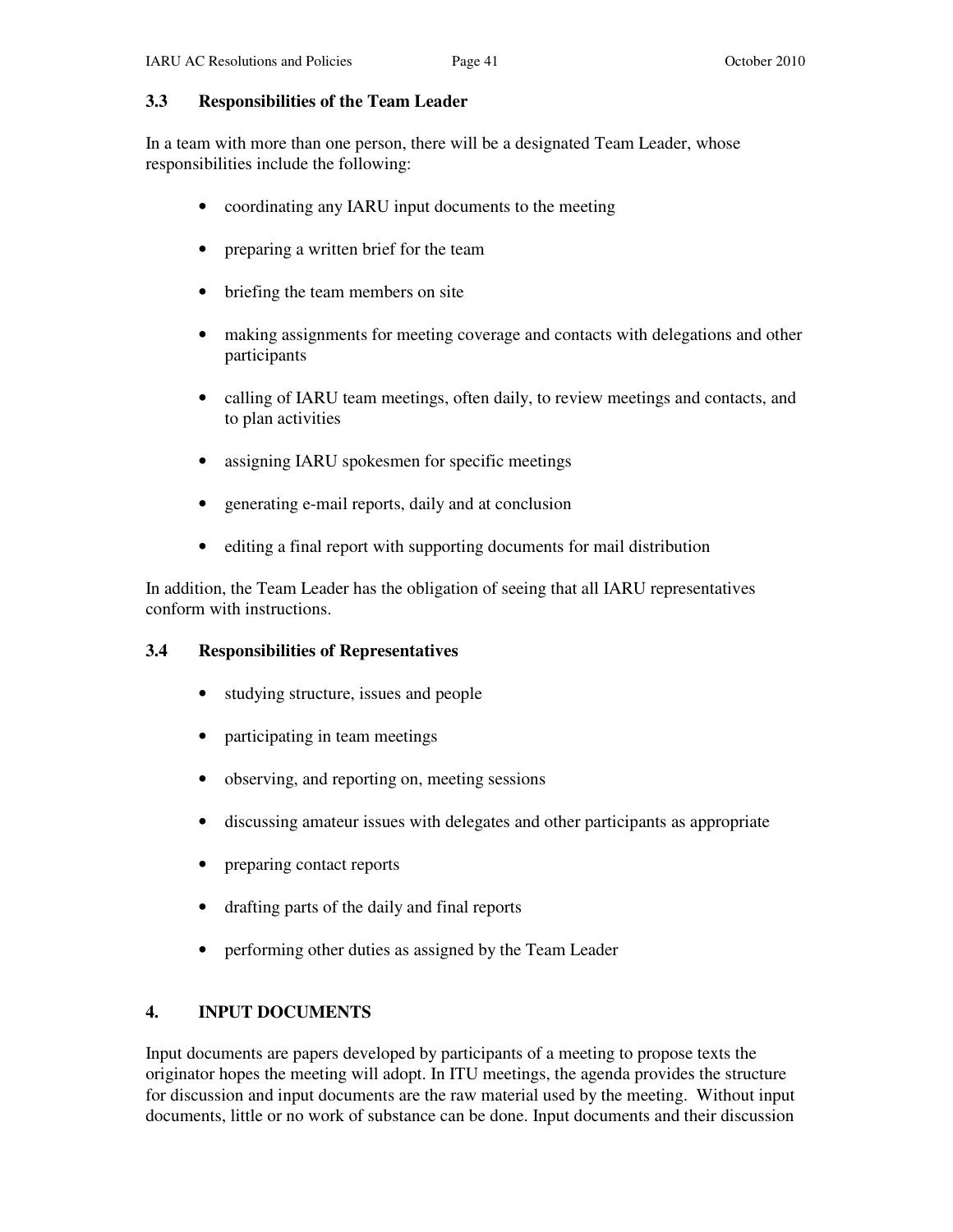are the bases for preparation of output documents: the work product of the session. The vast majority of input documents are submitted by Member States or Sector Members. The IARU may also submit input documents in according to rules of procedure for that type of meeting.

The IARU produces input documents in cases of concern to the IARU, on matters affecting, or arising from, the amateur services.

All IARU input documents prepared in advance of the meeting require the prior approval of the President and the coordination of the IARU Team Leader if one has been selected at the deadline for submission of input documents, which may be substantially in advance of the meeting. To maintain credibility, it is important that IARU input documents be delivered to the ITU in accordance with the official deadlines for submission. Also, it is desirable to have personal contact with the chairman prior to the start of the meeting to explain the need for consideration. Input documents containing controversial issues usually also require precoordination with Member State delegations having an interest in the subject.

Any IARU input documents or drafts furthering the work of a meeting prepared during the course of the meeting require the approval of the IARU Team Leader and must be submitted to the International Secretariat as rapidly as possible.

# **5. BRIEFS**

IARU briefs are not submitted to the ITU meeting but are confidential and only for internal IARU use to guide the team members with regard to IARU policy. They are used as vehicles to clarify issues and to lay down guidelines on these issues for use by the team. Preparation and approval of briefs provides a mechanism for agreement on policy and a strategy necessary to implement that policy.

The document, *Spectrum Requirements of the Amateur and Amateur-Satellite Services,* prepared by the IARU Administrative Council, July 1990, as revised, is considered to be a part of all IARU meeting briefs.

# **6. PREPARATION FOR MEETINGS**

It is the responsibility of each representative to understand the subject matter under discussion in a meeting to which he or she has been assigned, and to evaluate and report on the implications for Amateur Radio.

The representative should have Internet access to ITU documentation through a TIES account, which will also provide an e-mail address at ITU. By monitoring meeting timetables, input documentation and other relevant ITU announcements, the expert will know when important meetings are scheduled, and can recommend that he/she attend if appropriate.

To the extent possible, the expert should also participate in the related national meetings in his/her home country, to understand and possibly influence the position of his or her national delegation on matters of interest to Amateur Radio.

Relevant ITU-R input documents from other participants should be downloaded from the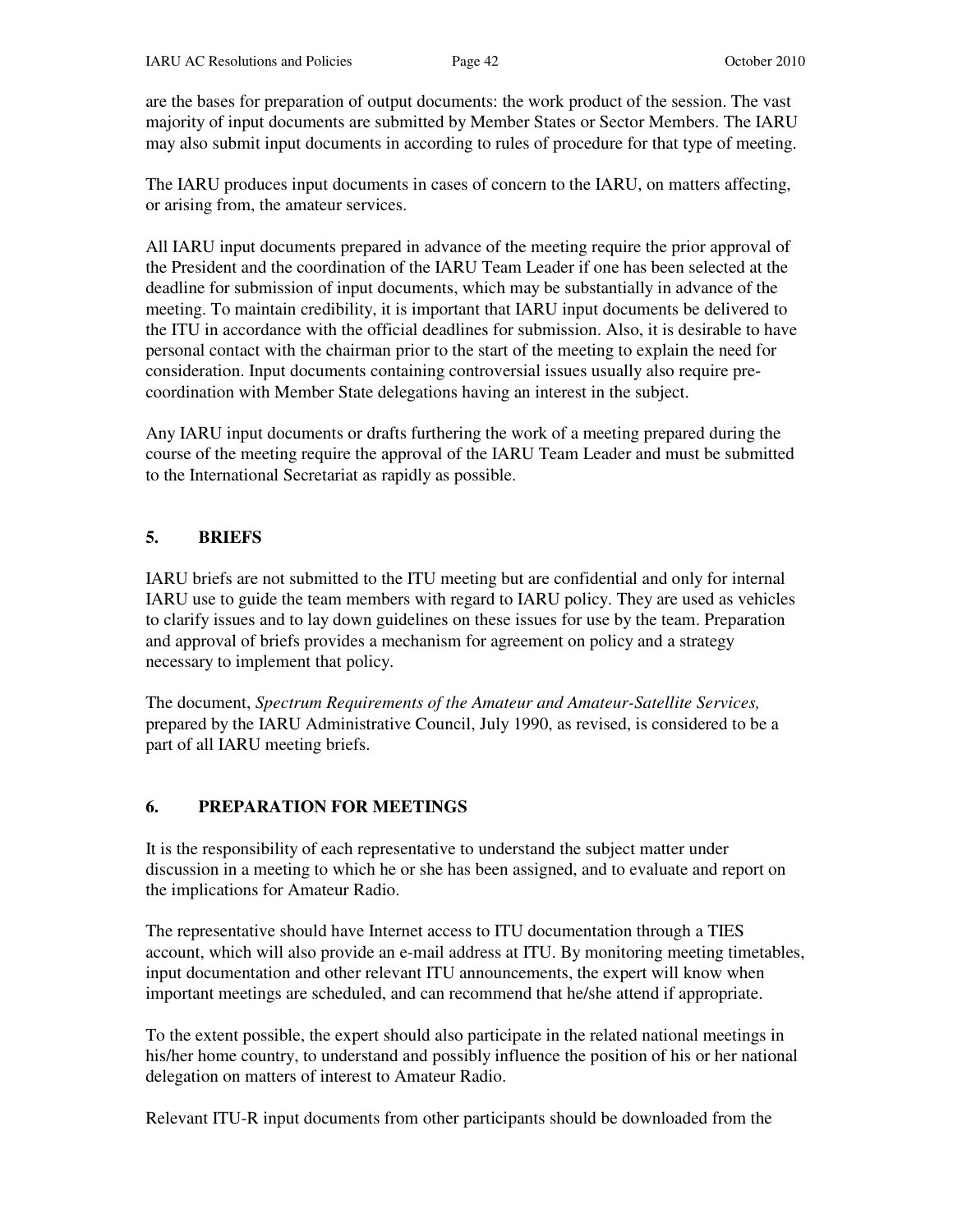ITU web site and studied.

When issues of importance to Amateur Radio arise, the representative should consult with IARU officers and other experts to seek policy guidance and direction. He/she may recommend the preparation of briefs and/or input documents, and if approved, may be requested to produce drafts, circulate them to interested parties, and seek approval.

The representative should make use of the IARU International Secretariat for all official communications with the ITU. The Secretariat will register the representative for attendance at conferences and Study Group or Working Party meetings, and submit meeting input documents to the ITU.

The Secretariat is also available for advising and helping with travel arrangements and particularly hotel reservations where appropriate. In some circumstances, depending on the location of the home country of the representative, it may be easier for the representative to make his/her own personal travel arrangements.

# **7. ATTENDANCE AT MEETINGS**

The representative should be prepared to attend all meeting sessions relevant to the issues he/she is responsible for and to introduce IARU input documents if called upon to do so by the chairperson. In addition, he/she should be prepared to chair or participate in Drafting Groups or sub Drafting Groups set up to resolve conflicts, or to draft output documentation.

If at all possible, the representative should prepare daily summary activity reports and submit them by e-mail or fax to the IARU Secretary and to other interested IARU officers. If an issue arises requiring a decision for which the representative is unsure of IARU policy, he or she should not hesitate to seek advice from the Secretary or other responsible officers, and govern his/her conduct in meeting sessions accordingly.

Since the expert will be seeking meeting support for a particular position, he or she should make an effort to get to know the other interested parties, try to understand the rationales for their positions, and look for non-confrontational ways of reaching consensus. The expert should also try to meet and get to know delegates from administrations so that he or she can call upon their support if needed when a difficult decision arises.

# **8. MEETINGS**

Conferences organize their sessions in plenaries, when all delegates are present, and Committees. Committees may be further divided into working groups and drafting groups. Technical meetings are normally conducted by Study Groups, Working Parties and Task Groups. Similarly, working groups and drafting groups may be formed to discuss specific subjects.

According to the Rules of Procedure of conferences and other meetings, persons desiring to speak must first obtain the consent of the Chairman, usually by asking for the floor. It is desirable whenever possible to discuss the need to intervene on a subject with the Chairman in advance of the meeting.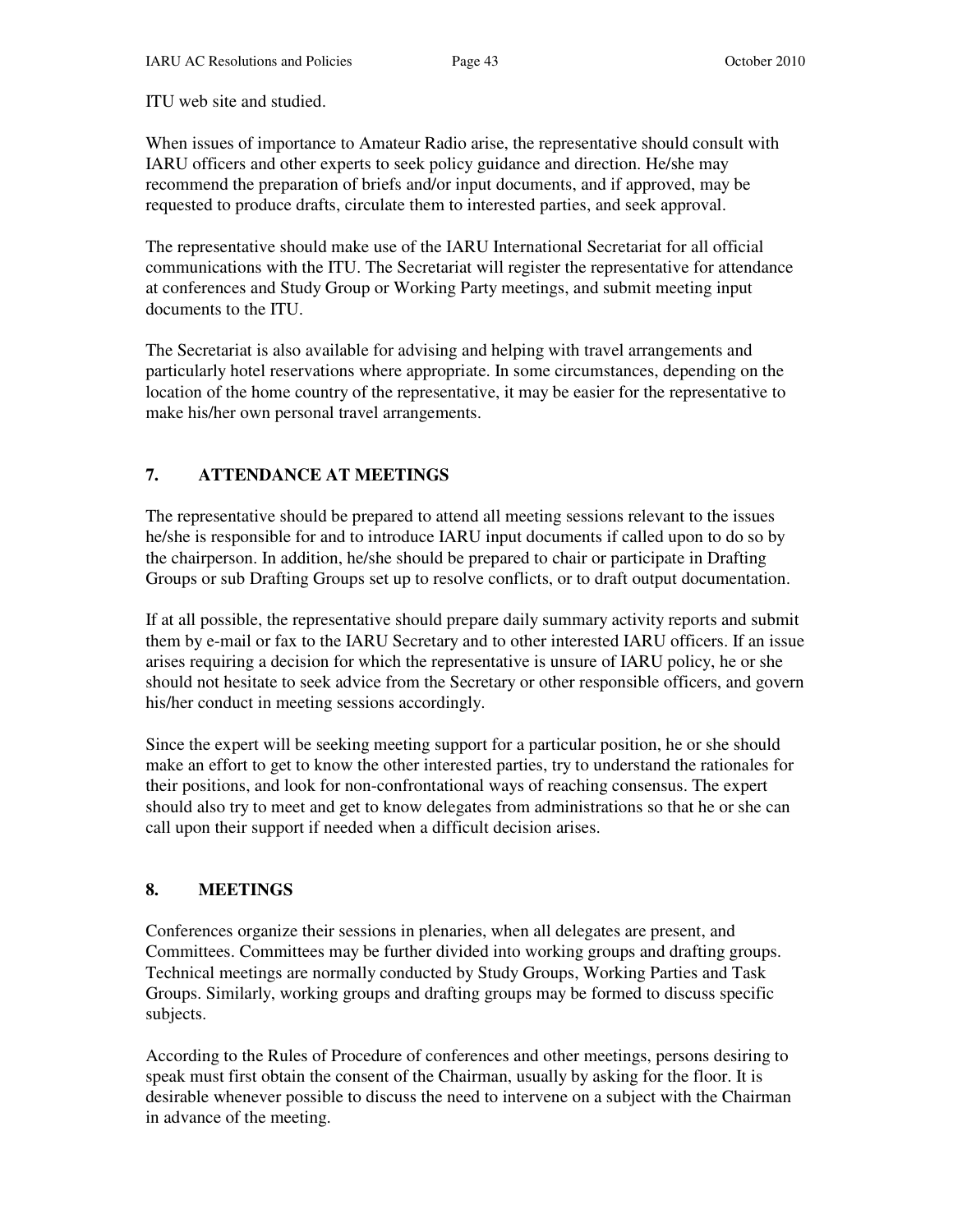Working groups and particularly drafting groups are less formal and observers may speak, at the option of the chairman, on subjects with which they have special competence.

IARU infrequently asks for the floor, most of its work having been accomplished before the meeting or in hallway conversations with delegates. IARU spokesmen request the floor only under direction of the Team Leader.

# **9. CONTACT REPORTS**

Contact reports are a mechanism for recording discussions with delegates. To be useful, they must be written quickly after the contact and hand delivered to the Team Leader. In nearly all instances, the information in contact reports will be shared by the team at daily meetings. A contact report form is attached.

# **10. FOLLOW UP TO MEETINGS**

As soon as possible after a Working Party or Study Group meeting is finished, the IARU representative should prepare an overview report for submission by the Secretary to the IARU Administrative Council. The report should be written (to the extent possible) in nonbureaucratic language with introductory background information, and an informal description of the issues discussed, the positions taken by the various parties, and the outcome of the discussions. If appropriate, the report should also recommend a course of action to prepare for future meetings. The recommendations may simply require monitoring of developing issues, or they may require consultation with other parties, conduct of studies, and preparation of position papers and input documents.

It goes without saying that requests for reimbursement of travel expenditures should be submitted to the Secretariat as soon as possible following meetings.

\_\_\_\_\_\_\_\_\_\_\_\_\_\_\_\_